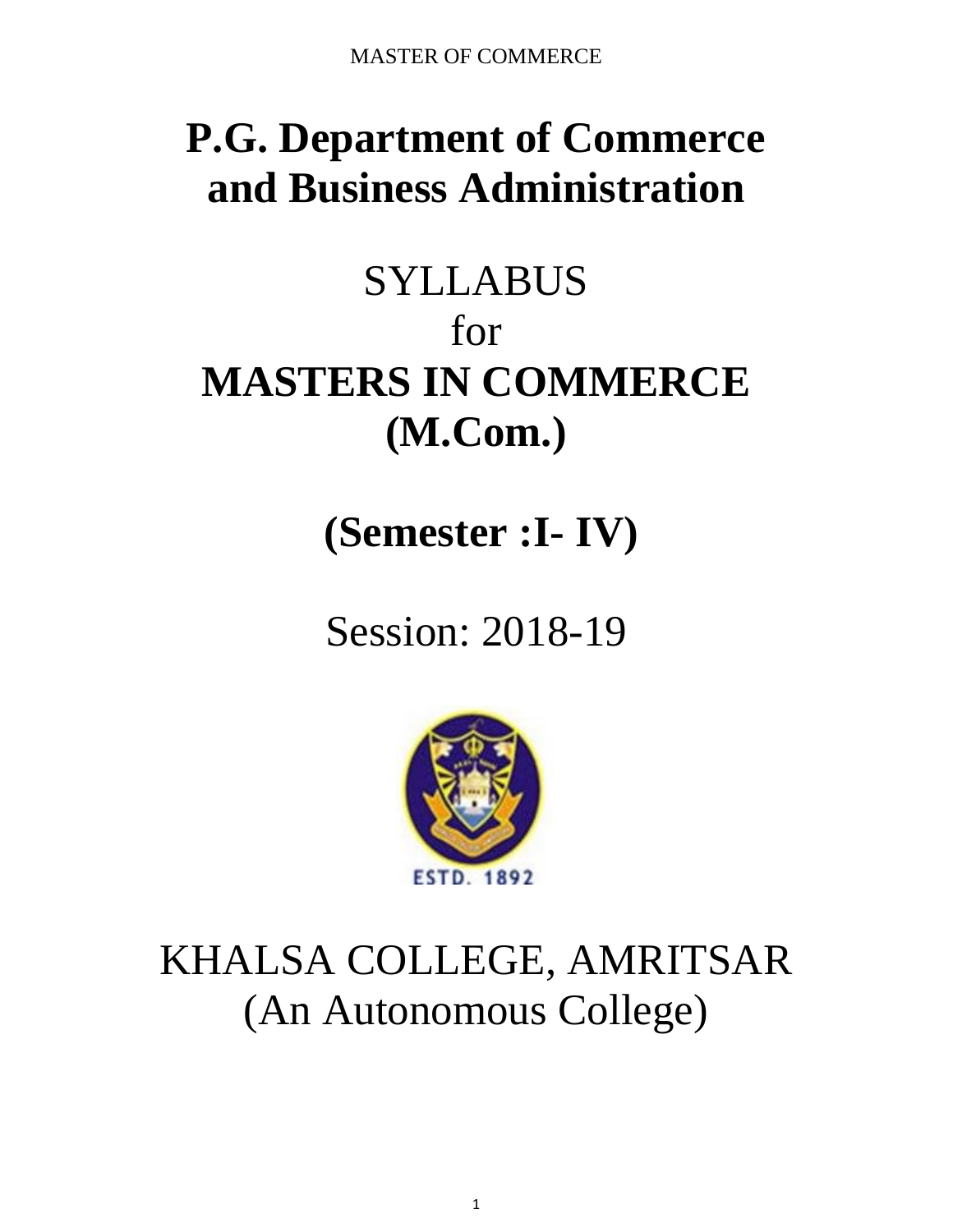# **SCHEME OF COURSES**

# **2018-19**

# **SEMESTER - I**

| <b>COURSE</b><br>NO. | <b>COURSE</b><br><b>TITLE</b>                                   | <b>Theory</b> | <b>Internal</b><br>assessment | <b>Practical</b> | <b>Total</b><br>marks | Page<br>number | <b>Tutorial</b><br>per |
|----------------------|-----------------------------------------------------------------|---------------|-------------------------------|------------------|-----------------------|----------------|------------------------|
|                      |                                                                 |               |                               |                  |                       |                | week                   |
| MC-101               | Managerial<br>Economics                                         | 75            | 25                            |                  | 100                   |                |                        |
| MC-102               | Statistical<br>Analysis for<br><b>Business</b>                  | 40            | 25                            | 35               | 100                   |                |                        |
| MC - 103             | Management<br>Principles and<br>Organization<br><b>Behavior</b> | 75            | 25                            |                  | 100                   |                |                        |
| MC - 104             | <b>Business</b><br>Environment                                  | 75            | 25                            |                  | 100                   |                |                        |
| $MC - 105$           | Management and<br><b>Cost Accounting</b>                        | 75            | 25                            |                  | 100                   |                | $\overline{2}$         |
| $MC - 106$           | Seminar                                                         |               |                               |                  | 50                    |                |                        |
| MC-107               | Computer<br>Application in<br>Business-I                        | 40            | 25                            | 35               | 100                   |                |                        |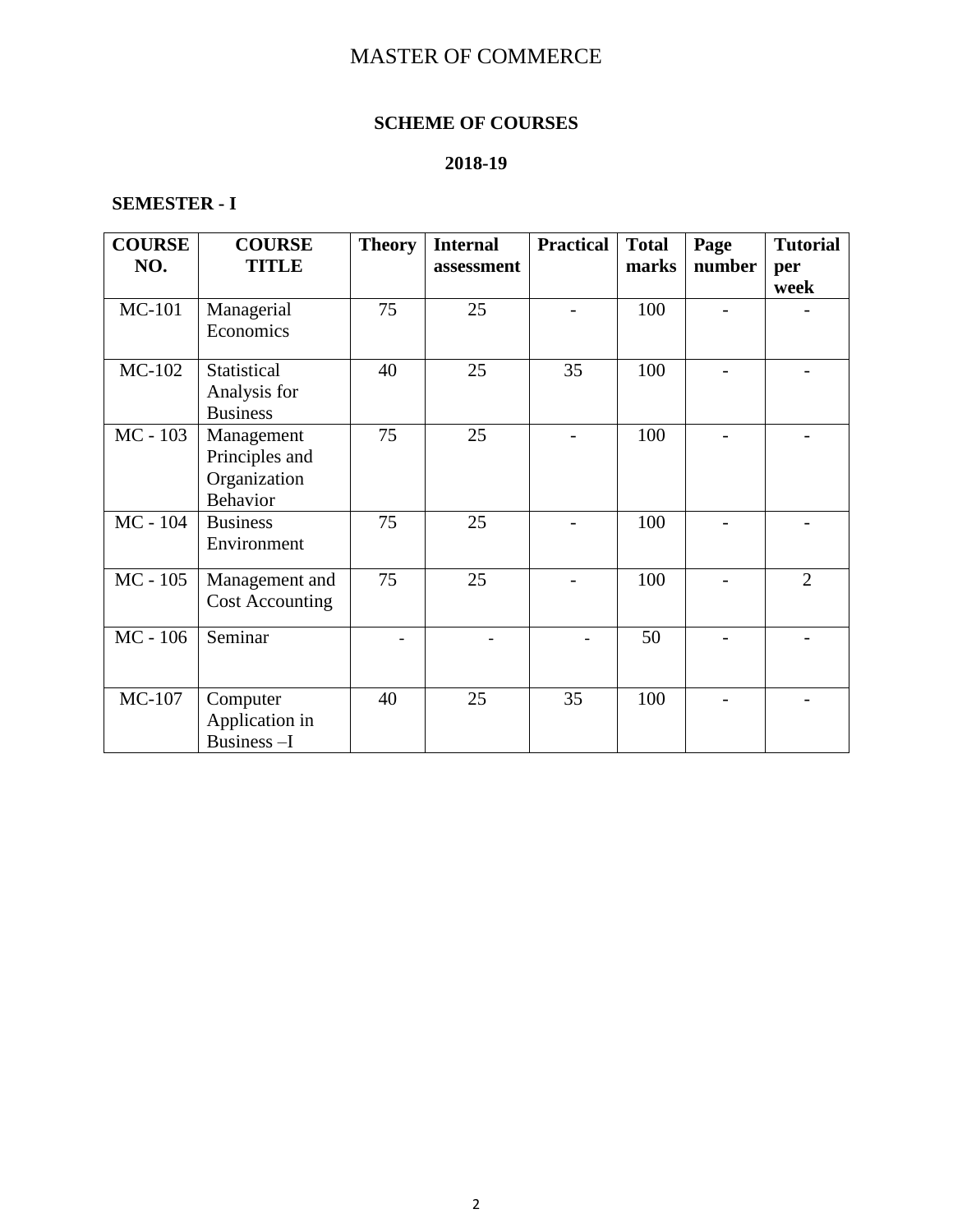# **SEMESTER – II**

| <b>COURSE</b><br>NO. | <b>COURSE TITLE</b>                               | <b>Theory</b> | <b>Internal</b><br>assessment | <b>Practical</b> | <b>Total</b><br>marks | Page<br>number |
|----------------------|---------------------------------------------------|---------------|-------------------------------|------------------|-----------------------|----------------|
| $MC - 201$           | Corporate Financial<br>Accounting and<br>Auditing | 75            | 25                            |                  | 100                   |                |
| $MC - 202$           | Financial<br>Management                           | 75            | 25                            |                  | 100                   |                |
| MC - 203             | Research<br>Methodology                           | 40            | 25                            | 35               | 100                   |                |
| $MC - 204$           | Marketing<br>Management                           | 75            | 25                            |                  | 100                   |                |
| $MC - 205$           | <b>Human Resource</b><br>Management               | 75            | 25                            |                  | 100                   |                |
| $MC - 206$           | $V$ iva – Voce                                    |               |                               |                  | 50                    |                |
| MC-207               | Operations<br>Management                          | 75            | 25                            |                  | 100                   |                |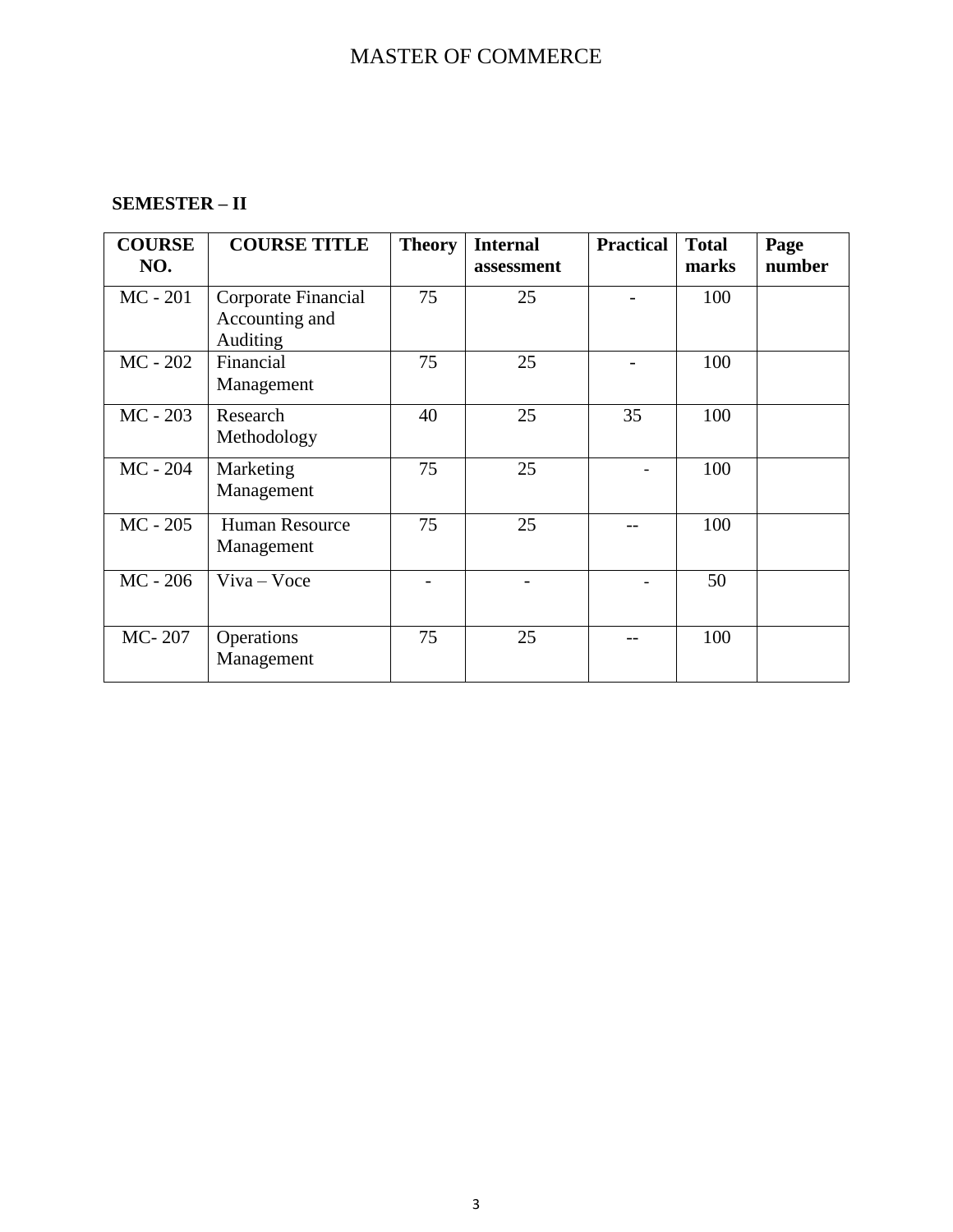# **SEMESTER – III**

| <b>COURSE</b><br>NO. | <b>COURSE TITLE</b>                      | <b>Theory</b> | <b>Internal</b><br>assessment | <b>Practical</b> | <b>Total</b><br>marks | Page<br><b>Number</b> |
|----------------------|------------------------------------------|---------------|-------------------------------|------------------|-----------------------|-----------------------|
| $MC - 301$           | Banking and<br><b>Insurance Services</b> | 80            | 20                            |                  | 100                   |                       |
| $MC - 302$           | Seminar                                  |               |                               |                  | 50                    |                       |

# **Note: Any two of the following groups, each having two papers**

# **Group A: Accounting and Finance**

| $MC-311$ | Security Analysis and<br>portfolio management | $80\,$ | 20 | 100 |  |
|----------|-----------------------------------------------|--------|----|-----|--|
|          | $MC - 312$ Contemporary Accounting            | 80     | 20 | 100 |  |

# **Group B: Business Studies**

| $MC-321$ | <b>Strategic Management</b>       | 80 | 20 | 100 |  |
|----------|-----------------------------------|----|----|-----|--|
| $MC-322$ | <b>Security Market Operations</b> | 80 | 20 | 100 |  |

# **Group C: International Business**

| $MC-331$ | International Economics Organizations                     | 80 | 20 | 100 |  |
|----------|-----------------------------------------------------------|----|----|-----|--|
| $MC-332$ | Management of International Business<br><b>Operations</b> | 80 | 20 | 100 |  |

# **Group D: Marketing**

| $MC - 351$ Consumer Behavior   | 80 | 20 | 100 |       |
|--------------------------------|----|----|-----|-------|
| $MC - 352$   Retail Management | 80 | 20 | 100 | 39-40 |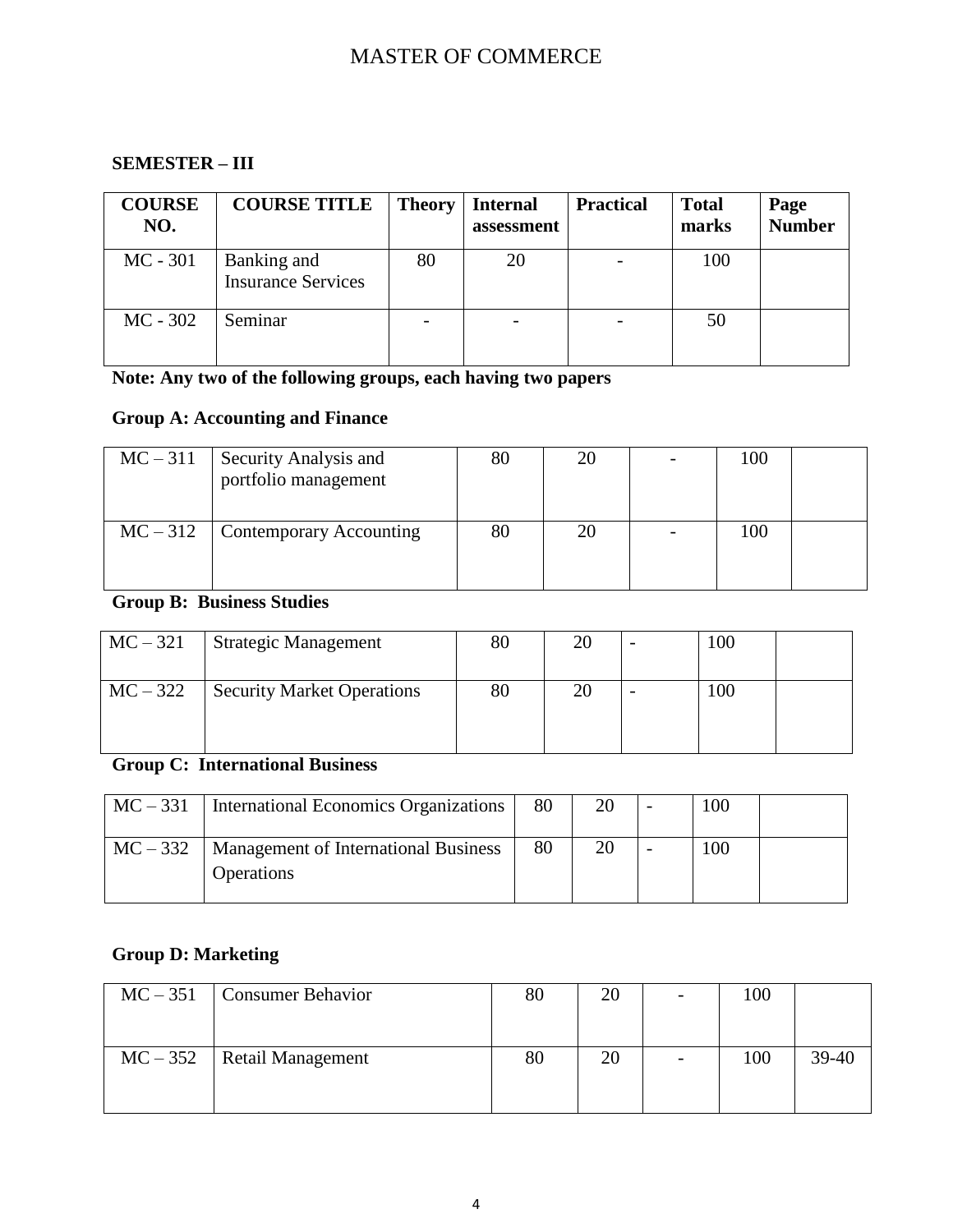# **SEMESTER – IV**

| <b>COURSE</b><br>NO. | <b>COURSE TITLE</b>         | <b>Theory</b>            | Internal<br>assessment | <b>Practical</b> | <b>Total</b><br>marks | Page<br><b>Number</b> |
|----------------------|-----------------------------|--------------------------|------------------------|------------------|-----------------------|-----------------------|
| $MC - 401$           | International<br>Accounting | 80                       | 20                     |                  | 100                   |                       |
|                      | $MC - 402$   E-commerce     | 80                       | 20                     |                  | 100                   |                       |
|                      | $MC - 403$ Viva – Voce      | $\overline{\phantom{a}}$ |                        |                  | 50                    |                       |

# **Note: Any One of the following groups, each having two papers**

# **Group A: Accounting and Finance**

|          | $MC-411$   International Financial Management      | 80 | 20 | 100 |  |
|----------|----------------------------------------------------|----|----|-----|--|
| $MC-412$ | <b>Financial Markets and Financial</b><br>Services | 80 | 20 | 100 |  |
|          | $MC-413$ Corporate Tax Law and Planning            | 80 | 20 | 100 |  |

# **Group B: Business Studies**

| $MC-421$   | Goods and Services Tax (GST)                           | 80 | 20 | 100 |  |
|------------|--------------------------------------------------------|----|----|-----|--|
| $MC-422$   | Entrepreneurship Development<br>and Project Management | 80 | 20 | 100 |  |
| $MC - 423$ | Business Ethics & Environment<br>Management            | 80 | 20 | 100 |  |

# **Group C: International Business**

| $MC-431$   | International Financial Markets<br>and Foreign Exchange | 80 | 20 | 100 |  |
|------------|---------------------------------------------------------|----|----|-----|--|
| $MC-432$   | <b>International Financial</b><br>Management            | 80 | 20 | 100 |  |
| $MC - 433$ | <b>International Marketing</b>                          | 80 | 20 | 100 |  |

# **Group D: Marketing Management**

| $MC - 451$ | <b>Advertising and Sales Management</b>  | 80 | 20 | $\overline{\phantom{a}}$ | 100 |  |
|------------|------------------------------------------|----|----|--------------------------|-----|--|
| $MC - 452$ | <b>Brand and distribution Management</b> | 80 | 20 | -                        | 100 |  |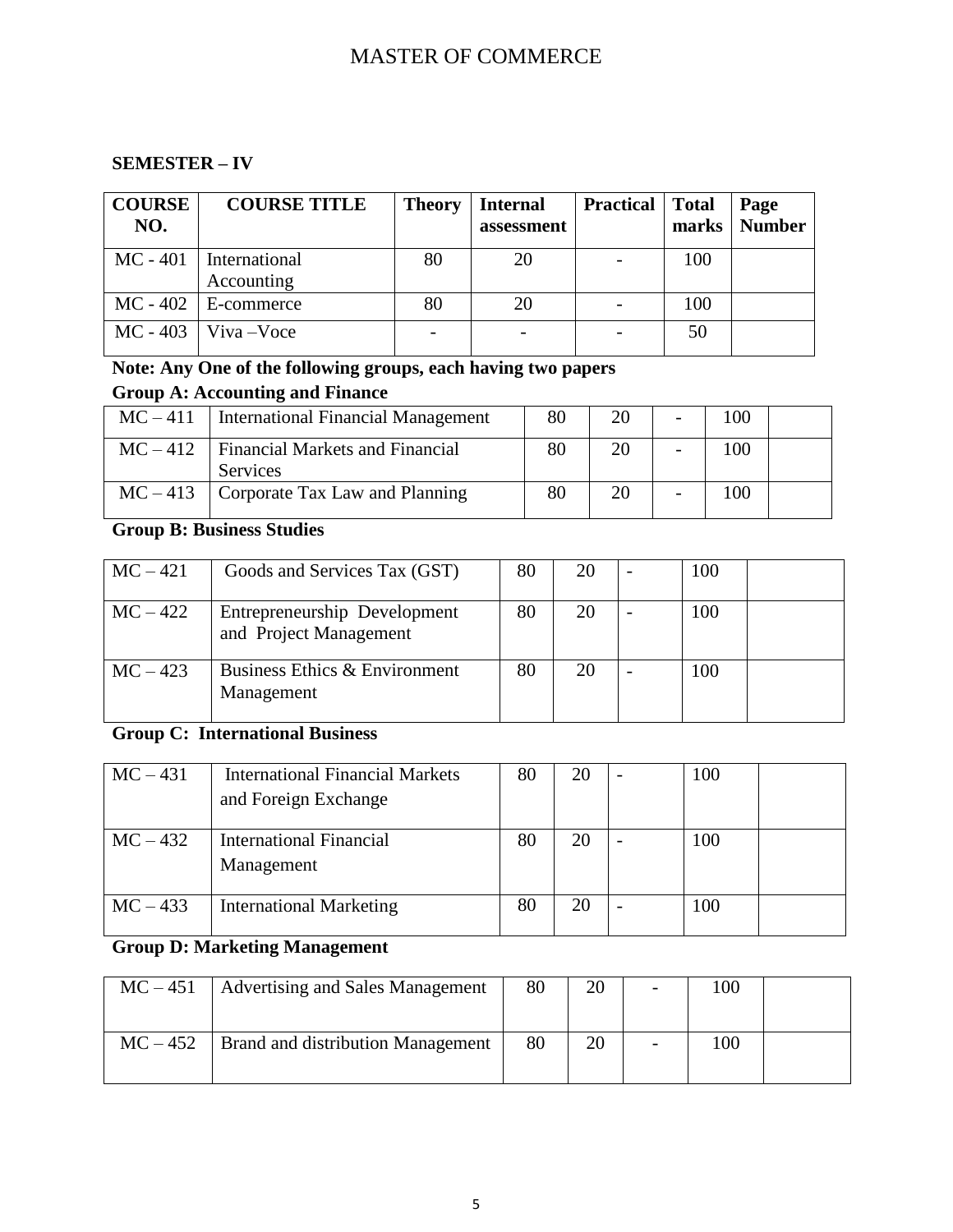| $MC - 453$ | <b>Services Marketing</b> | ov | ററ<br>ΖU | $\overline{\phantom{0}}$ | 100 |  |
|------------|---------------------------|----|----------|--------------------------|-----|--|
|            |                           |    |          |                          |     |  |

# **MC–101: Managerial Economics**

**Time: 3 Hours Max. Marks: 100 Theory: 74 Internal Assessment: 26**

# **Note: The question paper covering the entire course shall be divided into three sections as follows:**

**Section A:** It will consist of 10 very short answer questions from the entire syllabus with answer to each question upto ten lines in length. Students will attempt 9 questions. Each question will carry 2 marks; the total weightage being 18 marks.

**Section B:** It will consist of essay type/numerical questions with answer to each question upto five pages in length. Four questions will be set by the examiner from Part–I of the syllabus and the candidates will be required to attempt two questions. Each question will carry 14 marks. The total weightage of the section shall be 28 marks.

**Section C:** It will consist of essay type/numerical questions with answer to each question upto five pages in length. Four questions will be set by the examiner from Part–II of the syllabus and the candidates will be required to attempt two questions. Each question will carry 14 marks. The total weightage of the section shall be 28 marks.

# **Part–I**

- Managerial Economics: Meaning, Nature, Scope and Concepts
- Marginal Analysis: Law of Diminishing Marginal Utility, Law of Equimarginal Utility
- Law of Demand: Meaning, Determinants, Exceptions, Kinds of Demand, Change in Demand and Importance.
- Elasticity of Demand: Meaning, Types and Degrees of Elasticity of Demand, Methods of Measuring Price Elasticity of Demand, Factors Determining Elasticity of Demand, Importance.
- Indifference Curve Analysis: Meaning, Assumptions, Properties, Consumer Equilibrium, Importance.
- Production Function: Meaning, Types: Short Run and Long Run Production Function, Economies and Diseconomies of Scale.

# **Part–II**

- Theory of Costs: Types of Costs, Traditional Theory: Long Run & Short Run, Modern Theory: Long Run & Short Run.
- Managerial Theories: Profit maximization and Sales Maximization.
- Market Structure: Meaning, Assumptions and Equilibrium of Perfect Competition, Monopoly, Monopolistic Competition.
- Oligopoly: Sweezy Model.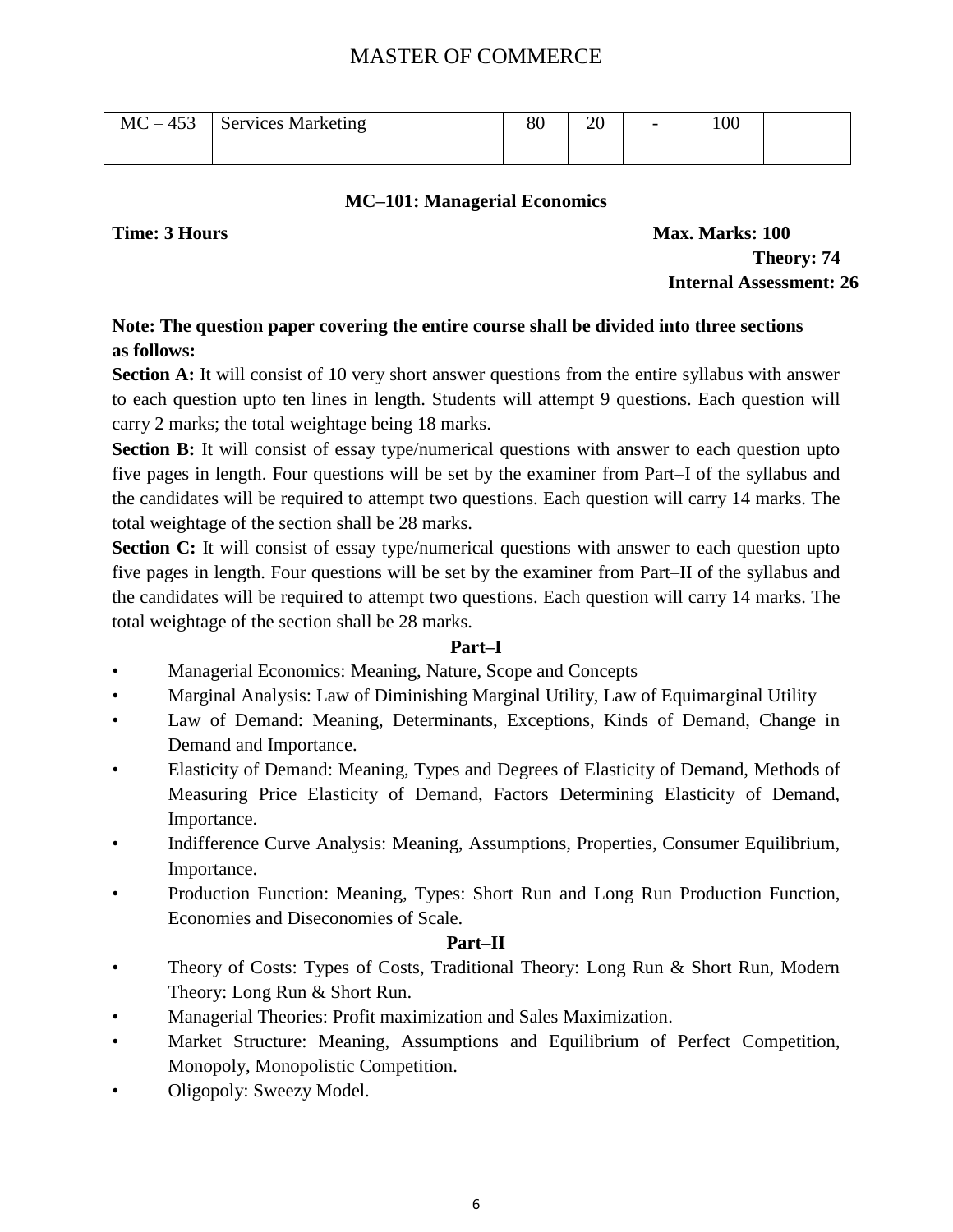- National Income: Conceptual Framework, Measures of National Income, Methods of Measurement, Limitations of National Income.
- Consumption Function: Meaning, and Nature, Determinants and Measures to Raise Propensity to Consume. Keynes Psychological Law of Consumption – Meaning, Properties and Implications.
- Inflation: Meaning, Types, Theories, Causes, Effects and Control. Unemployment trade off-Philips curve analysis.

- 1. Thomas, Christopher R. and Maurice, S. Charles, "Managerial Economics Concepts *and Applications"*, 8th Edition (2006), Tata McGraw Hills, New Delhi.
- 2. Mehta, P L, "Managerial Economics Analysis, Problems and Cases", 13th Edition (2007), Sultan Chand & Sons, Delhi.
- 3. Peterson and Lewis, "Managerial Economics", 4th Edition, Prentice Hall of India Pvt. Ltd. New Delhi.
- 4. Joel, Dean, "*Managerial Economics*", Prentice Hall of India, Pvt. Ltd., New Delhi.
- 5. Hirschey, M. "Fundamental of Managerial Economics", 9th Edition (2009), South Western Cengage Learning.
- 6. Koutsyannis A., ―*Modern Microeconomics*‖, 2nd Edition (1977), Macmillan 7. Dwivedi, D.N., "Managerial Economics", 7th Edition, Vikas Publication.
- 8. Ahuja, H. L., "*Modern Micro Economics*", (2009), Sultan Chand and Co.
- 9. Deepashree, "*Principles of Micro Economics*", 2nd Edition, Ane Books Pvt. Ltd.
- 10. Mithani, D.M., "*Managerial Economics*", 5th Edition (2009), Himalaya Publishing House, New Delhi.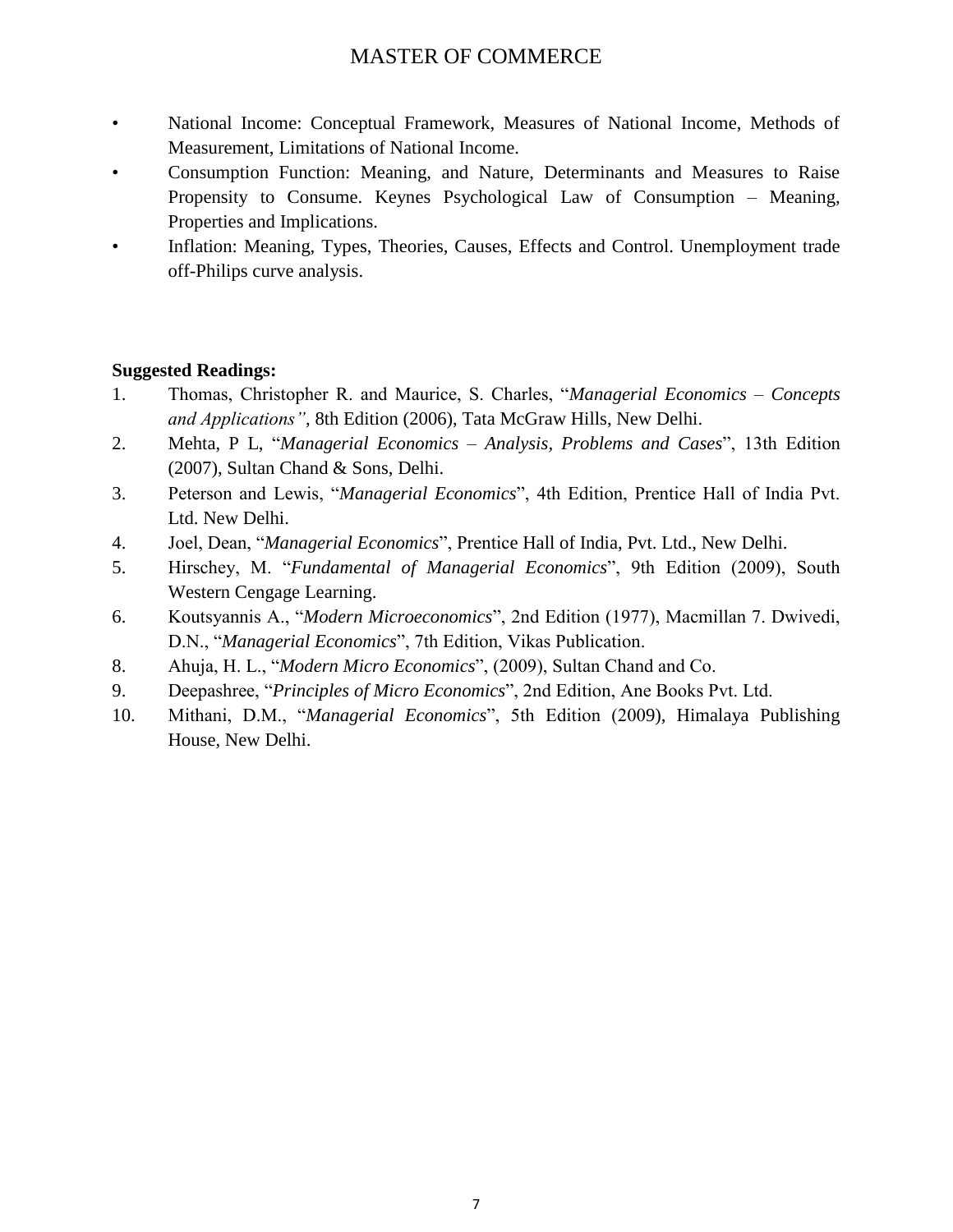# **MC – 102: Statistical Analysis for Business**

**Time: 3 Hours Max. Marks: 100 Theory: 40 Practical: 34 Internal Assessment: 26**

**Note: The question paper covering the entire course shall be divided into three sections as follows:**

**Section A:** It consists of 8 very short answer questions from the entire syllabus. Students will attempt all 8 compulsory questions. Each question will carry 1 mark; the total weightage being 8 marks.

**Section B:** It will consist of essay type/numerical questions with answer to each question upto five pages in length. Four questions will be set by the examiner from Part–I of the syllabus and the candidates will be required to attempt two questions. Each question will carry 8 marks. The total weightage of the section shall be 16 marks.

**Section C:** It will consist of essay type/numerical questions with answer to each question upto five pages in length. Four questions will be set by the examiner from Part–II of the syllabus and the candidates will be required to attempt two questions. Each question will carry 8 marks. The total weightage of the section shall be 16 marks.

# **Part–I**

- Probability Theory: Probability–classical, relative, and subjective probability; Addition and multiplication probability models.
- Probability Distributions: Binomial. Poisson, and normal distributions; Their characteristics and applications.
- Sampling and Data Collection: Sampling and sampling (probability and nonprobability) methods; Sampling and non–sampling errors.
- Primary data collection techniques; Survey and Observation methods: Secondary data sources; Commercial (Syndicated) and Non–commercial sources.

# **Part–II**

- Questionnaire design.
- Hypotheses testing; Null and alternative hypothesis, type I and type II error.
- Large and small sampling tests–Z tests, T tests, and F tests. (ANOVA one–way and two– way), (Chi–square test.)
- Correlation: Simple, partial and multiple correlation coefficients;

- 1.Chou, Y. (1975), Statistical Analysis, Holt Reinhart, General Statistics, Prentice Hall of India, New Delhi.
- 2.Croxton, Crowden and Klein (1971), Applied General Statistics, Prentice Hall of India, New Delhi.
- 3.Millar, J. (1996), Statistics for Advanced Level, Cambridge University Press, Cambridge.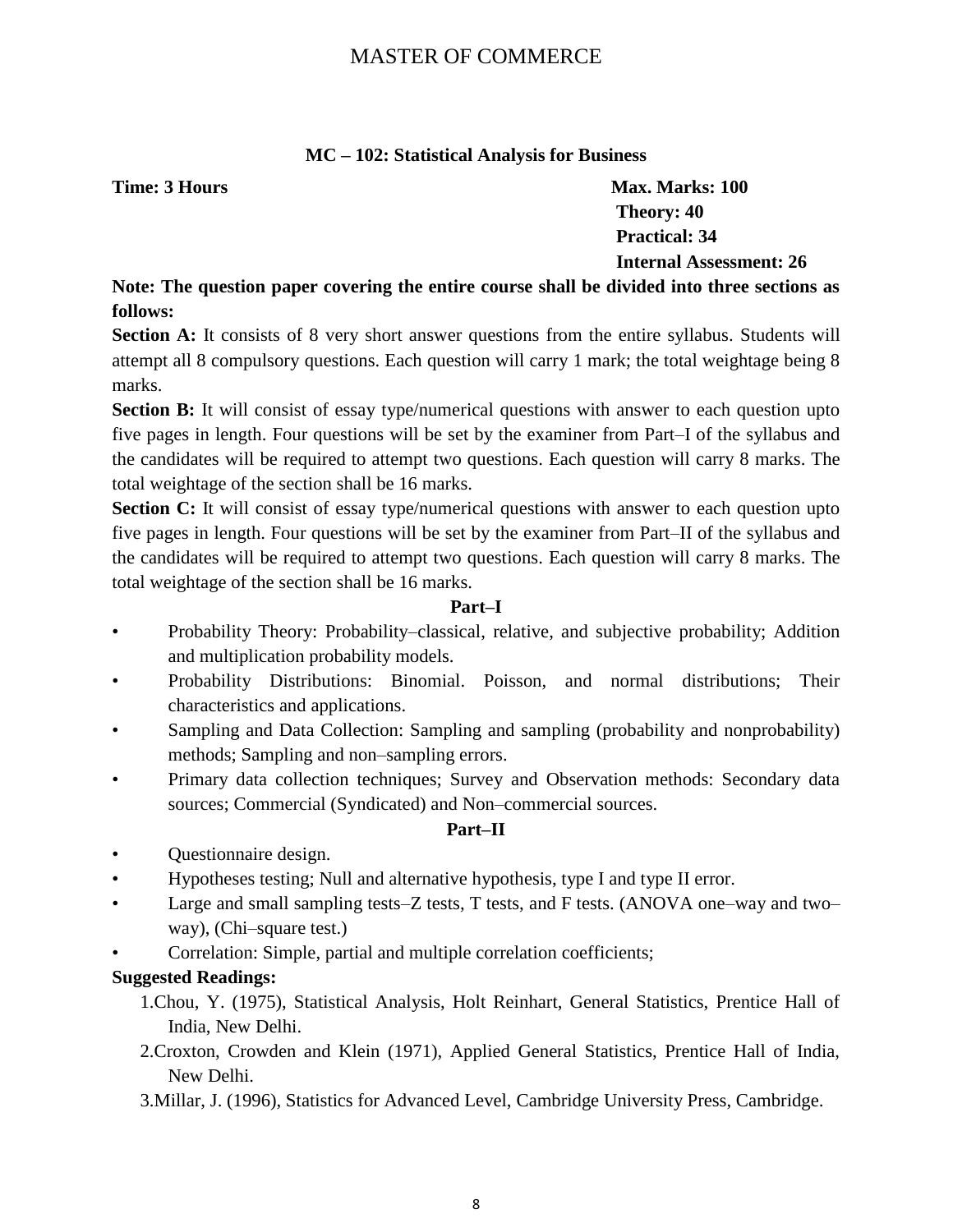- 4.Nagar, A.L. and R.K. Das (1993), Basic Statistics, Oxford University Press, New Delhi.
- 5.Hogg, R.V. and A.T. Crag (1970), Introduction to Mathematical Statistics (3rd Edition),Macmillan Publishing Co. New York.
- 6.Sukhtame, P.V. and B.V. Sukhtame (1970), Sampling Theory of Survey with Applications, Iowa State University Press, Ames.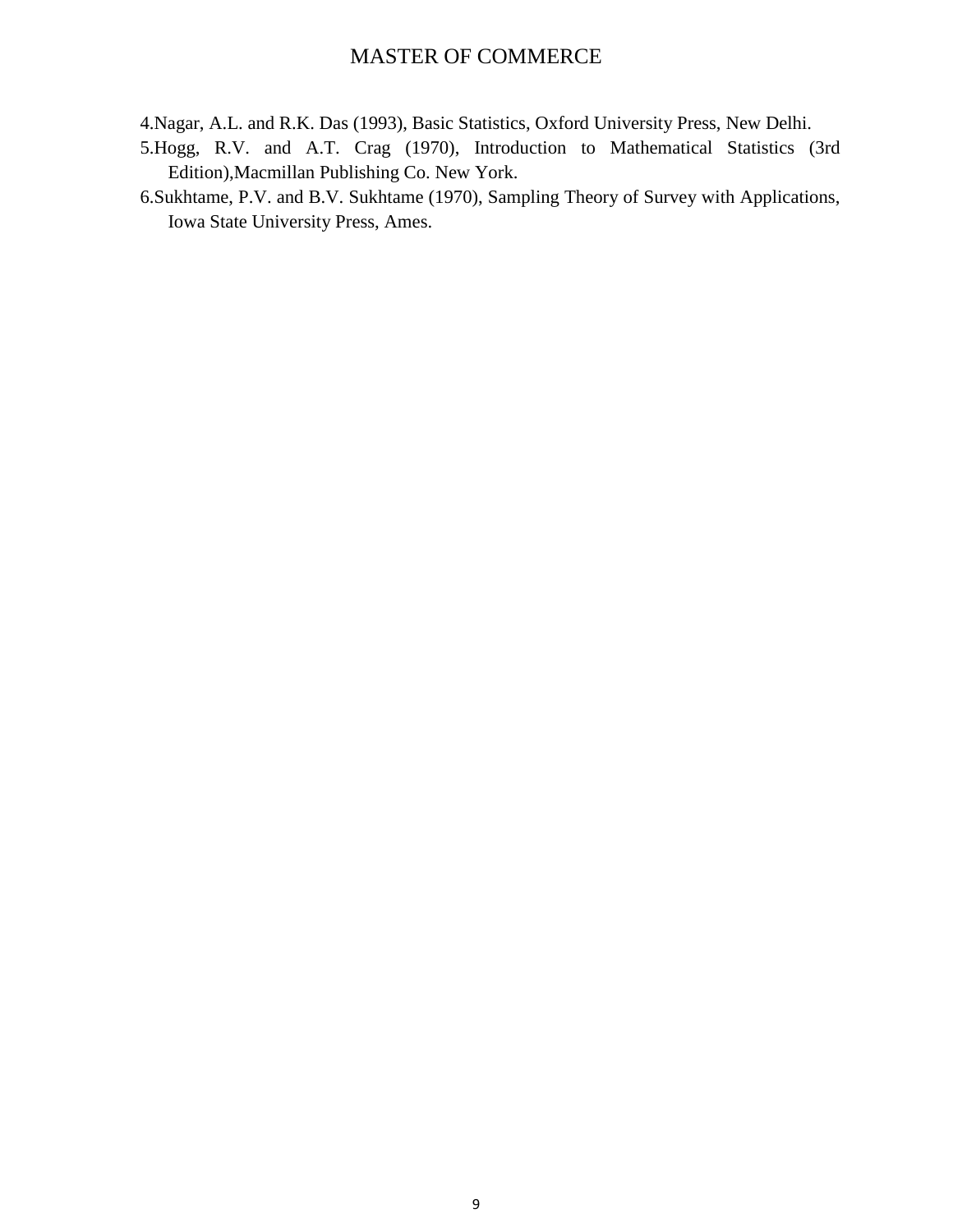# **MC–103: Management Principles and Organization Behaviour**

**Time: 3 Hours Max. Marks: 100** 

**Internal Assessment: 25**

**Theory: 75**

# **Note: The question paper covering the entire course shall be divided into three sections as follows:**

- **Section A:** It will consist of 10 very short answer questions from the entire syllabus with answer to each question upto ten lines in length. Students will attempt 10 questions. Each question will carry 1.5 marks; the total weightage being 15 marks.
- **Section B:** It will consist of essay type/numerical questions with answer to each question upto five pages in length. Four questions will be set by the examiner from Part–I of the syllabus and the candidates will be required to attempt two questions. Each question will carry 15 marks. The total weightage of the section shall be 30 marks.
- **Section C:** It will consist of essay type/numerical questions with answer to each question upto five pages in length. Four questions will be set by the examiner from Part–II of the syllabus and the candidates will be required to attempt two questions. Each question will carry 15 marks. The total weightage of the section shall be 30 marks.

### **Part–I**

Management: Definition, Nature and Purpose; Functions of Managers, Managerial Skills and Roles.

Planning: Concept and Importance, Types, Steps in Planning, Limitations of Planning and Planning Premises. Management by Objectives (MBO): Concept, Objective setting process, Benefits and Weaknesses of MBO.

Organizing: Nature and Types of Organizations; Departmentation; Span of Management; Centralization and Decentralization; Line and Staff Authority; Authority and Responsibility; Committees: Nature, Advantages and Disadvantage of Committees.

Motivation: Concept and various theories of Motivation: McGregor's theory X and theory Y, Maslow's Hierarchy of Needs theory, Alderfer's ERG theory, Herzber's Motivation–Hygiene theory, McCelelland's Needs theory of Motivation, Adam's Equity theory, Vroom's Expectancy theory and Porter and Lawler's Model of Motivation.

Leadership: Concept and various theories of Leadership: The Michigan Studies, The Ohio State Leadership Studies, Tannenbaum and Schmidt's Leadership Pattern, Fiedler's Contingency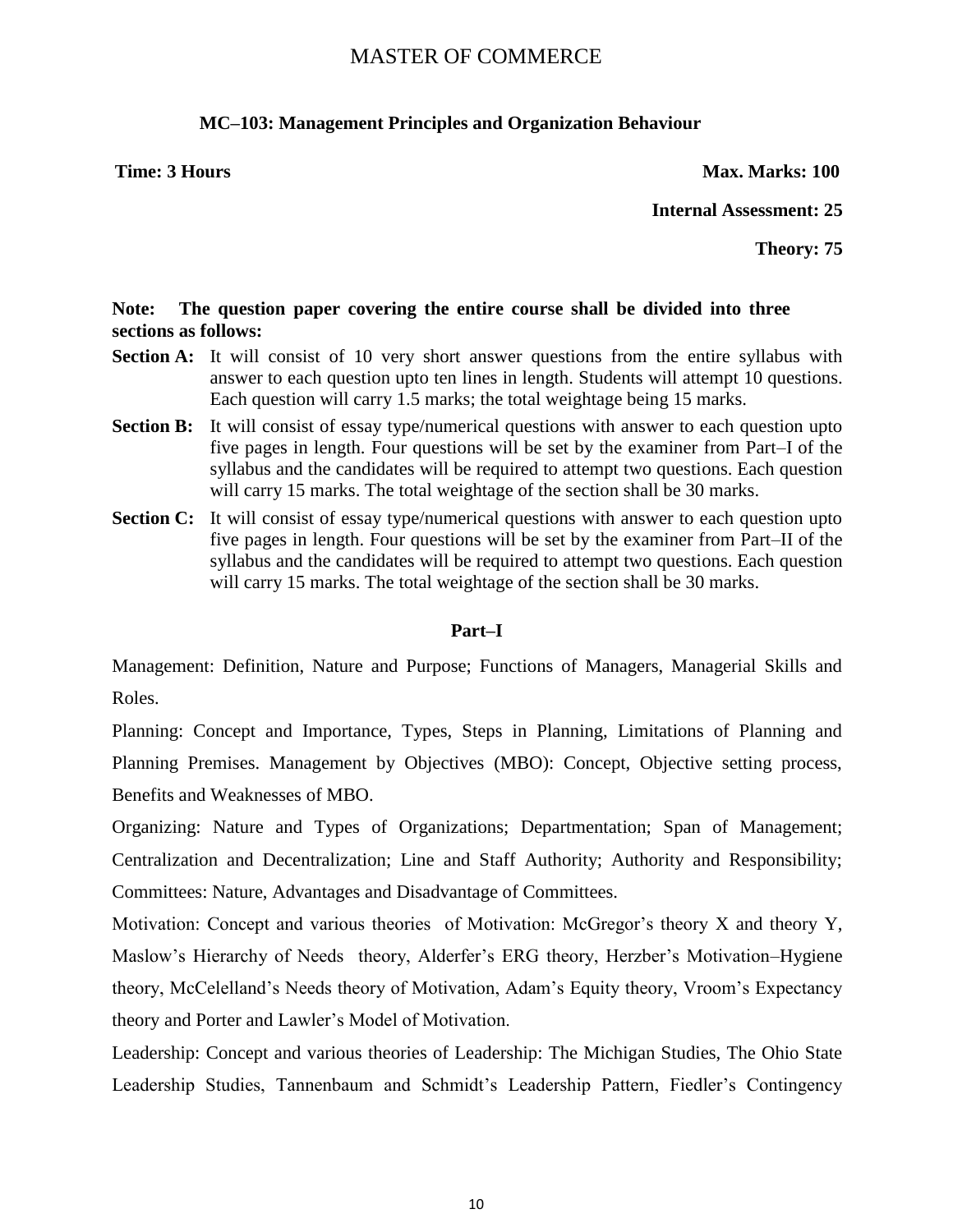theory, Path–Goal theory, Likert's System four, The Managerial Grid, Charismatic Leadership, Transactional and Transformational Leadership.

### **Part–II**

Organisational Behaviour (OB): Meaning, Importance, Challenges and Opportunities for OB.

Personality: Concept and determinants

Attitudes: Sources and types, Cognitive dissonance theory

Emotions: Nature and Types, Sources of Emotions, Managing Emotions at work, Emotional Intelligence: concept and Dimensions.

Perception: Nature and significance of perception, Factors influencing perception, perceptual process, Perceptual Distortions and Improving Perception.

- 1. Harold Koontz and Heinz Weihrich, ―*Essentials of Management: An International Perspective*", 7th edition (2007), McGraw–Hill, New Delhi.
- 2. Richard L Daft, *"The New Era of Management"*, 2nd edition (2008), Thomson, New Delhi.
- 3. Stephen P Robbins, David A. Decanzo, "Fundamentals of Management", 6th edition (2007), Pearson Education, New Delhi.
- 4. Stephen P. Robbins, Timothy A. Judge, Seema Sanghi, "Organisational Behaviour", 14th edition, Pearson Education, New Delhi.
- 5. K. Aswathappa, "*Organisational Behaviour, Text, Cases and Games*", 10th edition (2012), Himalaya Publishing.
- 6. Sekaran, Uma, "*Organizational Behaviour: Text and Cases*", 2007, Tata McGraw Hill, New Delhi.
- 7. McShane, Steven L.; Glinow, Mary Ann Von and Sharma, Radha R, ―*Organisational Behaviour*", 5th edition (2008), Tata McGraw Hill, New Delhi.
- 8. Philip Sadler, "Leadership", 2nd edition (2005), Viva Books Private Limited.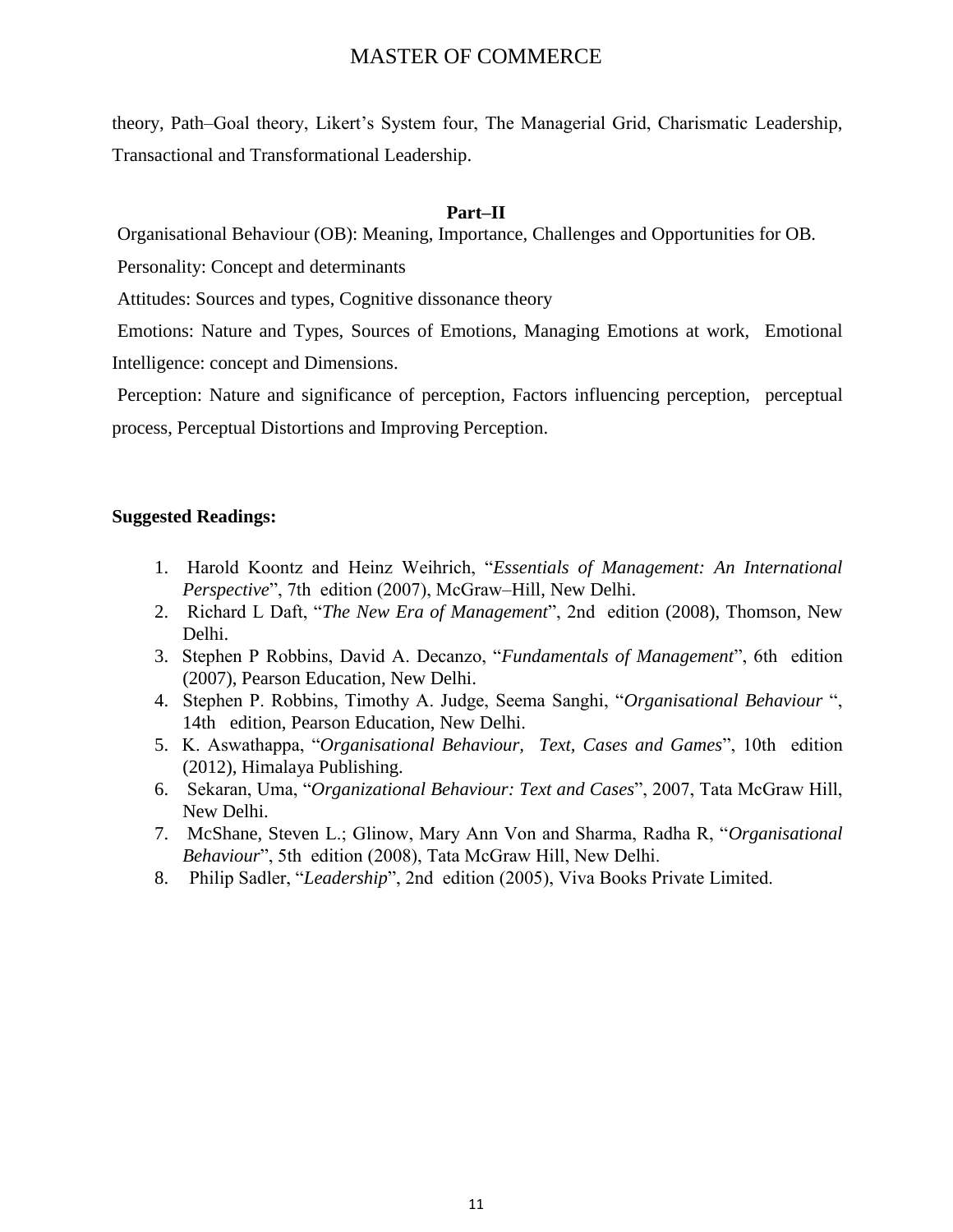### **MC–104: Business Environment**

**Time: 3 Hours Max. Marks: 100** 

**Internal Assessment: 25**

**Theory: 75**

# **Note: The question paper covering the entire course shall be divided into three sections as follows:**

- **Section A:** It will consist of 10 very short answer questions from the entire syllabus with answer to each question upto ten lines in length. Students will attempt 10 questions. Each question will carry 1.5 marks; the total weightage being 15 marks.
- **Section B:** It will consist of essay type/numerical questions with answer to each question upto five pages in length. Four questions will be set by the examiner from Part–I of the syllabus and the candidates will be required to attempt two questions. Each question will carry 15 marks. The total weightage of the section shall be 30 marks.
- **Section C:** It will consist of essay type/numerical questions with answer to each question upto five pages in length. Four questions will be set by the examiner from Part–II of the syllabus and the candidates will be required to attempt two questions. Each question will carry 15 marks. The total weightage of the section shall be 30 marks.

### **Part–I**

Salient features of Economic Systems: Capitalist system/Market economy; Socialist system and

Mixed Economy, Basic Features of Indian Economy, Government Business Relationship.

Business Environment: Meaning, Types: Internal Environment; External Environment; Micro and Macro Environment.

Aspects of Economic Reforms: Liberalisation; Privatisation; Globalisation and its Implications for India.

Economic Planning in India: objectives, Strategies and Evaluation of XIth plan and Strategy and priorities of XIIth plan

Social Responsibility of Business: Concept, rationale, dimensions models of social responsibility and barriers of SR; The Environment Protection Act, 1986.

### **Part–II**

Deficit Financing and its implications for the Indian Economy; Analysis of current year Annual Budget.

Disinvestment of Public Enterprises: Rationale; Objectives and Implications.

Evaluation of various regulatory policies of Government: Industrial Policy changes during the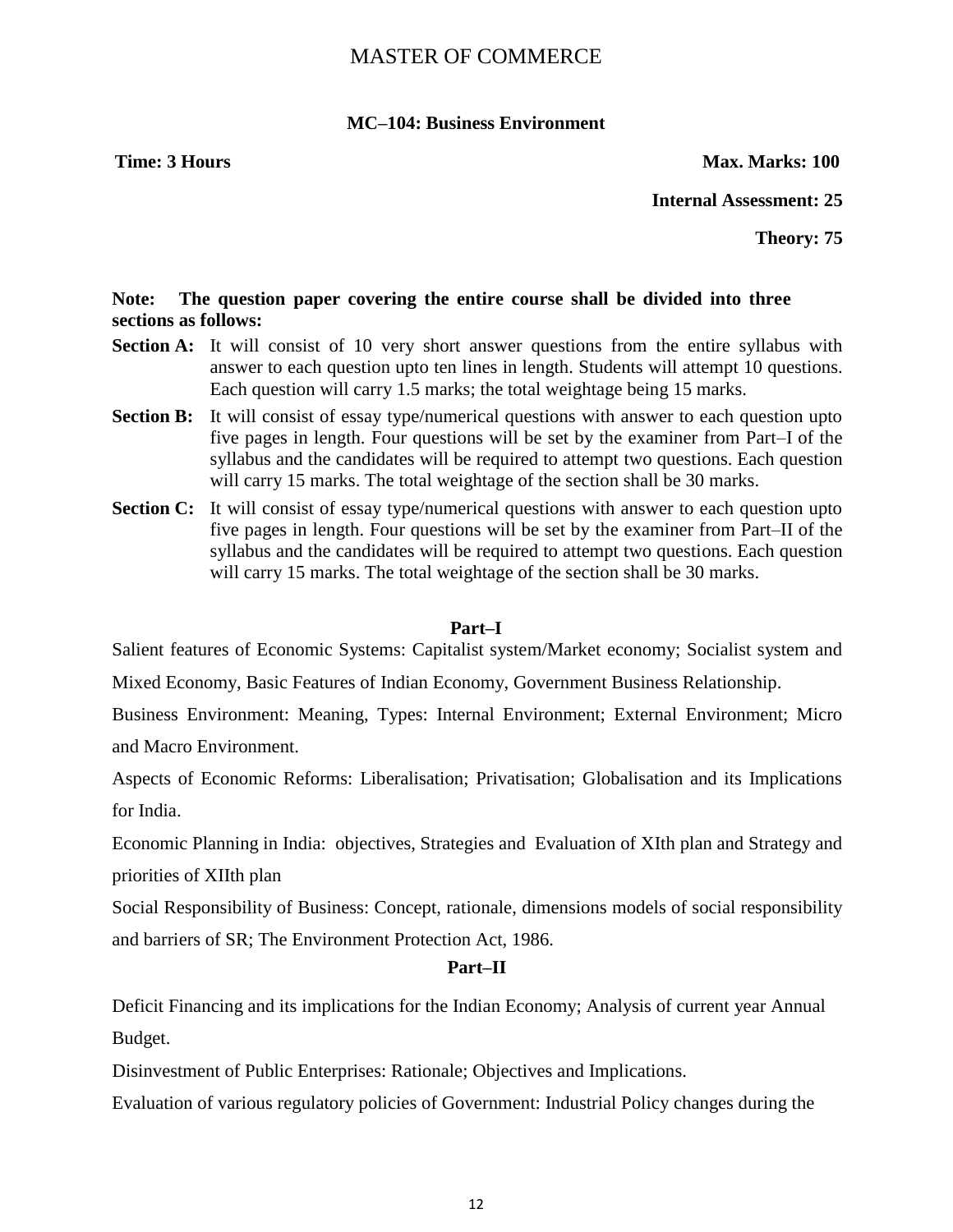post Reforms; Fiscal and Monetary policy changes in India, Salient Features of FEMA.

Consumer Rights and Consumerism: Role of Consumer Groups with special reference to India;

Consumer Protection Act, 1986 with latest amendments.

Foreign Trade: concept of balance–of–payments; balance–of–trade; currency convertibility;

Foreign trade policy 2004–09 and 2009–14; Exim Policy during the post reforms in India

# **Suggested Readings:**

- 1. Cherunilam, Francis, *"Business Environment"*, 2011, Himalaya Publishing House, New Delhi.
- 2. K Ashwathappa, "Legal Environment of Business", Himalaya Publishing House, New Delhi.
- 3. M. Adhikary, "*Economic Environment for Business*", Sultan Chand & Sons, New Delhi.
- 4. K. Ashwathappa, "*Essentials of Business Environment"*, 11th edition (2011), Himalaya Publishing House, New Delhi.
- 5. Paul Justin, "Business Environment Text and Cases", 2006, Tata McGraw Hills Publishing
- 6. Ruddar Dutt and KPM Sundaram, "Indian Economy", 53rd edition, S. Chand and Company Ltd., New Delhi.
- 7. Govt. of India, Five Years Plan documents.
- 8. Govt. of India, Various issues of Annual Economic survey of India.

**Note: It is Mandatory for the students to consult Economic Times, Financial Express, Annual Budget and Economic Survey to understand this paper.**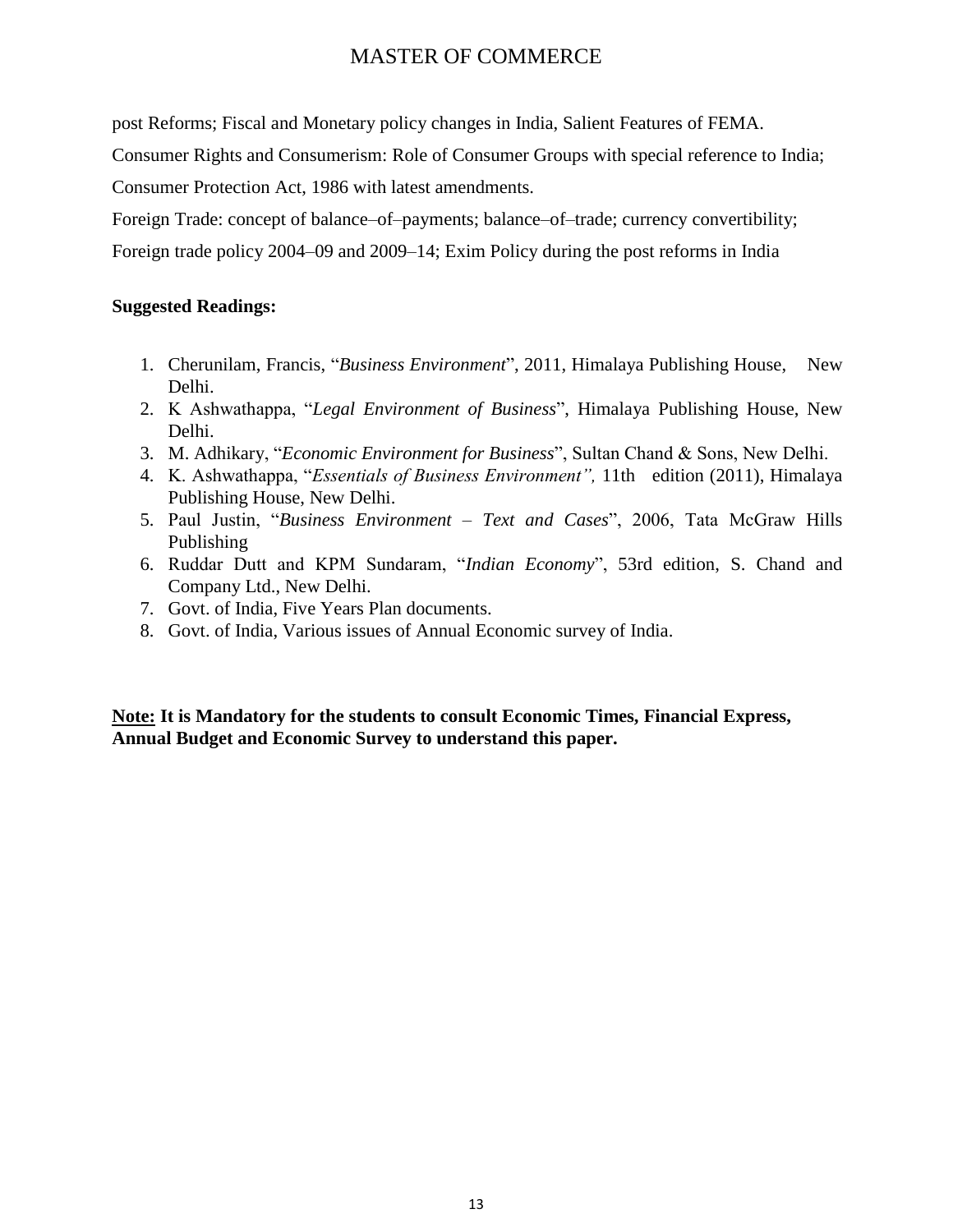### **MC – 105: Management and Cost Accounting**

**Time: 3 Hours Max. Marks: 100** 

**Internal Assessment: 25**

**Theory: 75**

# **Note: The question paper covering the entire course shall be divided into three sections as follows:**

- **Section A:** It will consist of 10 very short answer questions from the entire syllabus with answer to each question upto ten lines in length. Students will attempt 10 questions. Each question will carry 1.5 marks; the total weightage being 15 marks.
- **Section B:** It will consist of essay type/numerical questions with answer to each question upto five pages in length. Four questions will be set by the examiner from Part–I of the syllabus and the candidates will be required to attempt two questions. Each question will carry 15 marks. The total weightage of the section shall be 30 marks.
- **Section C:** It will consist of essay type/numerical questions with answer to each question upto five pages in length. Four questions will be set by the examiner from Part–II of the syllabus and the candidates will be required to attempt two questions. Each question will carry 15 marks. The total weightage of the section shall be 30 marks.

### **Part–I**

**Introduction to Accounting**: Accounting as a management information system; Users of accounting information; generally accepted accounting principles and concepts; understanding the annual reports of companies.

**Management Accounting and Managerial Decisions**: Management accountant's position, role and responsibilities.

**Management Control Structure:** Various forms of responsibility centers. Responsibility Accounting, Transfer pricing.

**Management Control Process:** Budgeting process, Preparation of fixed and flexible budgets, Zero Base Budgeting, Activity Based Budgeting, performance budgeting and participative budgeting.

**Segment Performance Evaluation:** Traditional measures of evaluation. Economic Value Added, Balanced Score Card.

**Analyzing Financial Statements:** Horizontal, vertical and ratio analyses.

# **Part–II**

**Standard Costing and Variance Analysis:** Standard costing as a control technique; Setting of standards and their revision; Variance analysis –meaning and importance, kinds of variances and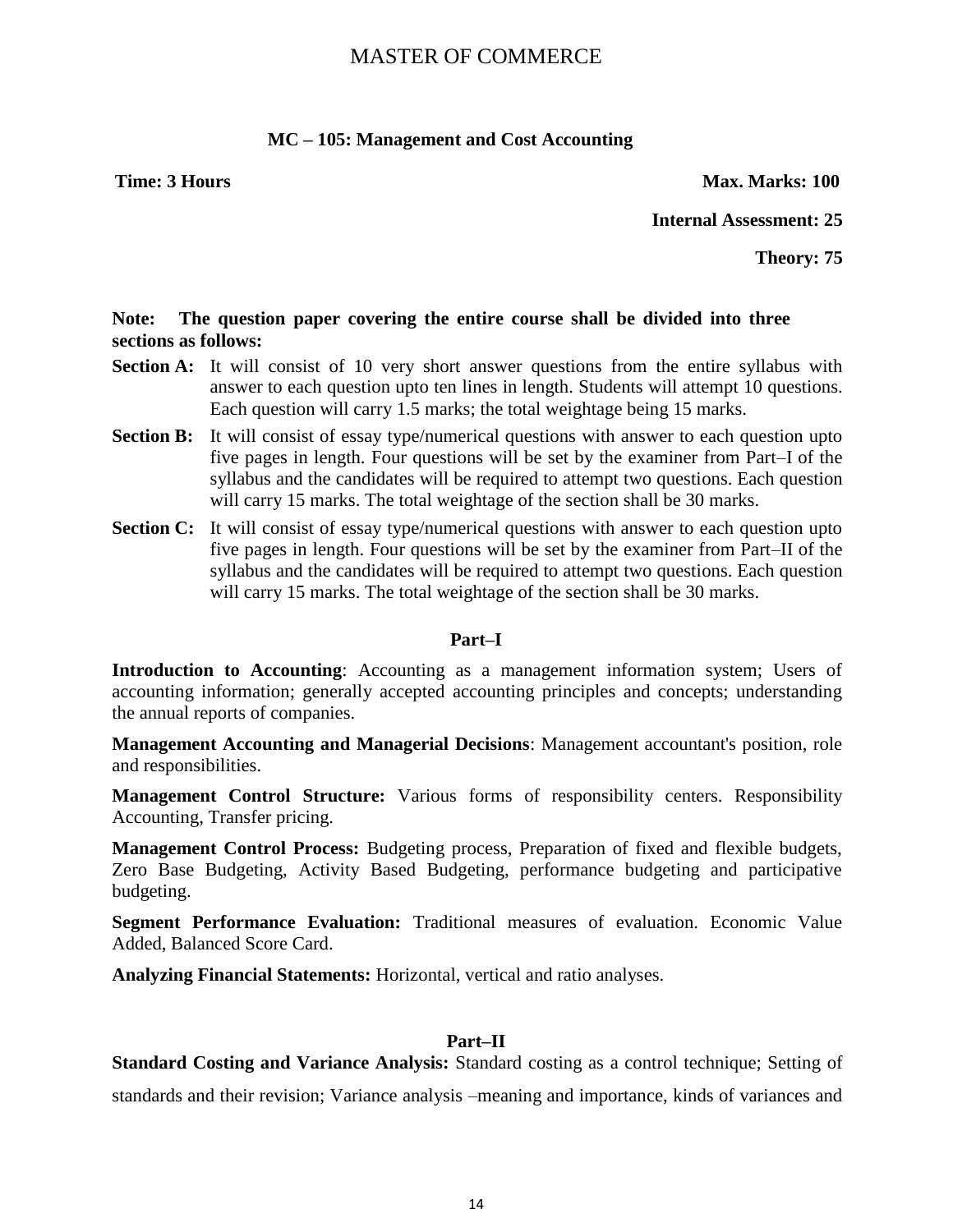their uses–material, labour variances; overhead variance, Relevance of variance analysis to budgeting and standard costing.

**Marginal Costing and Break–even Analysis**: Concept of marginal cost; Marginal costing and absorption costing; Marginal costing versus direct costing; Cost–volume profit analysis; Break– even analysis; Assumptions and practical applications of breakeven– analysis; Applications of Marginal Costing.

**Contemporary Issues in Management Accounting:** Value chain analysis; Activity based costing; Quality costing; Target Costing.

**Reporting to Management**: Objectives of reporting, reporting needs at different managerial levels; Types of reports, modes of reporting, reporting at different levels of management.

- 1. Anthony, Robert N., and Govindrajan, Vijay, "Management Control System", 12th Edition, McGraw Hill
- 2. Anthony, Robert, " *Management Accounting*", 5th edition (2007), Tarapore–wala, Mumbai,
- 3. Horngren, C.T., Gray L. Sundem and William O. Stratton, "*Introduction to Management Accounting*", 13th Edition, Prentice Hall, Delhi
- 4. Horngren, C. T.; Datar, S.M.; Foster, G.M.; Rajan, M.V. and Ittner, C.D. "Cost *Accounting",* 13th Edition (2009), Pearson , Delhi
- 5. Merchant, Kenneth A., "Modern Management Control Systems: Text and Cases", 1st Edition (2004), Pearson Education Asia.
- 6. Pandey, I.M, "Management Accounting", 3rd Edition, Vikas Publication, Delhi
- 7. Kaplan, Atkinson, Matsumara and Young, "Management Accounting", 5th Edition (2007),
- 8. Pearson Education
- 9. Kaplan and Atkinson, "Advanced Management Accounting", 3rd Edition, Pearson Learning
- 10. Vij, Madhu, "*Management Accounting*," 1st Edition (2009), Macmillan Publishers India Ltd.
- 11. Horngren, C.T. ; Sundem, Gary L.; Schatzberg, Jeff; Burgstahler, Dave and Stratton, W.O., "Introduction to Management Accounting", 2010, Pearson
- 12. Drury, Colin, "Management and Cost Accounting," 6th Edition (2004), Thomson Learning
- **13.** Bhimani, Alnoor, "Contemporary Issues in Management Accounting", Illustrated Edition (2006), OUP Oxford.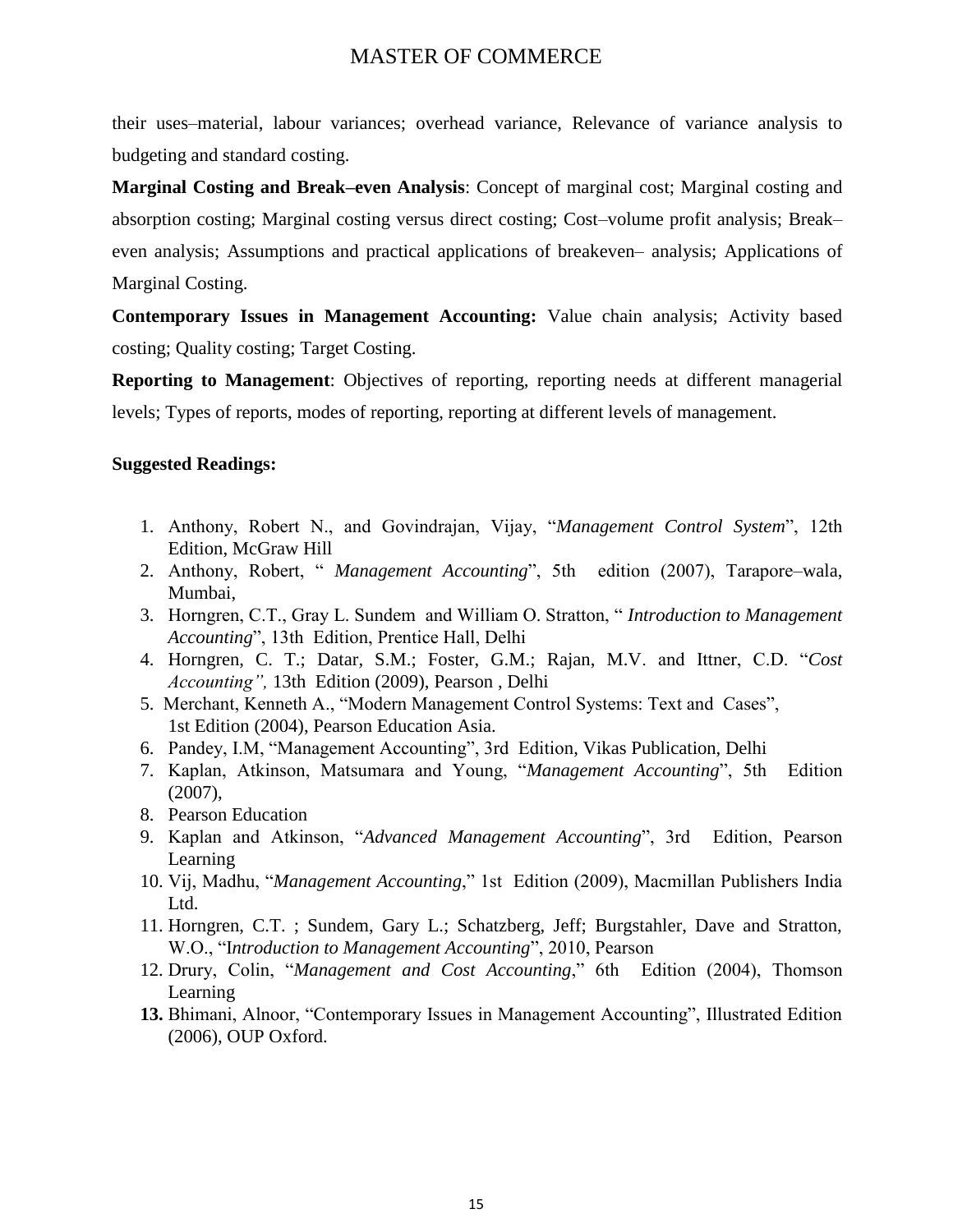**MC-106 Seminar Max. Marks: 50**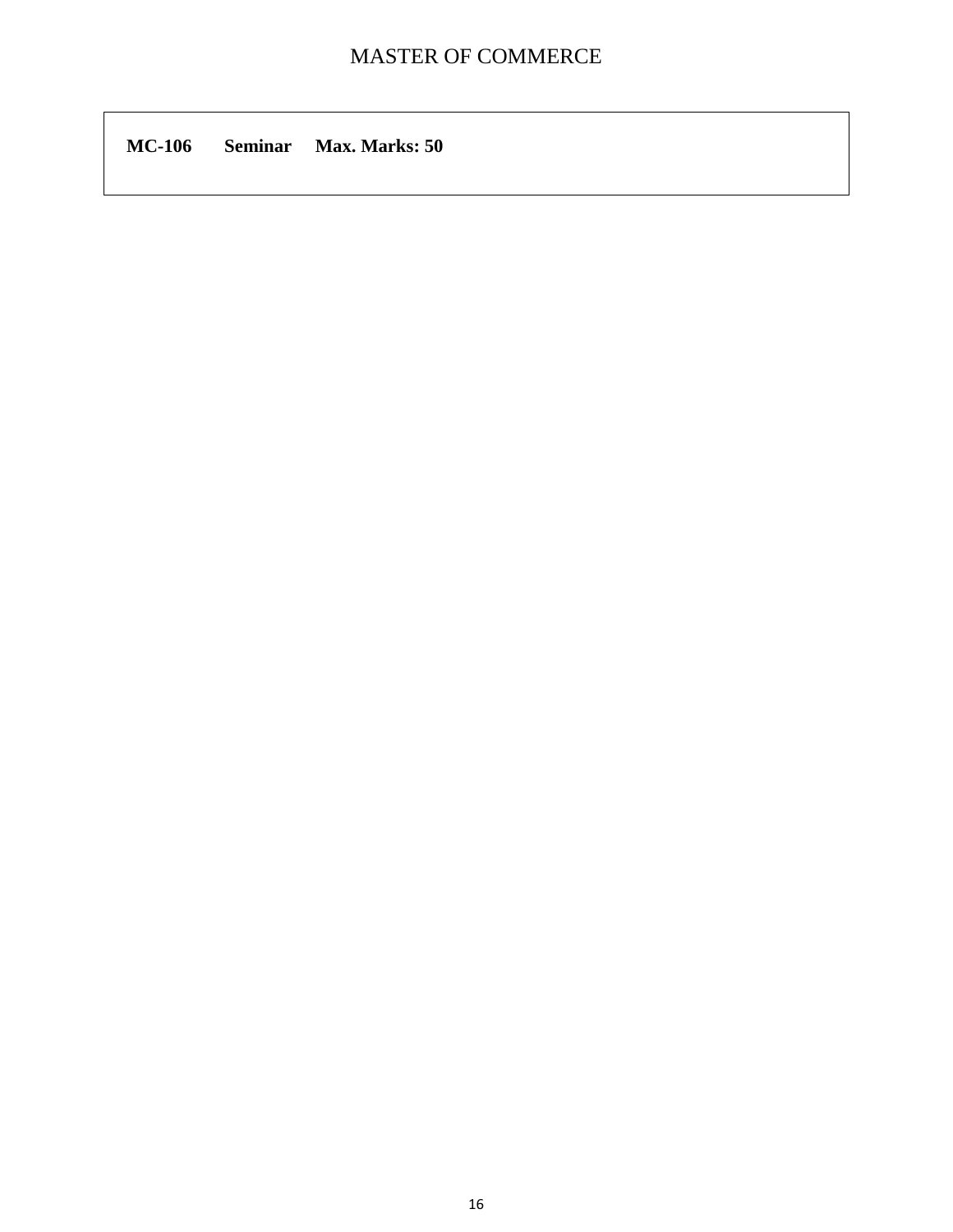### **MC–107 Computer Application in Business –I**

**Time: 3 Hours Max. Marks: 100 Theory: 40 Practical: 35 Internal Assessment: 25**

### **Note: The question paper covering the entire course shall be divided into three sections as follows:**

- **Section A:** It will consist of 8 very short answer questions from the entire syllabus with answer to each question upto ten lines in length. Students will attempt all 8 Compulsory questions. Each question will carry 1 marks; the total weightage being 8 marks.
- **Section B:** It will consist of essay type/numerical questions with answer to each question upto five pages in length. Four questions will be set by the examiner from Part–I of the syllabus and the candidates will be required to attempt two questions. Each question will carry 8 marks. The total weightage of the section shall be 16 marks.
- **Section C:** It will consist of essay type/numerical questions with answer to each question upto five pages in length. Four questions will be set by the examiner from Part–II of the syllabus and the candidates will be required to attempt two questions. Each question will carry 8 marks. The total weightage of the section shall be 16 marks.

### **Part–I**

### **MS–EXCEL - 2010**

Application areas, components of Excel Worksheet, entering information in the worksheet, formatting numbers and text, Tool bars, Customizing, resizing rows and columns, moving and copying cells, freeze panes, moving, copying and splitting worksheets. Protecting cells, worksheet or part of the work sheet, Printing.

Formulae: Entering a formula, editing and copying a formula. Different functions Arithmetical, trigonometrically and statistical–correlation, Regression Modeling.

Graphs: Drawing various types of graphs and charts from the given data, printing graph/chart.

### **MS–Word -2010**

Introduction and working with MS–word in MS–Office, Basic components of word screen, Creating, Editing, Saving, Printing and Deleting files, formatting text and documents.

Creating and Sorting tables, working with graphics, finding and replacing text, inserting page breaks, page numbers, symbols and dates, header, footer, spell checking, Mail merge business letters.

### **Part–II**

### **MS–Power Point -2010**

Power Point basics, Menus and toolbars, Creating, editing, saving, printing and deleting the presentation, Creating presentation using auto content wizard. Design template, blank presentation, slide sorter view, show time, sound effects and animation effects, working with graphics, Different Views, Business oriented presentation.

### **Financial Accounting Package Tally (ERP 9.0):**

Tally – Introduction, various facilities available in Tally, creating a company, ledgers, registers, petty books.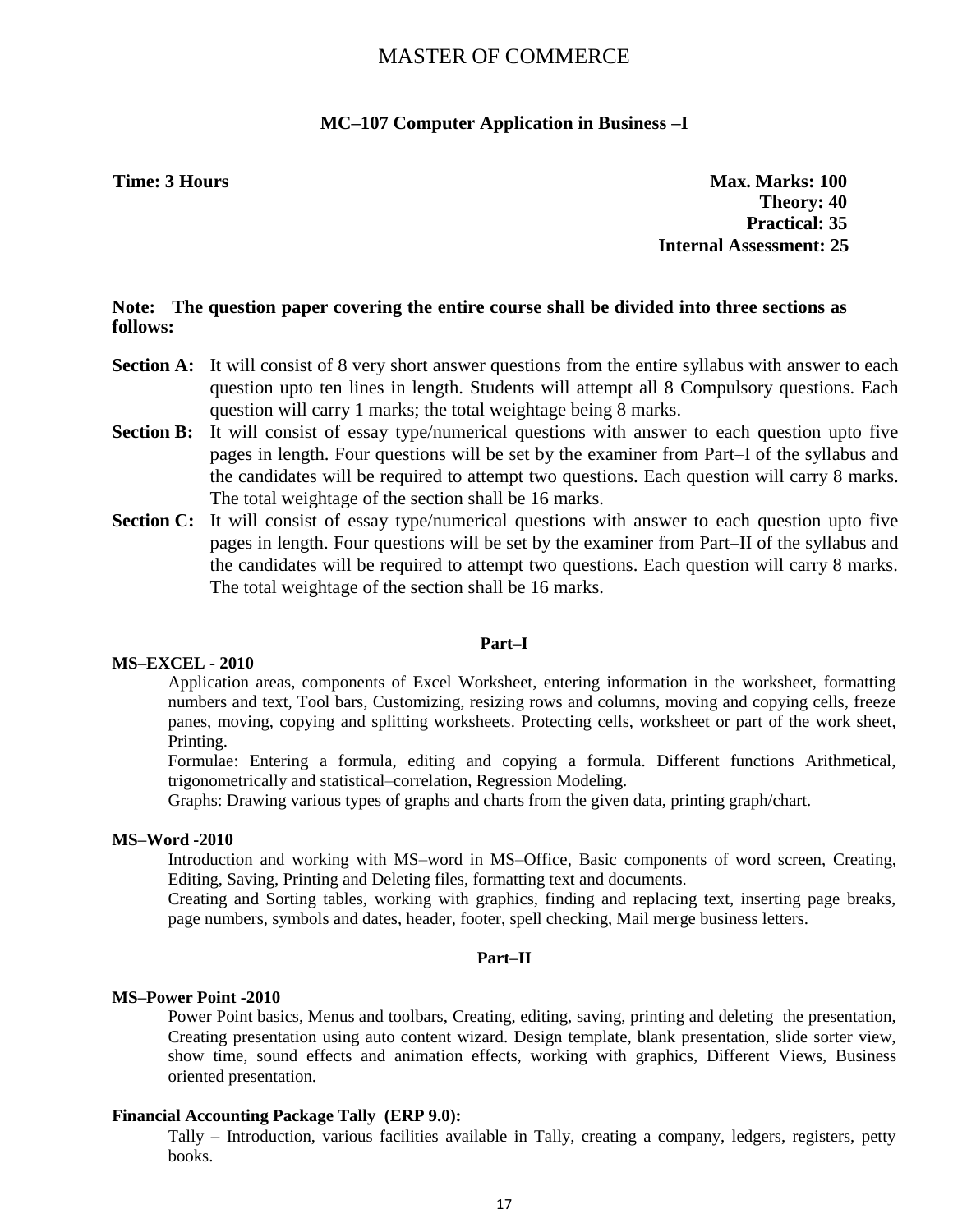Inventory Control: Maintaining inventory of some firm/organization, Profit and loss account, audit controls.

**Practical:** Weightage **20% and Practical be based on practical part of the syllabus.**

### **Suggested Readings:**

1. Norton, Peter, "*Introduction to Computers*", 2009, Tata McGraw Hill.

2. Asok K. Nadhani, "Simple Tally 9: Financial Accounting, Invoicing & Inventory", 2008, BPB Publications.

3. Sinha, P.K, "Fundamental of Computers" BPB Publications, 2008.

4. Prajagopalan, S.P., "Computer applications in business", 2000, Vikas Publishing House.

5. Weatherwax, Jo Ann and Weatherwax, Robert C., "Business Analysis with Computer

*Applications*‖, 2nd edition, Cengage South-Western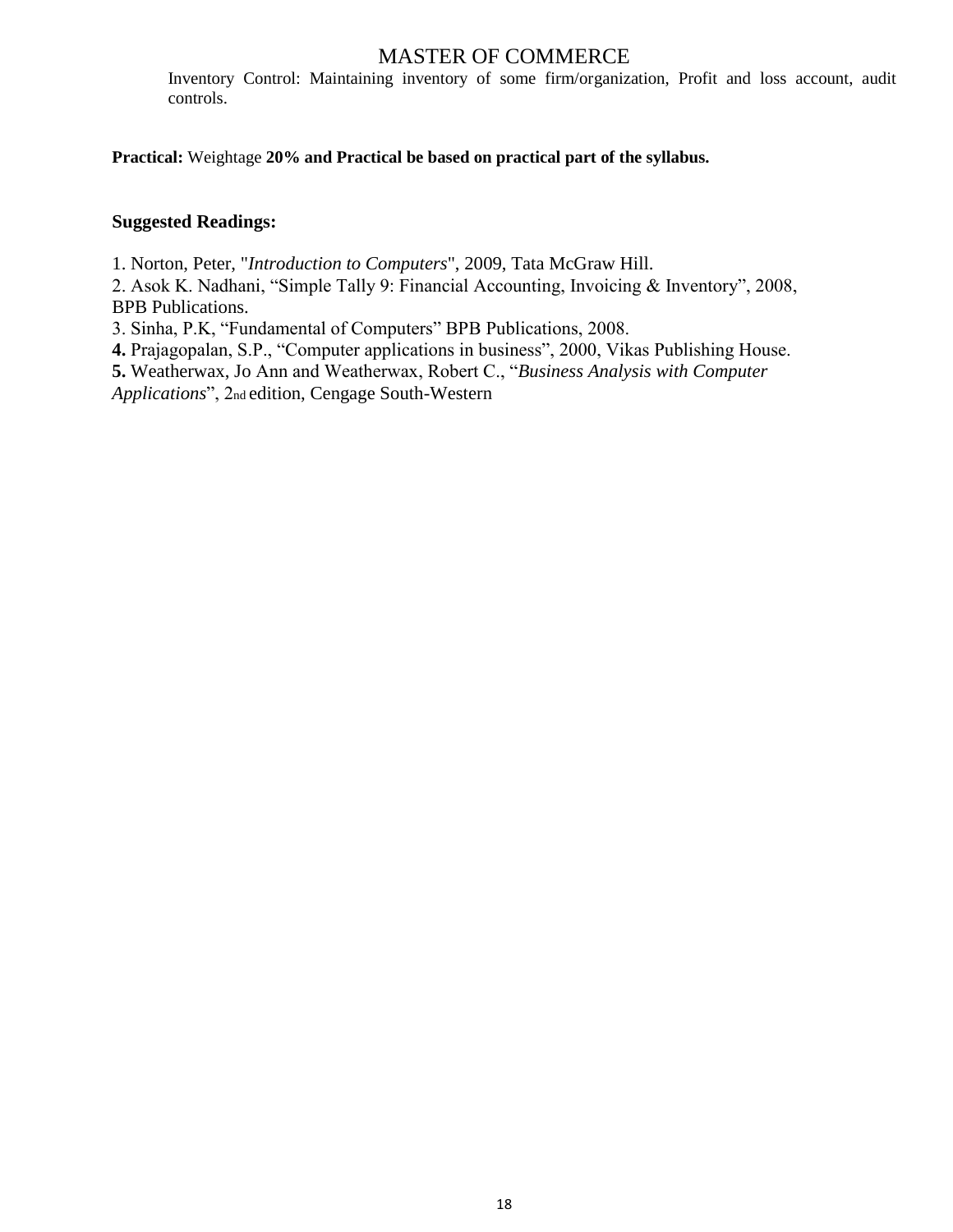# **MC–201: Corporate Financial Accounting and Auditing**

**Time: 3 Hours Max. Marks: 100** 

**Internal Assessment: 25**

**Theory: 75**

### **Note: The question paper covering the entire course shall be divided into three sections as follows:**

- **Section A:** It will consist of 10 very short answer questions from the entire syllabus with answer to each question upto ten lines in length. Students will attempt 10 questions. Each question will carry 1.5 marks; the total weightage being 15 marks.
- **Section B:** It will consist of essay type/numerical questions with answer to each question upto five pages in length. Four questions will be set by the examiner from Part–I of the syllabus and the candidates will be required to attempt two questions. Each question will carry 15 marks. The total weightage of the section shall be 30 marks.
- **Section C:** It will consist of essay type/numerical questions with answer to each question upto five pages in length. Four questions will be set by the examiner from Part–II of the syllabus and the candidates will be required to attempt two questions. Each question will carry 15 marks. The total weightage of the section shall be 30 marks.

### **Part–I**

Company Final Accounts–Requirements of Companies Act 1956.

Form and contents of Profit and loss account and Balance sheet.

Managerial remuneration. Meaning of profit. Divisible profits.

Valuation of goodwill, different approaches such as super profit, annuity and capitalization approach.

Valuation of shares; different approaches such as book value and earnings approach.

### **Part–II**

Understanding the concept and rationale of Financial Audit, Cost Audit, Management Audit, Internal Audit, Proprietary Audit, Efficiency Audit and Audit by C. and A.G.,

Statutory Auditor–Appointment qualifications, removal. Duties and liabilities of auditor. Code of conduct and ethics, professional misconduct of statutory auditor.

Meaning, Objectives and scope of cost audit. Cost Auditor, his appointment, duties liabilities. Cost audit report; Meaning, objectives and scope of management audit. Appointment and qualifications of management Auditor.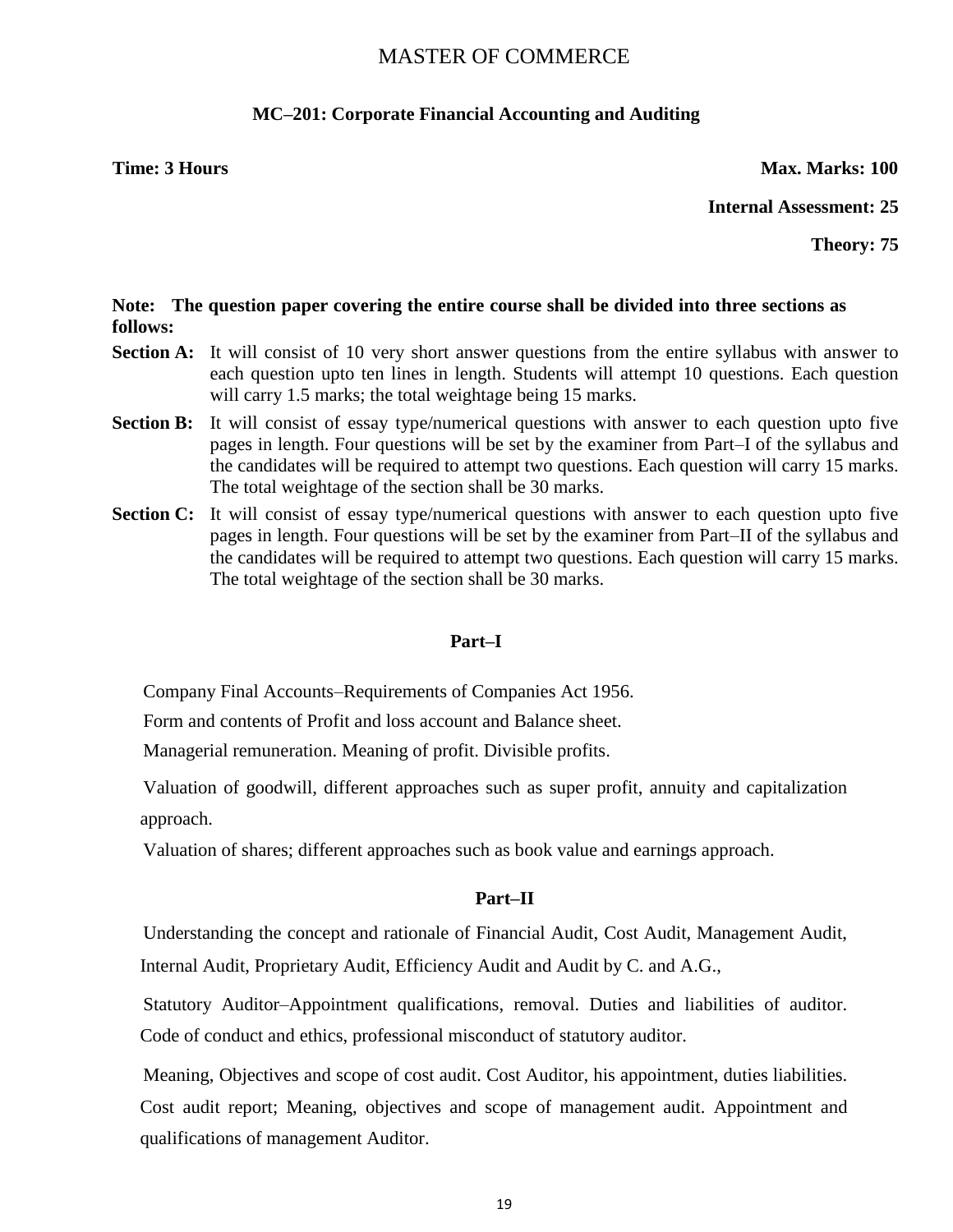Audit of management functions such as planning, organising and control. Audit of functional areas–production, personnel marketing finance and accounting.

- 1. Khan, M.Y. and Jain, P.K., " Financial Management", 5th edition, Himalaya Publishing,
- 2. New Delhi
- 3. Pandey I.M., "*Financial Management"*, 9th edition (2009), Vikas Publishing House.
- 4. Gupta, Kamal, "Contemporary Auditing", 6th edition, Tata McGraw Hill.
- 5. Sehgal, Ashok and Sehgal, Deepak, "Advanced Accounting", 3rd edition, Taxman, New Delhi.
- 6. Maheshwari, S.N. and Maheshwari, S.K., "Corporate Accounting", 5th edition (2009),
- 7. Vikas Publication, New Delhi
- 8. Mukherjee and Hanif, "Corporate Accounting", 2005, Tata McGraw Hill, New Delhi.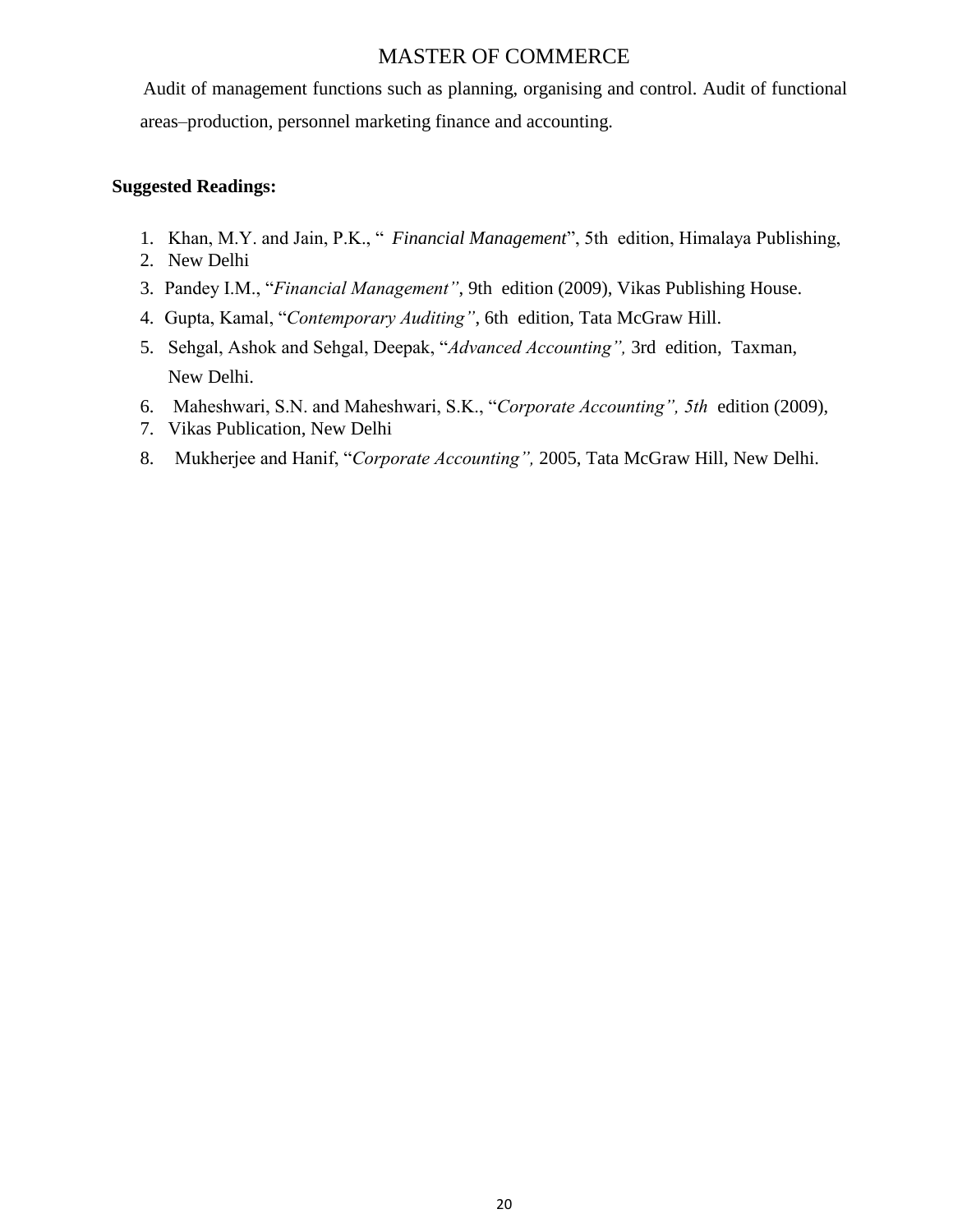### **MC – 202: Financial Management**

**Time: 3 Hours Max. Marks: 100** 

**Internal Assessment: 25**

**Theory: 75**

### **Note: The question paper covering the entire course shall be divided into three sections as follows:**

- **Section A:** It will consist of 10 very short answer questions from the entire syllabus with answer to each question upto ten lines in length. Students will attempt 10 questions. Each question will carry 1.5 marks; the total weightage being 15 marks.
- **Section B:** It will consist of essay type/numerical questions with answer to each question upto five pages in length. Four questions will be set by the examiner from Part–I of the syllabus and the candidates will be required to attempt two questions. Each question will carry 15 marks. The total weightage of the section shall be 30 marks.
- **Section C:** It will consist of essay type/numerical questions with answer to each question upto five pages in length. Four questions will be set by the examiner from Part–II of the syllabus and the candidates will be required to attempt two questions. Each question will carry 15 marks. The total weightage of the section shall be 30 marks.

# **Part–I**

**Financial Management:** Meaning and nature; Financial goal–profit vs. wealth maximization; Finance functions–investment, financing, liquidity and dividend decisions. Financial planning– Theories of capitalization.

**Capital Structure Theories:** Conceptual framework. Determinants. Net income approach,

Net operating income approach, Intermediary approach and M.M. Hypotheses with special reference to the process of arbitrage.

**Cost of Capital:** Meaning and significance of cost of capital; Calculation of cost of debt, preference capital, equity capital and retained earnings; Combined cost of' capital (weighted).

**Instruments of Finance:** Long term and short term.

**Capital Budgeting:** Nature of investment decisions; Investment evaluation criteria non– discounted cash flow criteria, discounted cash flow criteria; Risk analysis in capital budgeting (practicals through excel).

**Dividend Policies:** Issues in dividend decisions. Forms of dividends; Theories of relevance and irrelevance of dividends.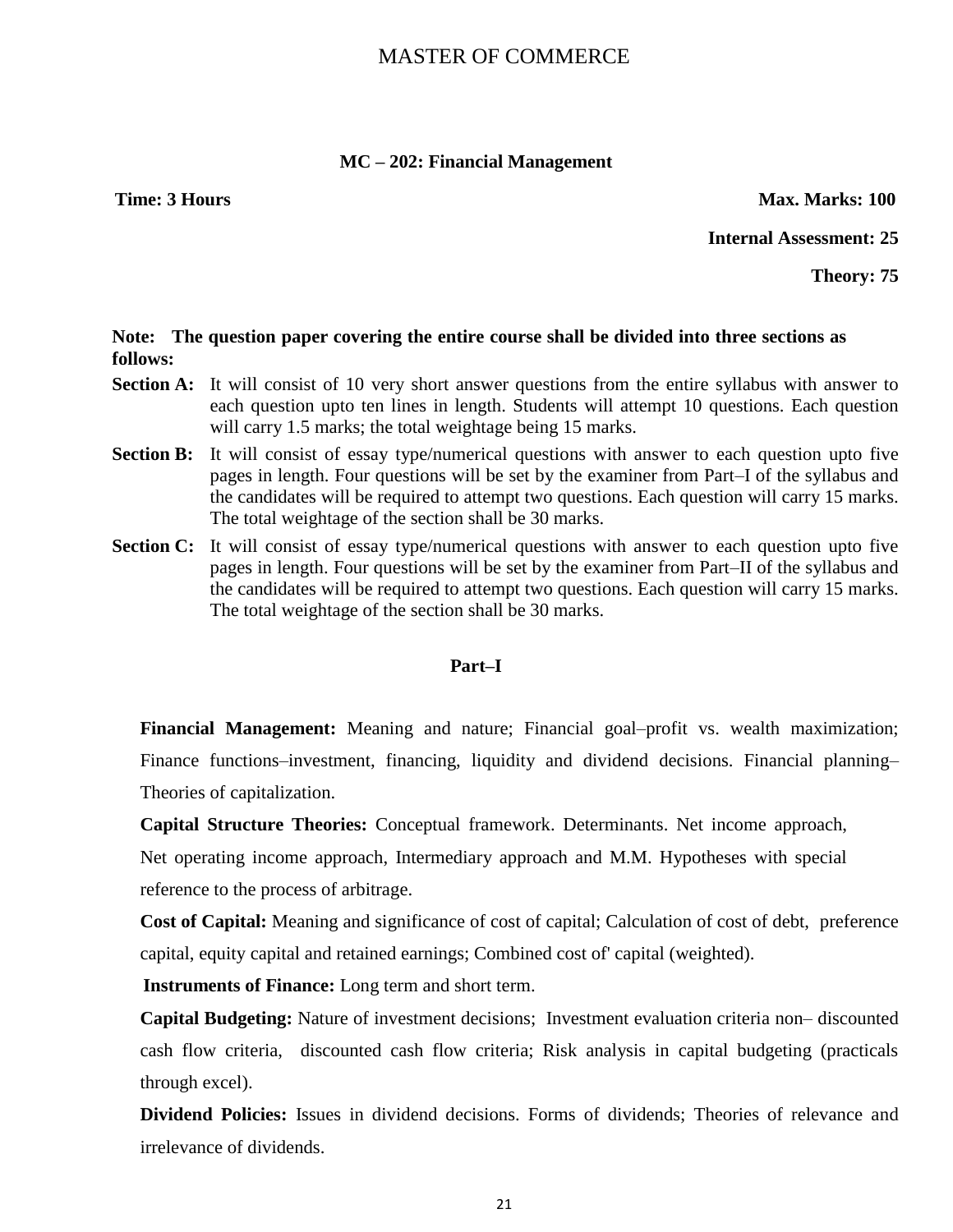# MASTER OF COMMERCE **Part–II**

**Operating and Financial Leverage:** Measurement of leverages; Analyzing Alternate Financial Plans; Financial and Operating leverage, Combined leverage. EBIT and EPS analysis

**Management of Working Capital:** Meaning, Significance and Types of Working Capital; Approaches of Working Capital; Calculating Operating Cycle Period and Estimation of Working Capital Requirements.

**Management of Cash:** Strategies, Baumol's, Miller–Orr's and Beranek's models of Cash Management.

**Management of Receivables:** Credit Policy, Credit Terms and Collection Efforts.

- 1. Berk, Jonathan and DeMarzo, Peter, "Financial Management", 2nd Edition (2010), Pearson Education, Dorling Kindersley (India) Pvt Ltd.
- 2. Bhattacharya, Hrishikes, "Working Capital Management: Strategies and Techniques", 2nd Edition (2009), Prentice Hall, New Delhi.
- 3. Brealey, Richard A; Stewart, C. Myers and Allen, F. "*Principles of Corporate Finance*", 8th Edition (2006), McGraw Hill, New York.
- 4. Chandra, Prasanna, "Financial Management", 7th Edition (2008), Tata McGraw Hill, Delhi
- 5. Pandey I.M., "Financial Management", 9th Edition (2009), Vikas Publishing House
- 6. Van Horne. J.G. and J.M. Wachowicz Jr., "Fundamentals of Financial Management", 13th Edition (2009), Prentice Hall, Delhi.
- 7. Van Horne, James G, "Financial Management and Policy", 12th Edition (2002), Prentice Hall, Delhi
- 8. Khan, MY, Jain, PK, "Financial Management", 6th Edition (2011), Tata McGraw Hill, New Delhi.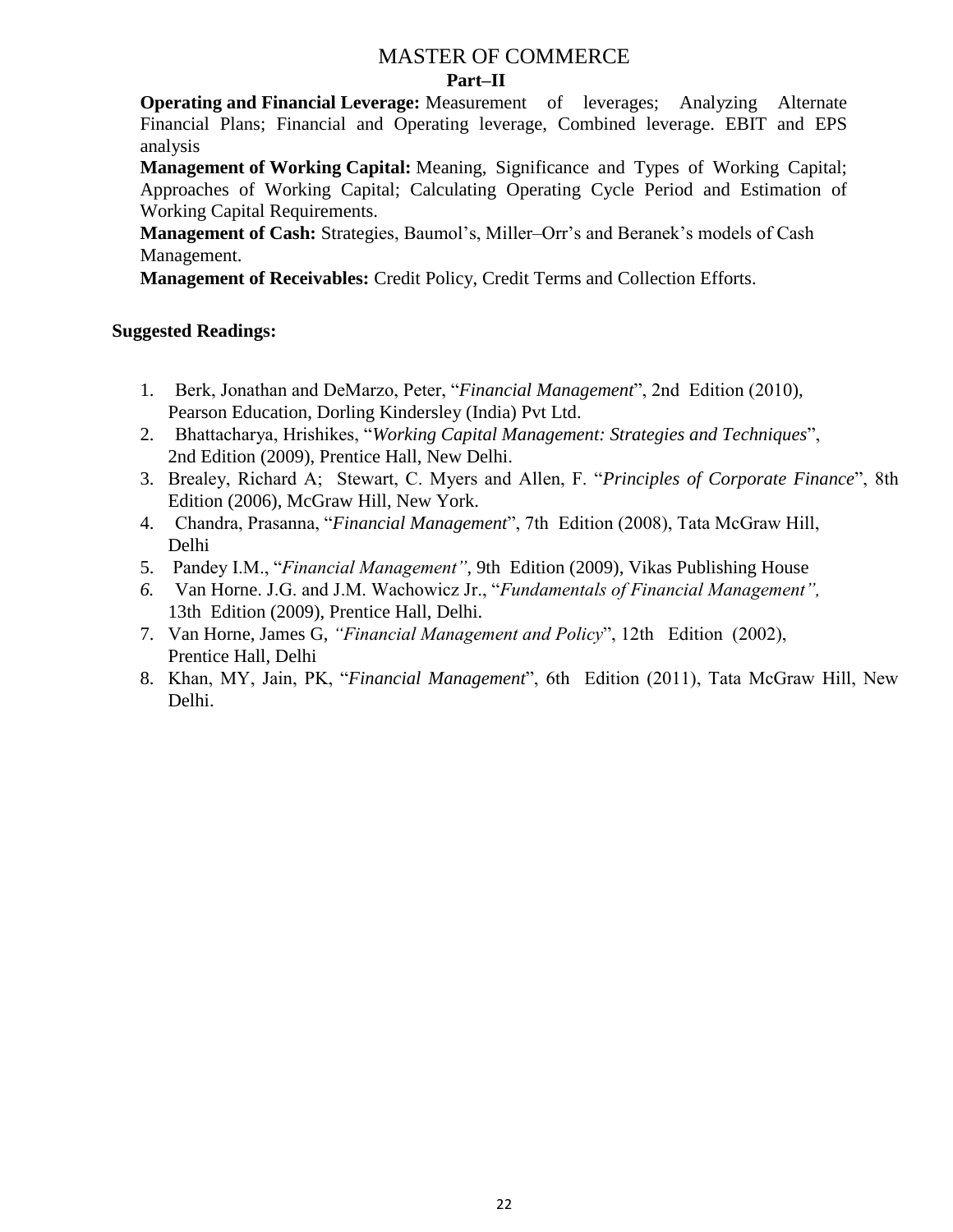### **MC – 203: Research Methodology**

**Time: 3 Hours Max. Marks: 100 Theory: 40 Practical: 35 Internal Assessment: 25**

### **Note: The question paper covering the entire course shall be divided into three sections as follows:**

- **Section A:** It will consist of 8 very short answer questions from the entire syllabus with answer to each question upto ten lines in length. Students will attempt all 8 Compulsory questions. Each question will carry 1 marks; the total weightage being 8 marks.
- **Section B:** It will consist of essay type/numerical questions with answer to each question upto five pages in length. Four questions will be set by the examiner from Part–I of the syllabus and the candidates will be required to attempt two questions. Each question will carry 8 marks. The total weightage of the section shall be 16 marks.
- **Section C:** It will consist of essay type/numerical questions with answer to each question upto five pages in length. Four questions will be set by the examiner from Part–II of the syllabus and the candidates will be required to attempt two questions. Each question will carry 8 marks. The total weightage of the section shall be 16 marks.

### **Part – I**

Research methodology: Nature and scope; problem formulation and statement of research objectives. Research process.

Choose a Research Topic.

Review of Literature

Goals of a Literature Review.

Types of Reviews

Sources of Research Literature.

Writing of Review.

Research designs: Exploratory, descriptive and Causal designs (Basic designs—After only, Before After, After along with control group, Before after with control group, Time series designs).

### **Part – II**

Measurement concept, Levels of measurement—Nominal, Ordinal, Interval and Ratio.

Attitude Measurement: Comparative and Non–comparative scaling techniques, Tabulation and cross–tabulation of data.

Data Preparation, Analysis, and Interpretation.

Data preparation Data screening Transforming data Data Analysis and Interpretation.

Data analysis techniques: Multiple regression analysis, Logistic regression analysis, discriminate analysis and Factor analysis.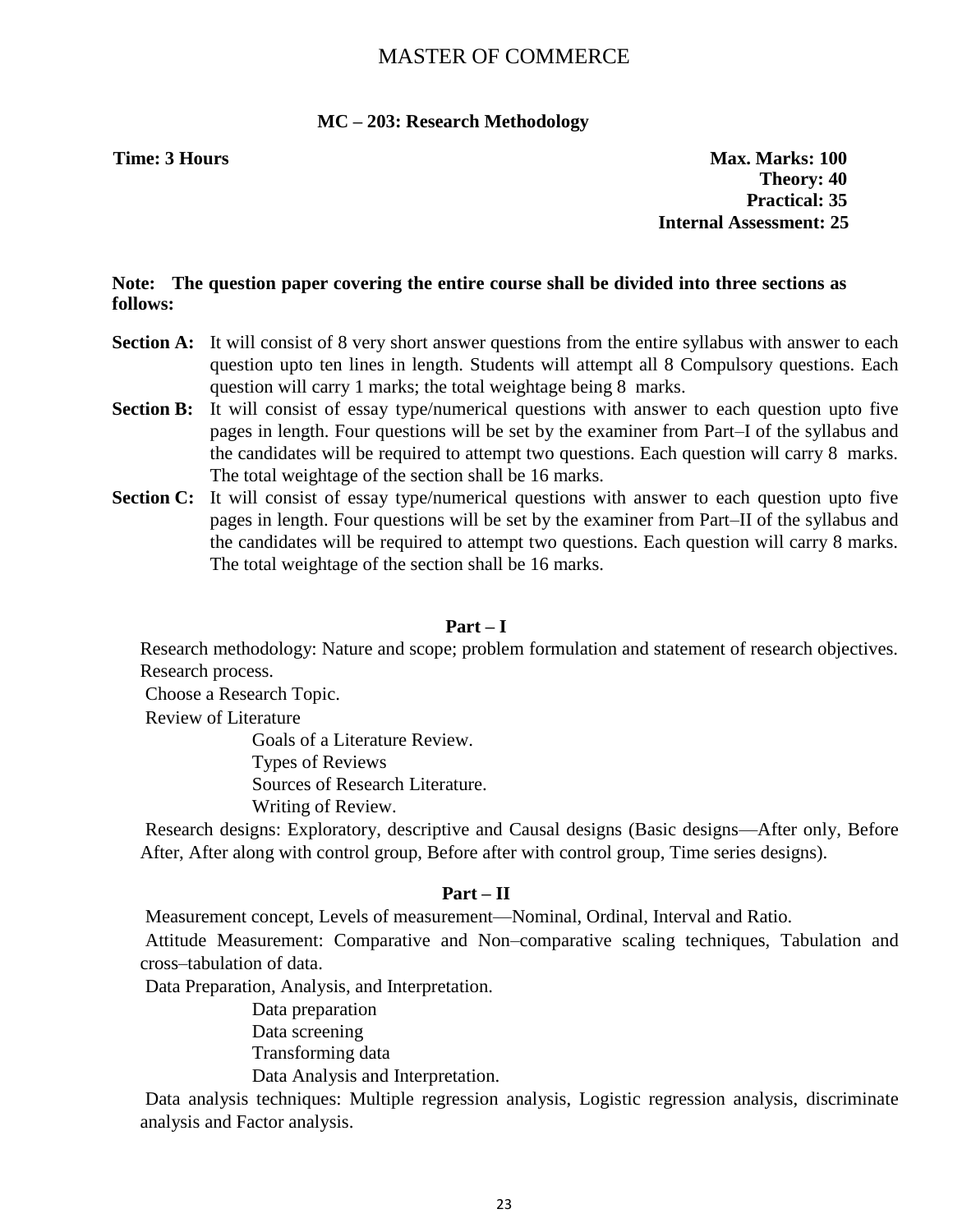# **PRACTICALS THROUGH SPSS:**

**The students will be trained in the following techniques of data analysis using latest version of SPSS software. At the end of the semester, external examiner will be appointed by the University to conduct the practical by examining the students in the lab and award marks.** 

**Topics:** Data preparation, Data screening, Transforming data, Data Analysis and Interpretation, Multiple regression analysis Logistic regression analysis, Discriminant analysis and Factor analysis,

- 1. Cooper, D. R. and Schindler, P.S., "Business Research Methods", 9th Edition, Tata McGraw Hill, New Delhi.
- 2. Levine, D.M., Krehbiel T.C. and Berenson M.L., "Business Statistics", 12th Edition (2012), Pearson Education, New Delhi.
- 3. Kothari, C. R., "Research Methodology", 2nd Edition (2008), New Age International.
- 4. Anderson, D.R.; Sweeney, D.J. and Williams, T.A., "Statistics for Business and *Economics*‖, 2nd Edition (2011), Thompson, New Delhi.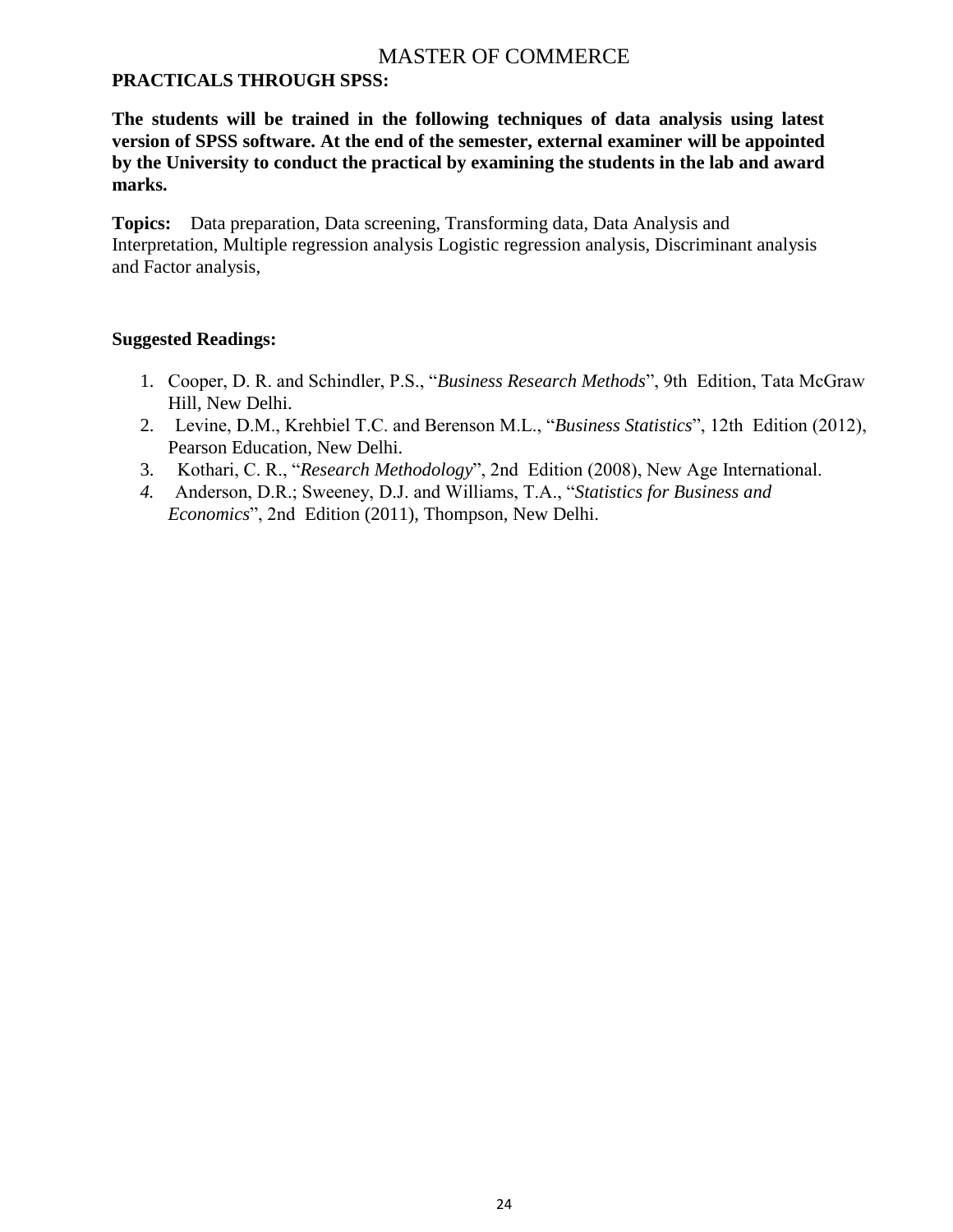# **MC–204: Marketing Management**

### **Time: 3 Hours Max. Marks: 100**

# **Internal Assessment: 25**

**Theory: 75**

# **Note: The question paper covering the entire course shall be divided into three sections as follows:**

- **Section A:** It will consist of 10 very short answer questions from the entire syllabus with answer to each question upto ten lines in length. Students will attempt 10 questions. Each question will carry 1.5 marks; the total weightage being 15 marks.
- **Section B:** It will consist of essay type/numerical questions with answer to each question upto five pages in length. Four questions will be set by the examiner from Part–I of the syllabus and the candidates will be required to attempt two questions. Each question will carry 15 marks. The total weightage of the section shall be 30 marks.
- **Section C:** It will consist of essay type/numerical questions with answer to each question upto five pages in length. Four questions will be set by the examiner from Part–II of the syllabus and the candidates will be required to attempt two questions. Each question will carry 15 marks. The total weightage of the section shall be 30 marks.

### **Part–I**

Marketing Concepts and Philosophies, Importance of marketing, Building customer satisfaction and value, Concepts of customer retention, Relationship marketing and marketing mix.

Gathering information and scanning the marketing environment; Marketing research process: An overview.

Consumer markets and Buyer behaviour, Business markets and Business Buying behaviour.

Market segmentation: Importance and bases of segmentation. Targeting strategies, Positioning: concept and strategies

# **Part–II**

Product Decisions: Product classification and differentiation, New Product development process, Product life cycle and marketing strategies, Managing brands and Brand equity, Packaging decisions. Pricing Decisions: Pricing objectives, Factors influencing pricing, Pricing methods and strategies.

Distribution Decisions: Patterns of Channels and types of intermediaries.

Promotion Decisions: Promotion mix and its components, factors affecting promotion mix.

Socially Responsible Marketing: Cause-related marketing and Social Marketing, Internal Marketing, E Commerce Marketing practices.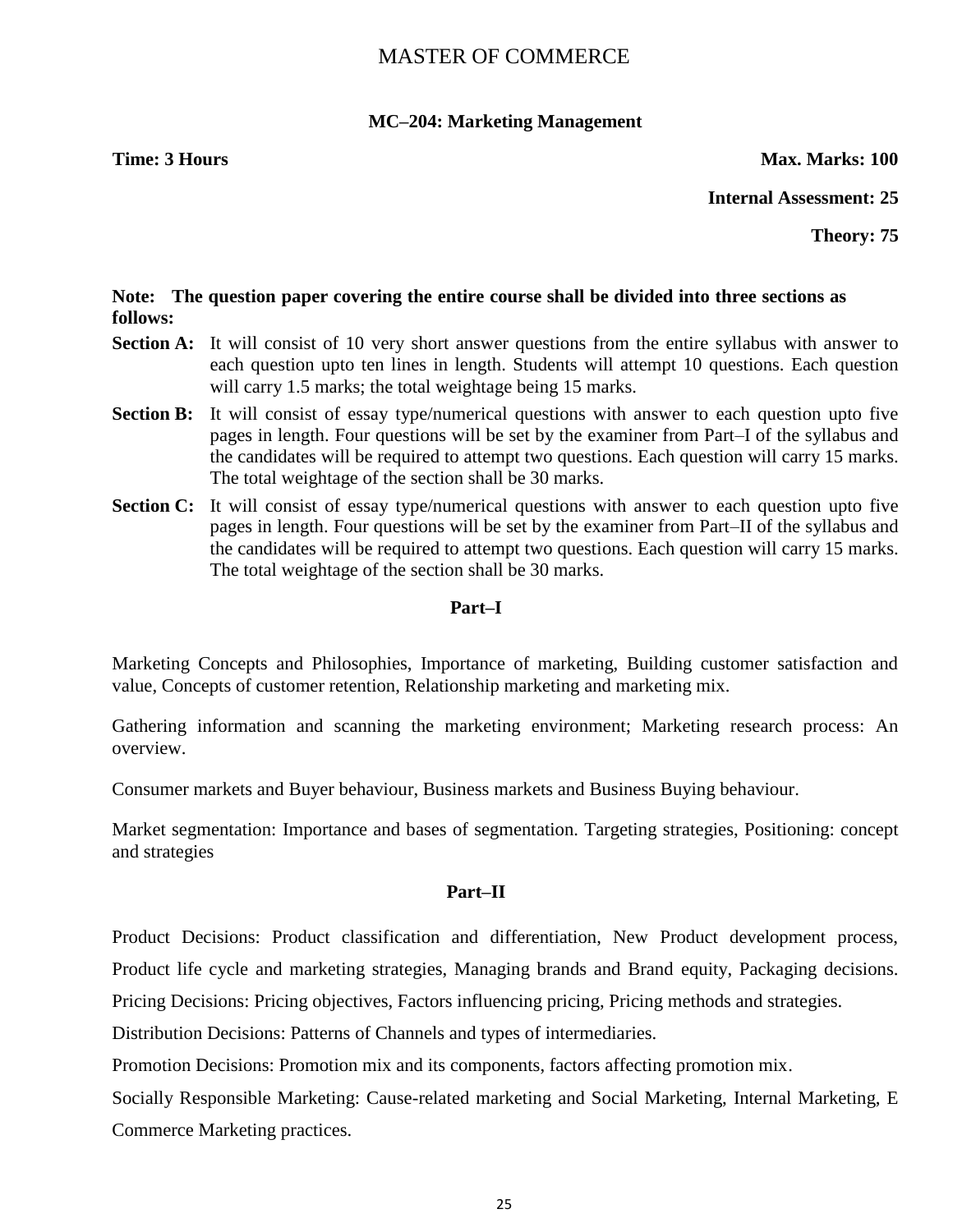### **Suggested Readings:**

Kotler, Philip; Keller, Kevin; Koshey, Abraham; and Jha, Mithileshwar, "Marketing *Management*", 13th Edition (2009). Pearson Education, New Delhi.

Ramaswamy, V.S. and Namakumari, S., "Marketing Management: Global Perspective, Indian *Context",* 4th edition, MacMillan

Kurtz, David L. and Boone, Louis E., "Principles of Marketing", 12th edition, Thomson South-Western

Saxena, Rajan, "Marketing Management", 2006, Tata McGraw-Hill, New Delhi.

Dessler, Gary, "Human Resource Management", 12th edition (2011), Pearson Education/Prentice–Hall, New Delhi.

Raymond A. Noe, John R. Hollenbeck, Barry Gerhart, Patrick M. Wright, "Human Resource *Management: Gaining a Competitive Advantage"*, 2007, McGraw–Hill, New Delhi.

Robert L. Mathis and John H. Jackson, "*Human Resource Management*", 6th edition (2011), Thomson, New Delhi.

Aswathappa, K., "Human Resource and Personnel Management, Text and Cases", 4th edition (2007), Tata McGraw – Hill, New Delhi.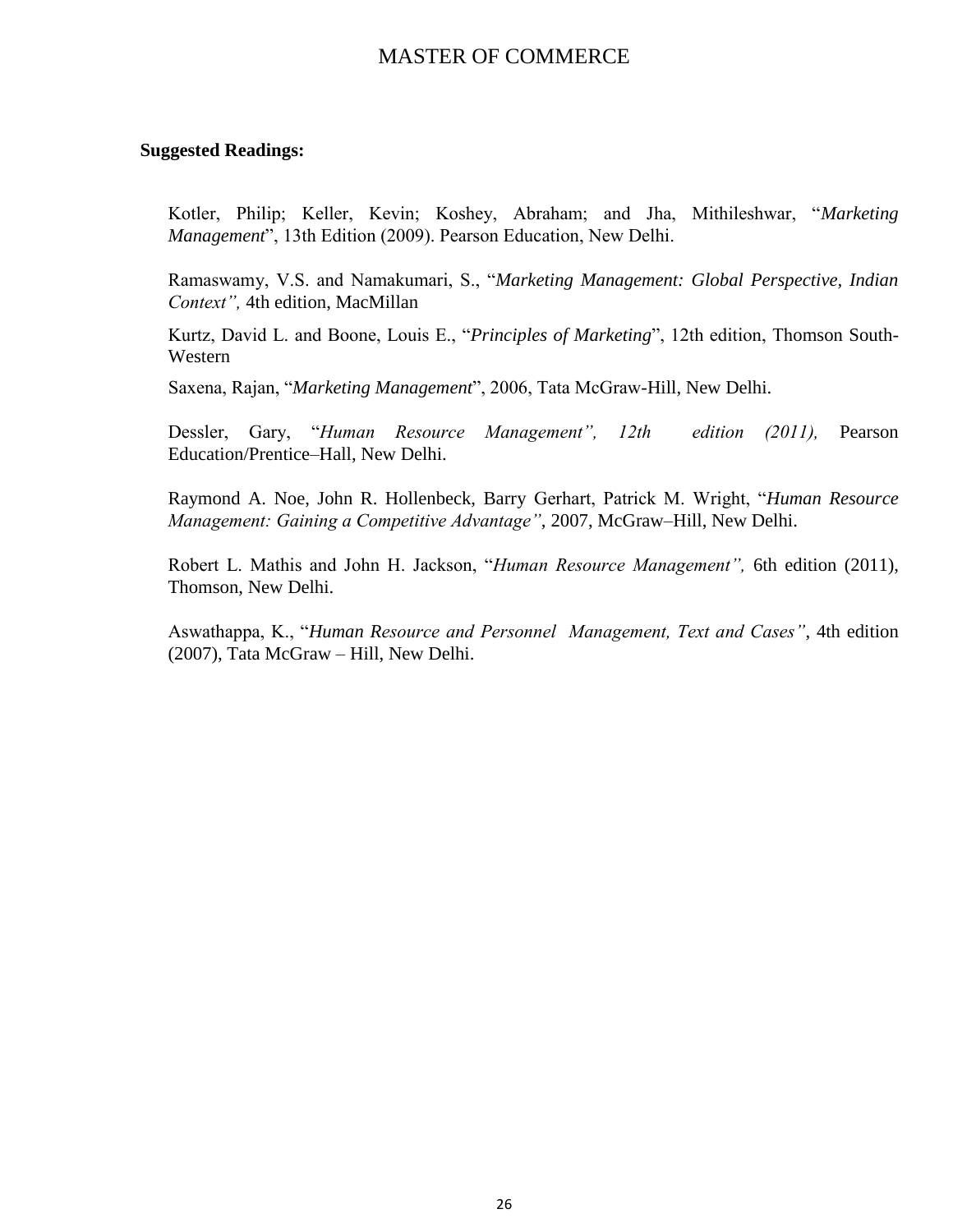# **MC–205: HUMAN RESOURCE MANAGEMENT**

**Time: 3 Hours Max. Marks: 100** 

**Internal Assessment: 25**

**Theory: 75**

### **Note: The question paper covering the entire course shall be divided into three sections as follows:**

- **Section A:** It will consist of 10 very short answer questions from the entire syllabus with answer to each question upto ten lines in length. Students will attempt 10 questions. Each question will carry 1.5 marks; the total weightage being 15 marks.
- **Section B:** It will consist of essay type/numerical questions with answer to each question upto five pages in length. Four questions will be set by the examiner from Part–I of the syllabus and the candidates will be required to attempt two questions. Each question will carry 15 marks. The total weightage of the section shall be 30 marks.
- **Section C:** It will consist of essay type/numerical questions with answer to each question upto five pages in length. Four questions will be set by the examiner from Part–II of the syllabus and the candidates will be required to attempt two questions. Each question will carry 15 marks. The total weightage of the section shall be 30 marks.

### **Part I**

Human Resource Management (HRM): Nature, Scope, Objectives and Functions of HRM, Evolution of HRM, Changing Trends in HRM.

Human Resource Planning (HRP): Concept, Need and Importance of HRP, Factors affecting HRP, Human Resource Planning Process.  $\Box$  Job Analysis: Meaning and Objective, Process, Methods of Collecting job data, Uses of Job Analysis, Problems of Job Analysis.

Recruitment and Selection: Meaning and Factors governing Recruitment, Recruitment Sources and Techniques. Meaning and Process of Selection, Problems associated with Recruitment and Selection.

HR Training and Development: Concept and Need, Process of Training and Development Programme:- Identification of Training and Development Needs, Objectives, Strategy & Designing of Training and Development, Implementation and Methods of Training Programme and Levels of Training Evaluation, Impediments to Effective Training**.**

# **Part II**

Performance Appraisal: Meaning, Purpose, Essentials of Effective Performance Appraisal System, Various Components of Performance Appraisal, Methods and Techniques of Performance Appraisal

Managing Compensation and Employee Remuneration: Concept, Objectives, Components of Employee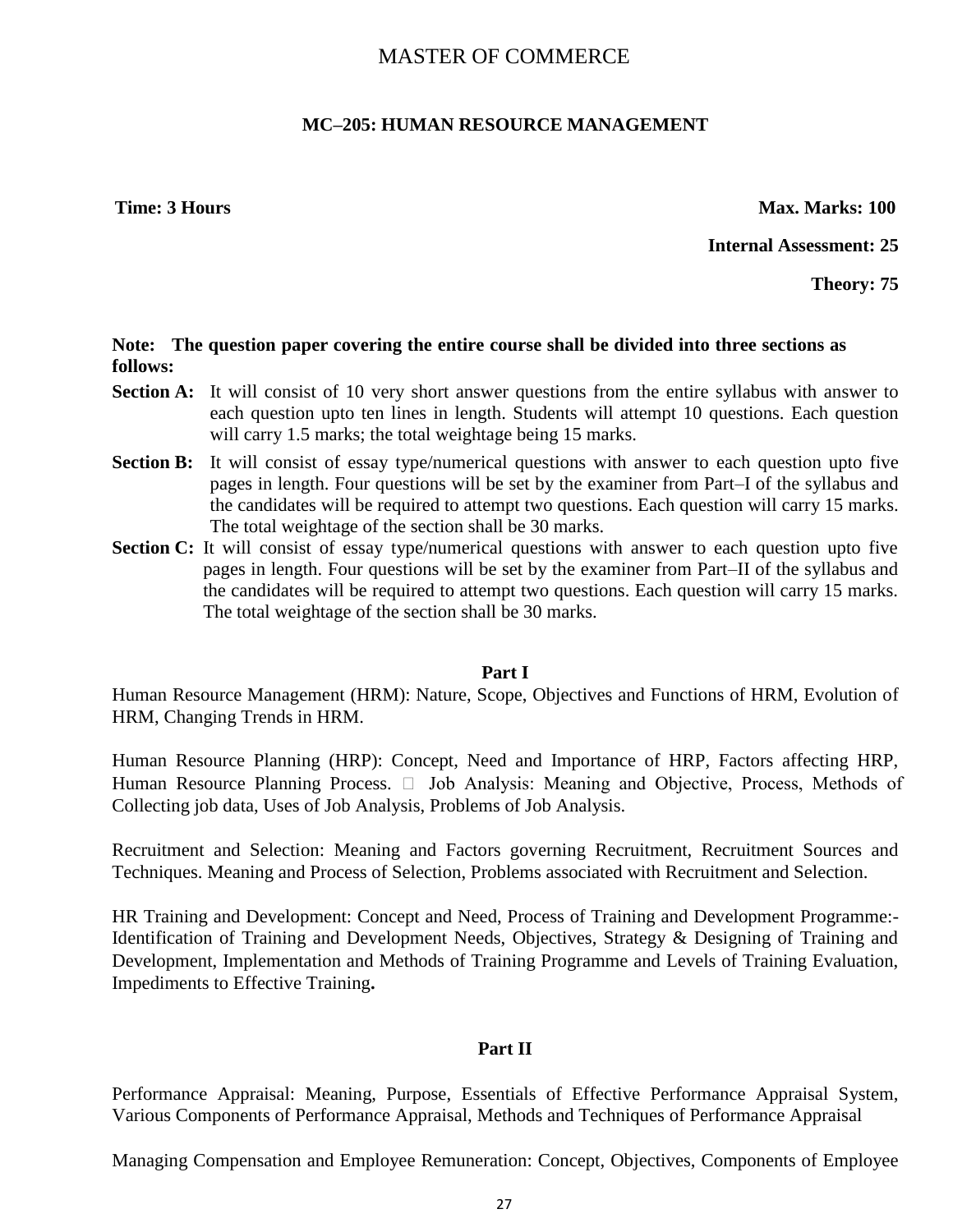Remuneration, Factors Influencing Employee Remuneration, Challenges of Remuneration.

Job Evaluation: Meaning, Process and Methods of Job Evaluation.  $\Box$  Incentives: Concept, Importance and Process of Incentives.

Fringe Benefits: Meaning, Forms and Administration of Benefits.  $\Box$  Grievance Handling: Meaning, Process, Grievance handling machinery.

Discipline: Meaning, reasons of indiscipline, consequences of indiscipline and approach to maintain discipline.

# **Suggested Readings:**

1) Dessler, Gary, "Human Resource Management", New Delhi, Pearson Education Asia.

2) Durai, Pravin, "Human Resource Management," New Delhi, Pearson.

3) Noe, Raymond A., Hollenbeck, John R. Gerhart, Barry, Wright, Patrick M., "Human Resource Management: Gaining a Competitive Advantage," New Delhi, McGraw-Hill.

4) Mathis, Robert L. and Jackson, John H., "Human Resource Management," New Delhi, Thomson.

5) Gomez, Meja, Balkin, Cardy, "Managing Human Resources," New Delhi, Pearson Education.

6) Aswathappa, K., "Human Resource Management", Text and Cases. New Delhi, Tata McGraw – Hill.

7) Snell, Scott, and Bohlander, George, "Human Resource Management," New Delhi, Cengage Learning.

8) Mamoria and Rao, "Personnel Management", New Delhi, Himalaya Publishing House.

# **MC-206 Viva-Voce Max. Marks: 50**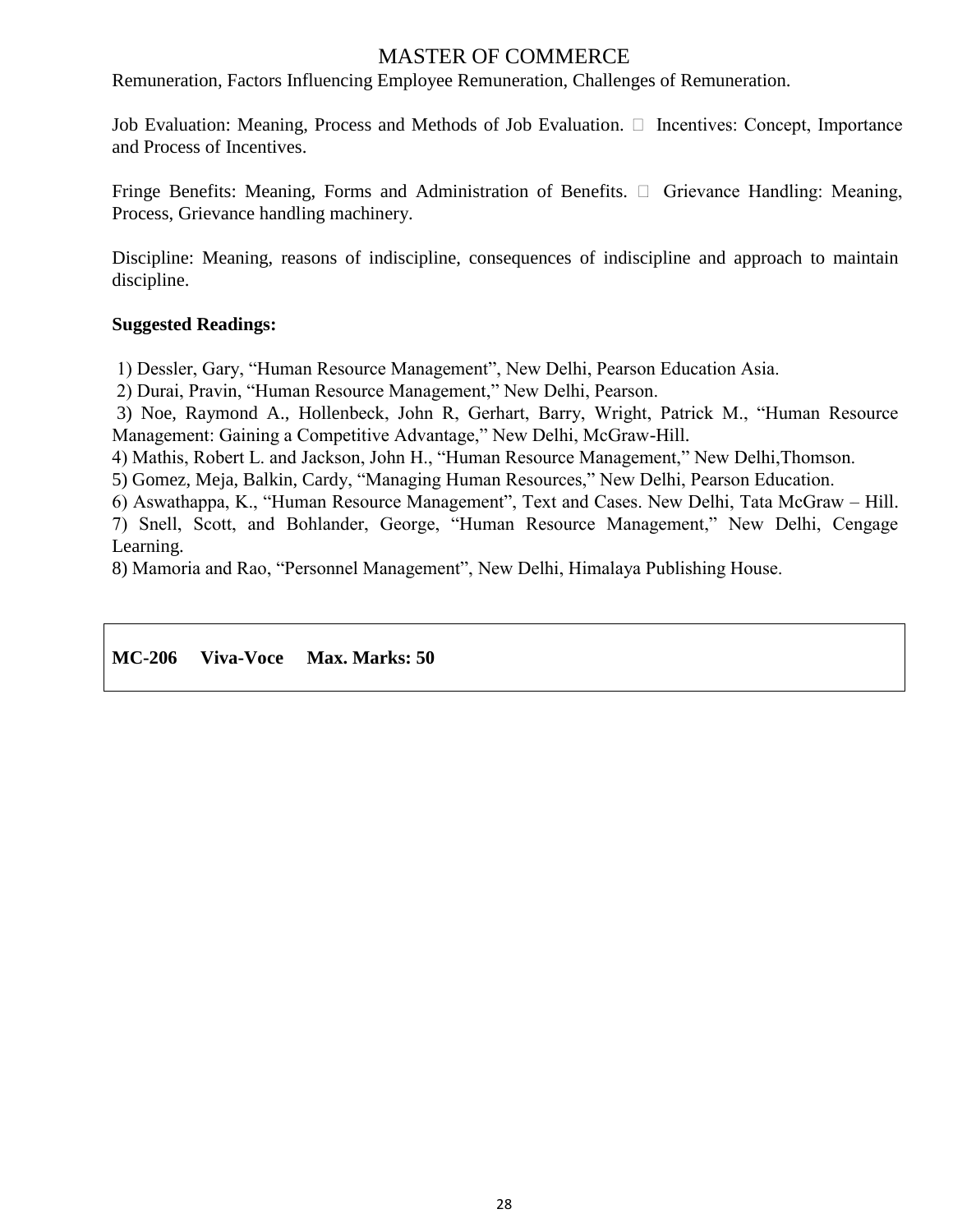# **MC–207: Operations Management**

**Time: 3 Hours Max. Marks: 100** 

**Internal Assessment: 25**

**Theory: 75**

# **Note: The question paper covering the entire course shall be divided into three sections as follows:**

- **Section A:** It will consist of 10 very short answer questions from the entire syllabus with answer to each question upto ten lines in length. Students will attempt 10 questions. Each question will carry 1.5 marks; the total weightage being 15 marks.
- **Section B:** It will consist of essay type/numerical questions with answer to each question upto five pages in length. Four questions will be set by the examiner from Part–I of the syllabus and the candidates will be required to attempt two questions. Each question will carry 15 marks. The total weightage of the section shall be 30 marks.
- **Section C:** It will consist of essay type/numerical questions with answer to each question upto five pages in length. Four questions will be set by the examiner from Part–II of the syllabus and the candidates will be required to attempt two questions. Each question will carry 15 marks. The total weightage of the section shall be 30 marks.

# **Part I**

Concept of Production & Operations management, product and service continuum.

Types of Production systems.

Operations strategy: Linkage with Corporate Strategy, Market Analysis, Competitive Priorities and capabilities.

New Product Design and development. Introduction to plant location and plant layout.

Scheduling for Manufacturing Systems: Production Scheduling Techniques – Sequencing. Economic

Batch Quantity with Joint Production Runs, Gantt. Charts. Network Analysis.

# **Part II**

Value Analysis.

Work study: Methods Analysis – Various Charts, Principles of Motion Economy. Work Measurement.

Resources Planning: Aggregate Planning MRP (Bills of Materials & Product Structure), Enterprise Resource Planning, Resource Planning in Services. Quality Issues: Concept of Quality, Statistical Quality Control.

Just in Time Manufacturing Systems.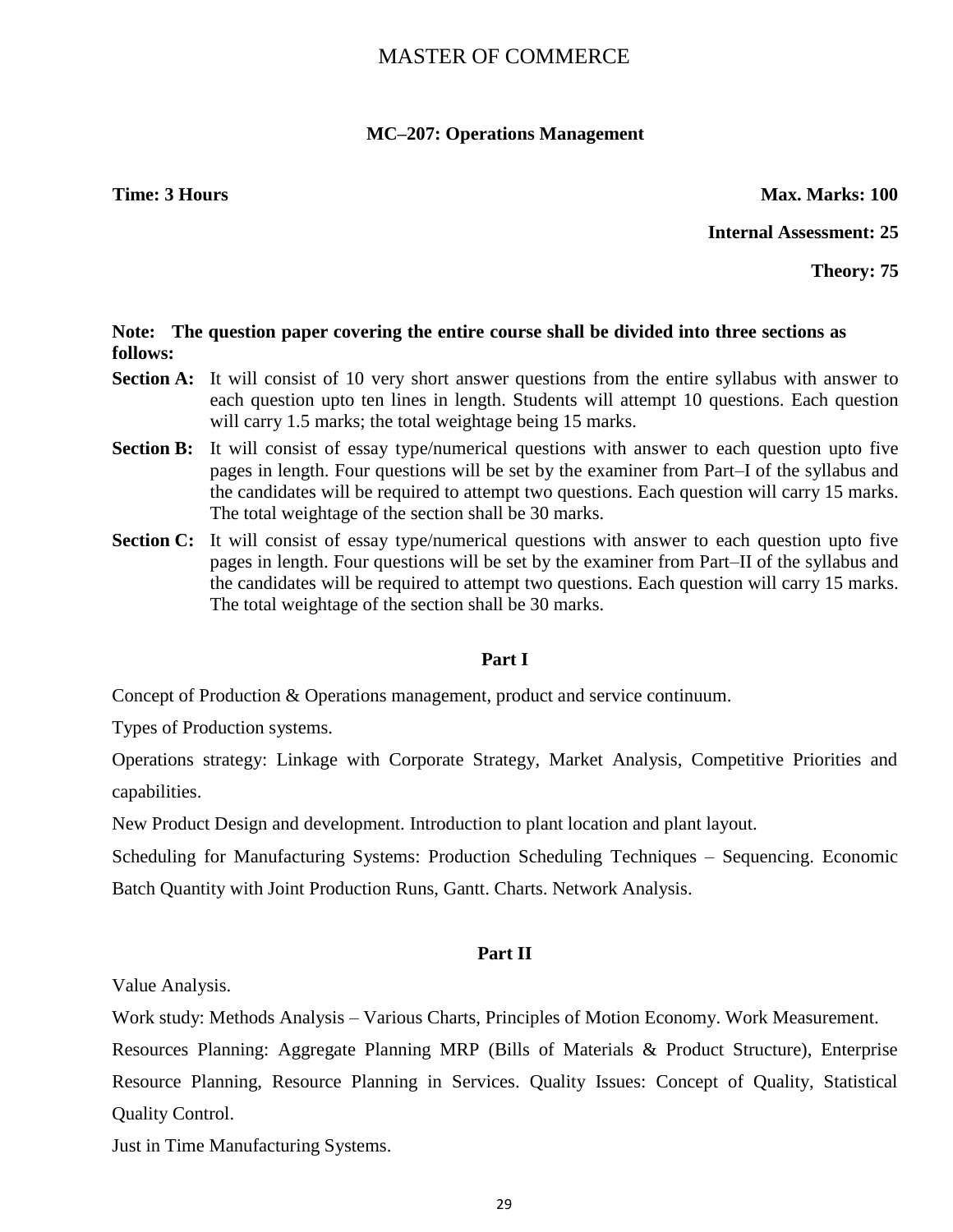Inventory Management: Concept and Classification of Inventory, Relevant Costs for Inventory Decisions. Inventory Control Models, Reorder level, Lead Time and Safety Stock. Supply Chain Management: Concept & Components of Supply Chain.

# **Suggested Readings:**

1. Operations Management Theory & Practice, B. Mahadevan, Pearson Education.

2. Production & Operations Management, Kanishka Bedi, Oxford Higher Education.

3. Operations Management Processes & Value Chains, L.J. Krajewski & L.P. Ritzman, Pearson Education.

4. Production Operation Management, B.S. Goel.

5. Operations Management – For Competitive Advantage, Richard B Chase, F Robert Jacobs, Nicholas

J Aquilano and Nitin K Agarwal, The McGraw Hill Companies.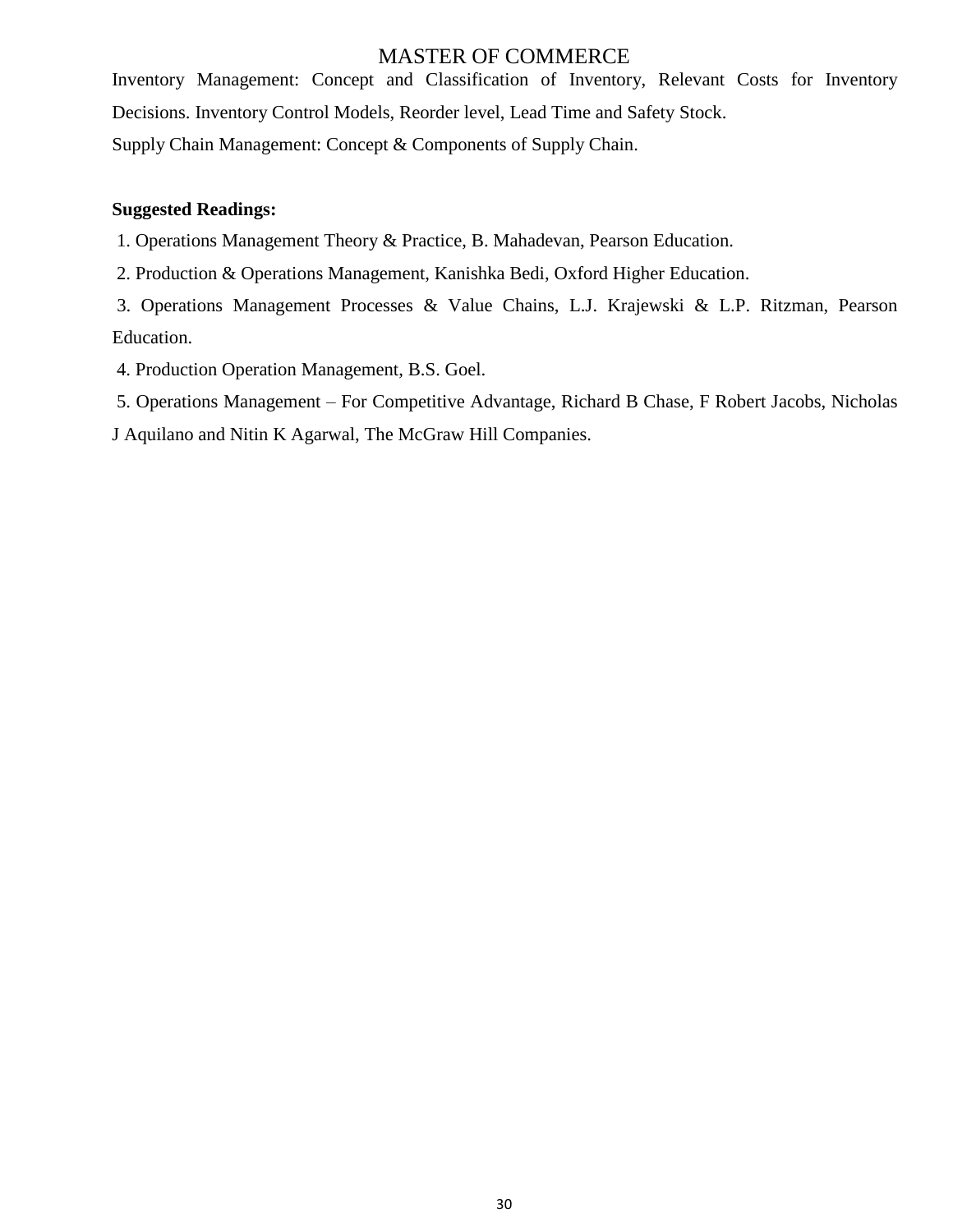# M**C – 301: Banking and Insurance Services**

**Time: 3 Hours Max. Marks: 100** 

**Internal Assessment: 20**

**Theory: 80**

# **Note: The question paper covering the entire course shall be divided into three sections as follows:**

- **Section A:** It will consist of 8 very short answer questions from the entire syllabus with answer to each question upto ten lines in length. Students will attempt all 8 compulsory questions. Each question will carry 2 marks; the total weightage being 16 marks.
- **Section B:** It will consist of essay type/numerical questions with answer to each question upto five pages in length. Four questions will be set by the examiner from Part–I of the syllabus and the candidates will be required to attempt two questions. Each question will carry 16 marks. The total weightage of the section shall be 32 marks.
- **Section C:** It will consist of essay type/numerical questions with answer to each question upto five pages in length. Four questions will be set by the examiner from Part–II of the syllabus and the candidates will be required to attempt two questions. Each question will carry 16 marks. The total weightage of the section shall be 32 marks.

# **Part I**

**Banking:** Brief History and Present Structure of Commercial Banking (CB) in India **Management of CB in India** 

- $\Box$  Profitability and Profit Planning
- $\Box$  Liquidity Management
- $\Box$  Security Investments and Income Management
- Assets and Liabilities Management
- $\Box$  Risk management
- $\Box$  Latest development in Banking
- $\Box$  Recent changes in credit policy norms

**Social Banking:** Need, Challenges, policy initiatives: Priority Sector Lending, Service area approach, genesis of Microfinance.

# **Part II**

**Insurance:** Introduction to Insurance; Purpose and need/role of Insurance; Insurance industry in India- Evolution, Liberalisation in Insurance Sector: Malhotra Committee Report and its status of Implementation Legislative Insurance Framework

oInsurance Act,1938 oLIC Act,1956 oIRDA Act,1999

**Financial planning and Taxation**: Saving and Investment Policies of Insurance Companies in India, Tax benefits under insurance policies.

**Insurance pricing:** Computation of Premium, rider premium, Bonuses, Surrender Value and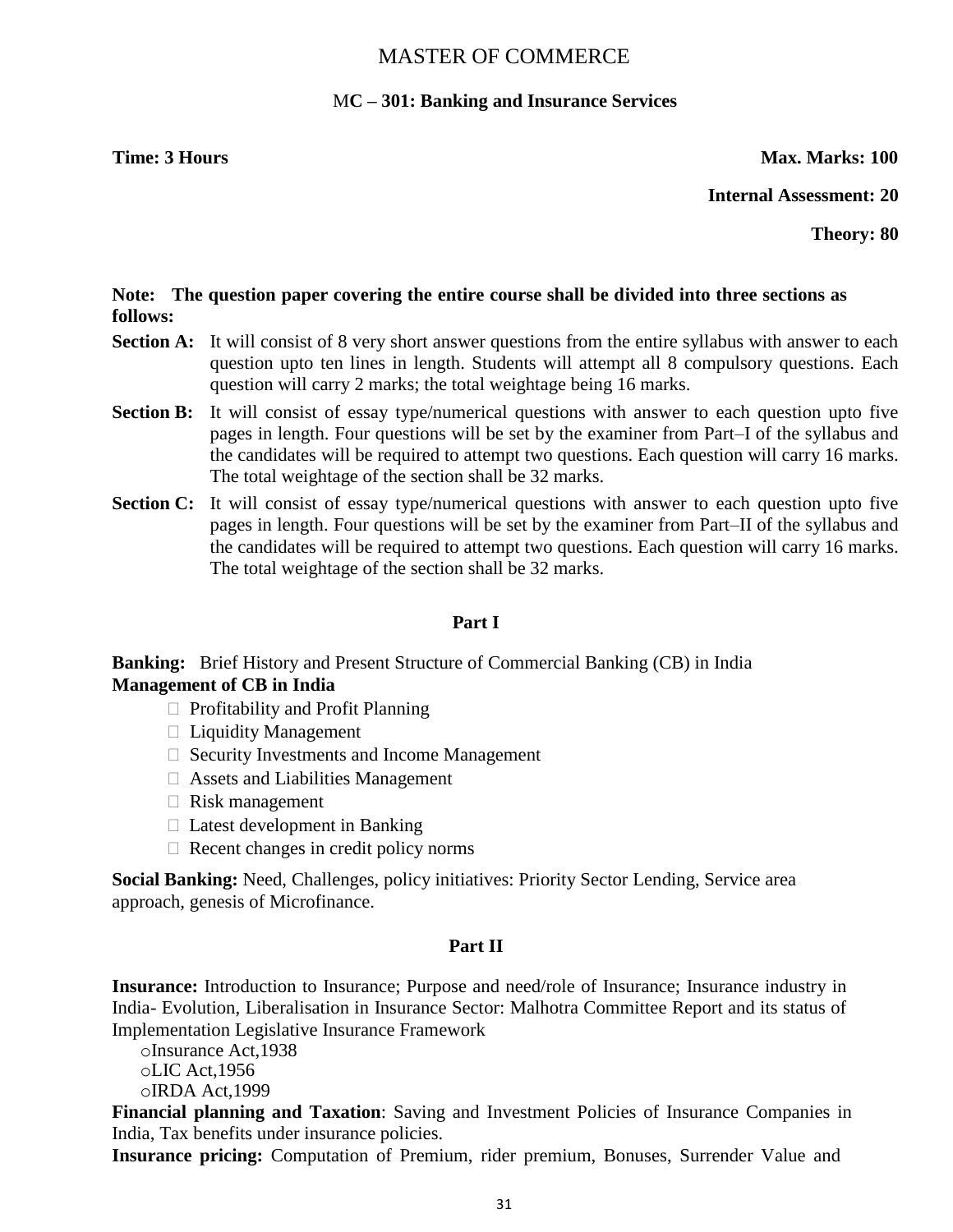Paid up Value

**Insurance Documents:** Proposal forms, First Premium Receipt/Renewal Premium Receipt, Policy Contract, Endorsements, Renewal Notice/Bonus Notices, Other Insurance Documents Concepts of reinsurance, bancassurance

- 1. Banking Theory Law and Practice, Sundaram and Varshney, Sultan Chand and Sons Pub1isher, year: 2004 Edition
- 2. Managing Indian Banks: Challenging Ahead, Vasant C Joshi & Vinay V Joshi, Sage Pub1ications, 2e.
- 3. Money Banking and Internationa1 Trade, KPM Sundharam, Sultan Chand and Sons, 2002.
- 4. Financia1 Institutions and Markets, LM Bhole Tata McGraw Hi1l, 2004, 4th Edition
- 5. Niehaus, Harrington (2007), Risk Management and Insurance, Tata McGraw-Hill
- 6. Financial Institutions and Markets, Meir Kohn Tata McGraw Hill, 1996.
- 7. Management of Indian Financia1 Institutions, R M Srivastava Himalaya Publishing.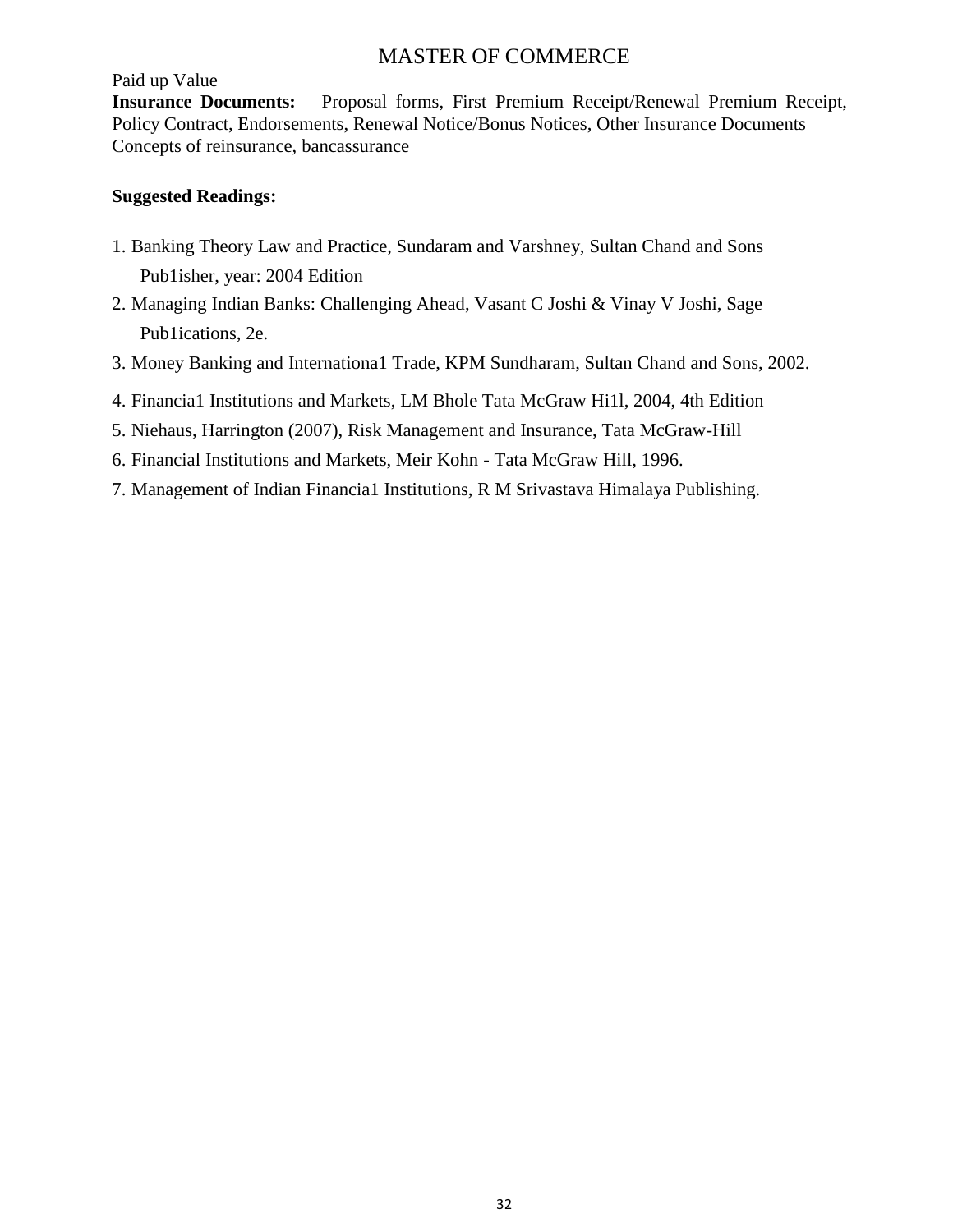**MC** – **302:** Seminar Max. Marks: 50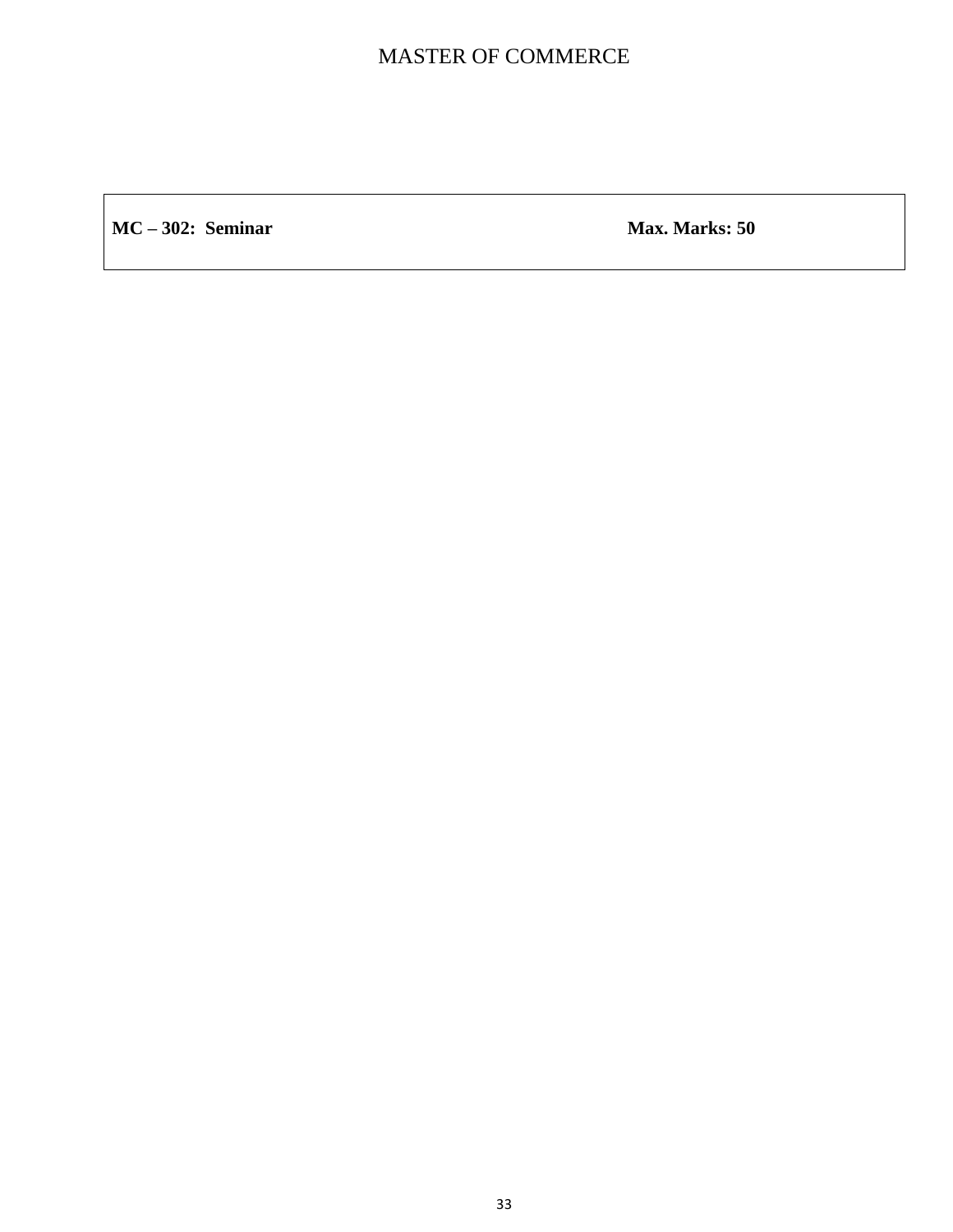# MASTER OF COMMERCE **GROUP 'A': Accounting & Finance**

# **MC – 311: Security Analysis and Portfolio Management**

### **Time: 3 Hours Max. Marks: 100**

### **Internal Assessment: 20**

**Theory: 80**

# **Note: The question paper covering the entire course shall be divided into three sections as follows:**

- **Section A:** It will consist of 8 very short answer questions from the entire syllabus with answer to each question upto ten lines in length. Students will attempt all 8 compulsory questions. Each question will carry 2 marks; the total weightage being 16 marks.
- **Section B:** It will consist of essay type/numerical questions with answer to each question upto five pages in length. Four questions will be set by the examiner from Part–I of the syllabus and the candidates will be required to attempt two questions. Each question will carry 16 marks. The total weightage of the section shall be 32 marks.
- Section C: It will consist of essay type/numerical questions with answer to each question upto five pages in length. Four questions will be set by the examiner from Part–II of the syllabus and the candidates will be required to attempt two questions. Each question will carry 16 marks. The total weightage of the section shall be 32 marks.

# **Part – I**

**Nature and Scope of Investment analysis:** Elements of Investment, Avenues of Investment, Approaches to Investment Analysis, Concept of Risk and Return, Security return and risk analysis, Measurement of return and risk.

**Financial Assets**: Type and their characteristics, Sources of financial Information

**Capital Market**, importance, Primary market, Procedure for floating public issue, Broad Contents of offer Document, Listing of Securities, Recent changes in capital market.

**Evaluation of Securities:** Bonds, Debentures, Preference Shares and Equity Shares.

**Fundamental Analysis:** Concept & significance of economic analysis, industry analysis : introduction, need for industry analysis : alternative classification of industry, industry life cycle analysis, economic factors & industry analysis, SWOT analysis for industries, Company analysis-nature and style of management, key role of financial analysis, ratio analysis.

**Technical Analysis:** Different techniques of analysis, Dow Theory, volume indicators, market sentiment indicators, confidence indicators, points & figure charting, bar charting.

# **Part – II**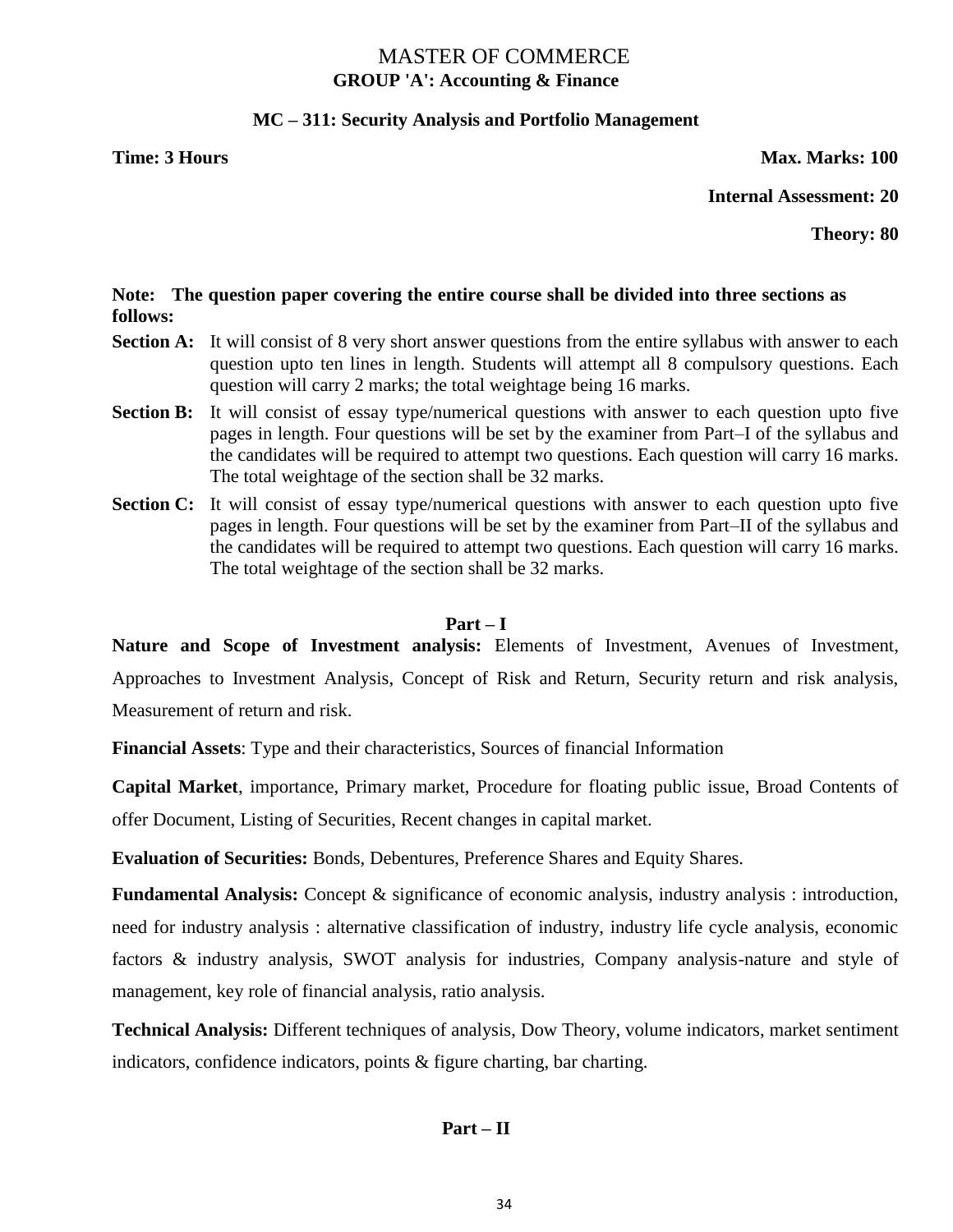**Efficient Market Theory:** Random Walk: weak form, semi-strong, strong form of market. Empirical tests. Comparison of random walk, technical & fundamental analysis.

**Portfolio Management:** Meaning, importance, objectives and various issues in portfolio construction, revision of portfolio and evaluation

**Portfolio Analysis:** Estimating rate of return and standard deviation of portfolio returns ; effects of combining securities ; Markowitz risk-return optimization

**Single Index Model:** Portfolio total risk, portfolio market risk and unique risk;

**Factor Models:** Arbitrage pricing theory, principle of arbitrage, arbitrage portfolios; two factor and multi factor models. Portfolio Performance Evaluation: Measure of return, risk adjusted measures of performance evaluation, market timing, evaluation criteria and procedures

- 1. Fischer & Jordan: Security Analysis & Portfolio Management
- 2. Robert Haugen: Modern Investment Theory
- 3. V.K.Bhalla: World Economy in Ninety's –A Portfolio Approach
- 4. "Modern Portfolio Theory and Investment Analysis" by E.J. Elton and M.J. Gmber, Publishers: John Wiley & Sons, New York.
- 5. "Investment, Analysis and Management" by J.C.Francis, Publishers: McGraw Hill, New York.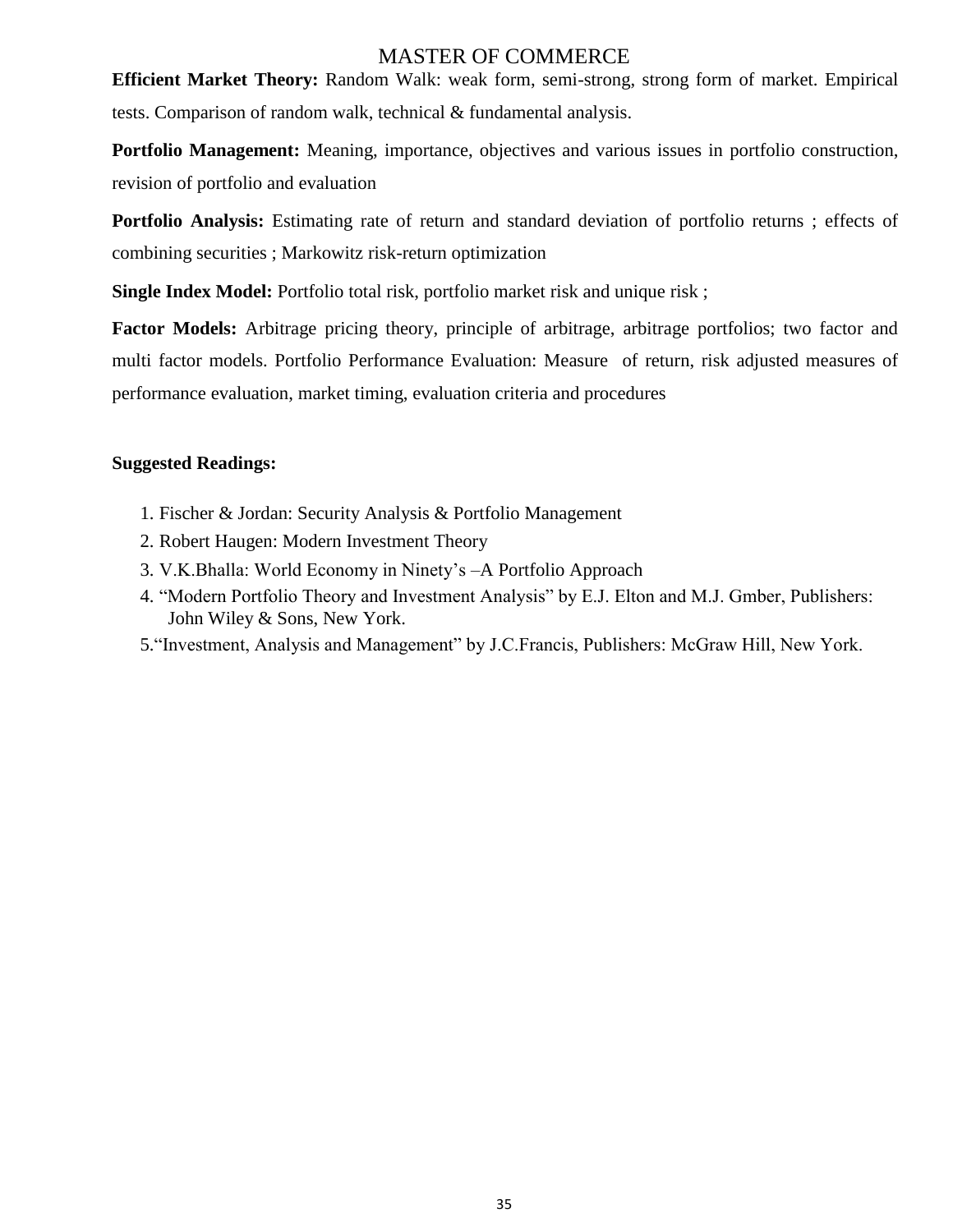# MASTER OF COMMERCE **GROUP 'A': Accounting & Finance**

# **MC – 312: Contemporary Accounting**

### **Time: 3 Hours Max. Marks: 100**

### **Internal Assessment: 20**

**Theory: 80**

# **Note: The question paper covering the entire course shall be divided into three sections as follows:**

- **Section A:** It will consist of 8 very short answer questions from the entire syllabus with answer to each question upto ten lines in length. Students will attempt all 8 compulsory questions. Each question will carry 2 marks; the total weightage being 16 marks.
- **Section B:** It will consist of essay type/numerical questions with answer to each question upto five pages in length. Four questions will be set by the examiner from Part–I of the syllabus and the candidates will be required to attempt two questions. Each question will carry 16 marks. The total weightage of the section shall be 32 marks.
- **Section C:** It will consist of essay type/numerical questions with answer to each question upto five pages in length. Four questions will be set by the examiner from Part–II of the syllabus and the candidates will be required to attempt two questions. Each question will carry 16 marks. The total weightage of the section shall be 32 marks.

### **Part I**

**Emergence of contemporary issues in accounting** – influence of other disciplines on accounting and

changing environment.

**Human Resource Accounting:** Meaning and Scope, Human Resource Cost Accounting – Capitalization, Write off and Amortization Procedure. Human Resource Valuation Accounting – Appraisal of Various Human Resource Valuation Models. Use of Human Resource Accounting in Managerial Decisions. Human Resource Accounting in India.

**Price Level Accounting** : Methods, Utility and Corporate Practices

**Corporate Social Reporting:** Areas of Corporate Social Performance, Approaches to Corporate Social Accounting and Reporting. Corporate Social Reporting in India.

**Corporate Reporting:** Concept of Disclosure in relation to Published Accounts, Issues in Corporate Disclosure, Corporate Disclosure Environment, Conceptual framework of corporate reporting.

# **Part – II**

**Recent Trends** in the Presentation of Published Accounts.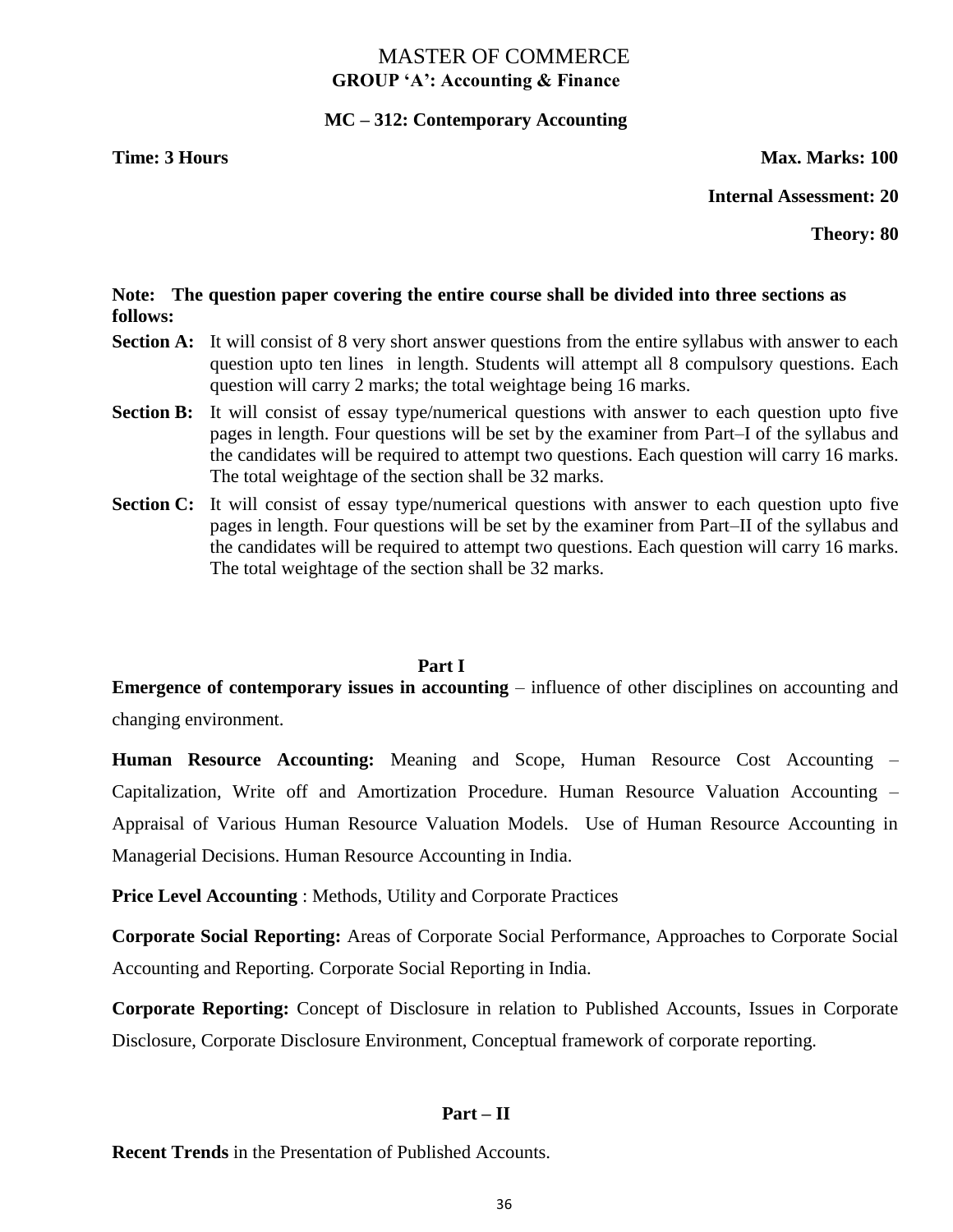# **Reporting by Diversified Companies**

**Value Added Reporting:** Preparation and Disclosure of Value Added Statements, Economic Value Added, EVA Disclosure in India.

# **Corporate Reporting through Web.**

**Accounting Standards in India**. Significance and formulation of Accounting Standards. Accounting Standards relating to Interim Reporting. Accounting for Leases, Earning Per Share and Accounting for Intangibles.

# **Suggested Readings:**

- 1. Lal, Jawahar and Lele, R.K., "Contemporary Accounting Issues", Himalaya Publishers.
- 2. Porwal, L.S., "Accounting Theory", Tata McGraw Hill.
- 3. Lal, Jawahar, "Corporate Financial Reporting", Taxman.
- 4. Arora, J.S., "Price Level Accounting", Deep and Deep Publishers.
- 5. Chander, Subhash, "Corporate Reporting Practices", Deep and Deep Publishers.

# **Suggested Websites:**

- 1. www.icai.org
- 2. www.fasb.org
- 3. www.sebi.gov.in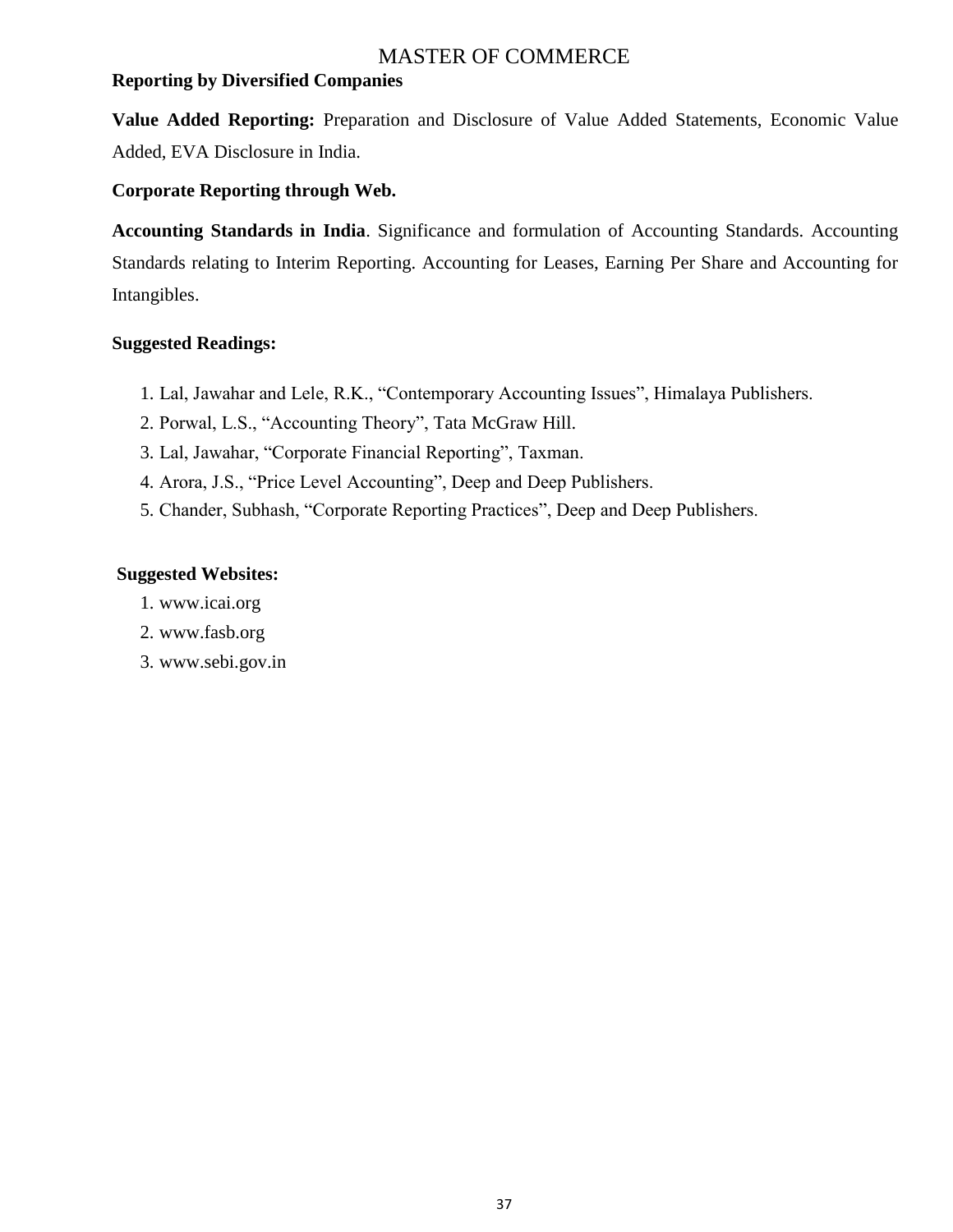# MASTER OF COMMERCE **GROUP 'B': Business Studies**

## **MC – 321: Strategic Management**

#### **Time: 3 Hours Max. Marks: 100**

#### **Internal Assessment: 20**

**Theory: 80**

### **Note: The question paper covering the entire course shall be divided into three sections as follows:**

- **Section A:** It will consist of 8 very short answer questions from the entire syllabus with answer to each question upto ten lines in length. Students will attempt all 8 compulsory questions. Each question will carry 2 marks; the total weightage being 16 marks.
- **Section B:** It will consist of essay type/numerical questions with answer to each question upto five pages in length. Four questions will be set by the examiner from Part–I of the syllabus and the candidates will be required to attempt two questions. Each question will carry 16 marks. The total weightage of the section shall be 32 marks.
- **Section C:** It will consist of essay type/numerical questions with answer to each question upto five pages in length. Four questions will be set by the examiner from Part–II of the syllabus and the candidates will be required to attempt two questions. Each question will carry 16 marks. The total weightage of the section shall be 32 marks.

#### **Part – I**

**Understanding strategy and strategic management**. Strategic management process. Strategic decision

making. Levels of strategy. The secret of success of successful companies ( Mckinsey's 7 S model)

**Defining strategic intent:** Vision, Mission Goals and Objectives. Characteristics of a good mission statement. Designing and evaluating a mission statement.

**External environment analysis:** Strategically relevant components of external environment. Industry analysis – Porter's five forces model; Strategic group mapping; industry driving forces; key success factors. External Factor Evaluation matrix.

**Internal environment analysis:** Resource based view of an organization: VRIO framework; Value chain analysis; Competitive advantage and Core competency. Internal Factor Evaluation Matrix.

Environmental scanning techniques – ETOP and SWOT analysis

#### **Part – II**

**Business level strategies:** Porter's framework of competitive strategies: Cost leadership, Differentiation and Focused strategies.

**Corporate level strategies:** Growth strategies – horizontal and vertical integration; strategic out sourcing; related and un-related diversification; international entry options; harvesting and retrenchment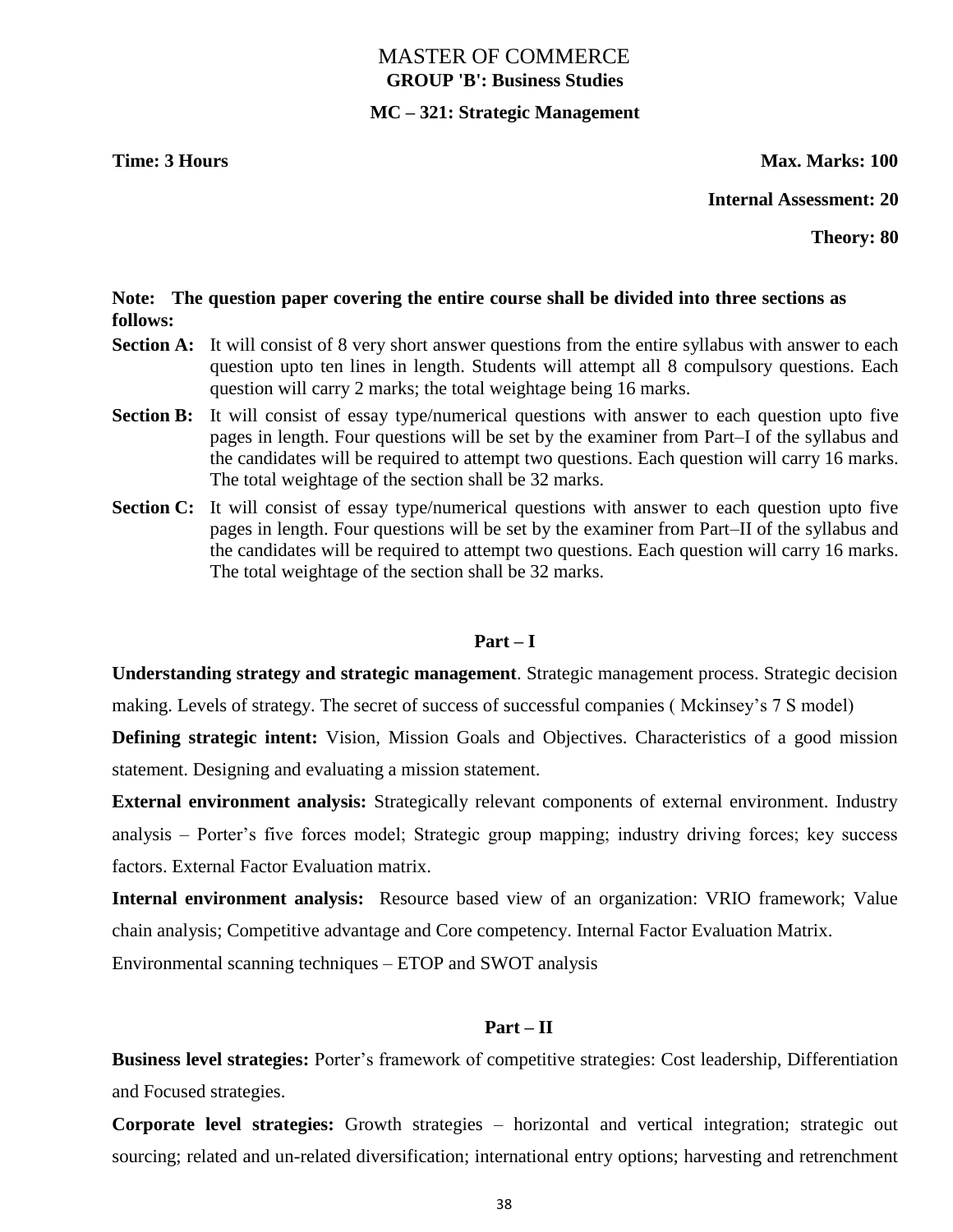#### strategies.

**Portfolio strategies:** BCG Model, G E Business Planning Matrix, Shell's Directional Policy Matrix, Product Life Cycle matrix.

**Strategy implementation:** Strategy-structure fit: developing and modifying organizational structure. Leadership and organization culture.

**Corporate governance and social responsibilities of business.**

**Strategy Evaluation and Control:** Nature of strategy evaluation; Strategy evaluation framework; The balanced Score Card.

#### **Suggested Readings:**

1. Wheelen, Thomas L., Hungerdavid J. and Rangarajan Krish, "Concepts in Strategic Management and Business Policy", Pearson Education, India.

2. David, R Fred, "Strategic Management- Concepts and Cases", Pearson Education, India.

3. Hill, Charles W L and Jones Gareth R, "An Integarated Approach to Strategic Management" Cengage Learning

4. Thompson, Arthur A Jr.; Strickland A J III; Gamble, John E and Jain, Arun K. "Crafting and Executing Strategy The Quest for Competitive Advantage.- Concepts and Cases", TMH, New Delhi.

5. Pitts, Robert A and Lei, David. "Strategic Management Building and Sustaining Competitive Advantage", Thomson, India.

6. Kazmi, Azhar. "Business Policy and Strategic Management", TMH, New Delhi.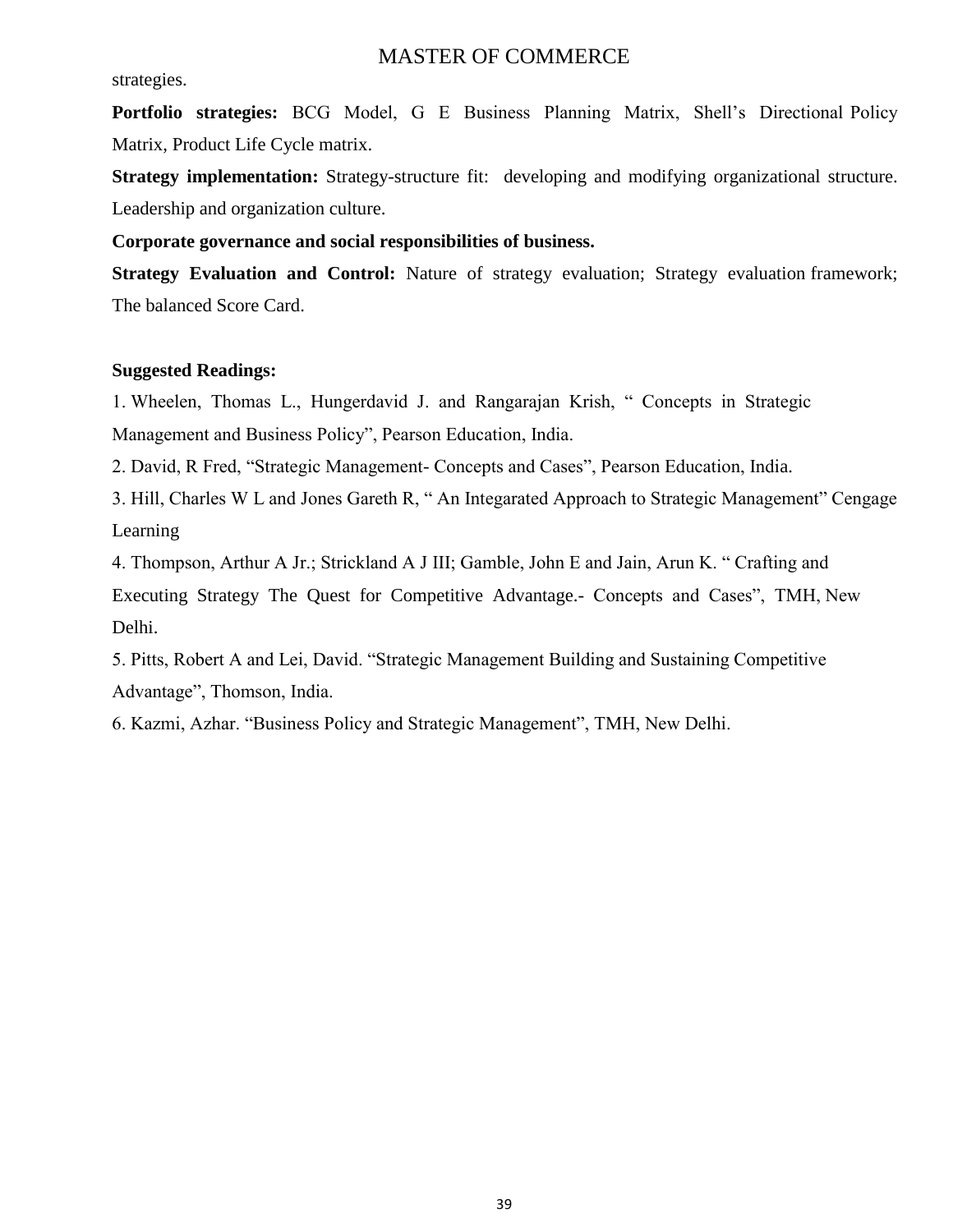# MASTER OF COMMERCE **GROUP 'B': Business Studies**

## **MC – 322: Security Market Operations**

#### **Time: 3 Hours Max. Marks: 100**

#### **Internal Assessment: 20**

**Theory: 80**

### **Note: The question paper covering the entire course shall be divided into three sections as follows:**

- **Section A:** It will consist of 8 very short answer questions from the entire syllabus with answer to each question upto ten lines in length. Students will attempt all 8 compulsory questions. Each question will carry 2 marks; the total weightage being 16 marks.
- **Section B:** It will consist of essay type/numerical questions with answer to each question upto five pages in length. Four questions will be set by the examiner from Part–I of the syllabus and the candidates will be required to attempt two questions. Each question will carry 16 marks. The total weightage of the section shall be 32 marks.
- **Section C:** It will consist of essay type/numerical questions with answer to each question upto five pages in length. Four questions will be set by the examiner from Part–II of the syllabus and the candidates will be required to attempt two questions. Each question will carry 16 marks. The total weightage of the section shall be 32 marks.

#### **PART – I**

#### **Structure of Capital market in India**

**New Issue Market**: Reforms in New Issue Market, Guidelines governing new Issue market, Machanics of Floating New Issues-Public Issues, Bonus Issues, Right Issues, e-IPOs, Book Building, Private Placement, ESOPs, New financial Instruments

**Stock Exchange**: Regulation of Stock exchanges in India, Membership rules of stock exchange, Listing of Securities ; Trading on a Stock Exchange-Online Trading, Internet Trading ; Margin Trading ; Corporate Governance ; Corporatisation and demutualisation of stock exchanges in India, Takeovers and Buybacks.

**OTCEI, BSE, NSE**, Interconnected stock exchange of India, Indonext

**Indian Stock Indices:** Need and importance, Compiling of Index Numbers and Interpretation.

**Clearing and Settlement:** Policy Developments, Clearing Process, Risk Management, Settlement-Process, Accouint period settlement, rolling Settlement, Continuoius Net Settlement, Settlement Efficiency and Settlement Statistics, G-30 and ISSA recommendations.

**Derivatives Market:** Products, Participants and Functions, Global Derivatives Market, Derivatives Market in India Risk containment measures, Trading Mechanism, Membership Criteria, Clearing and Settlement of Futures and Options,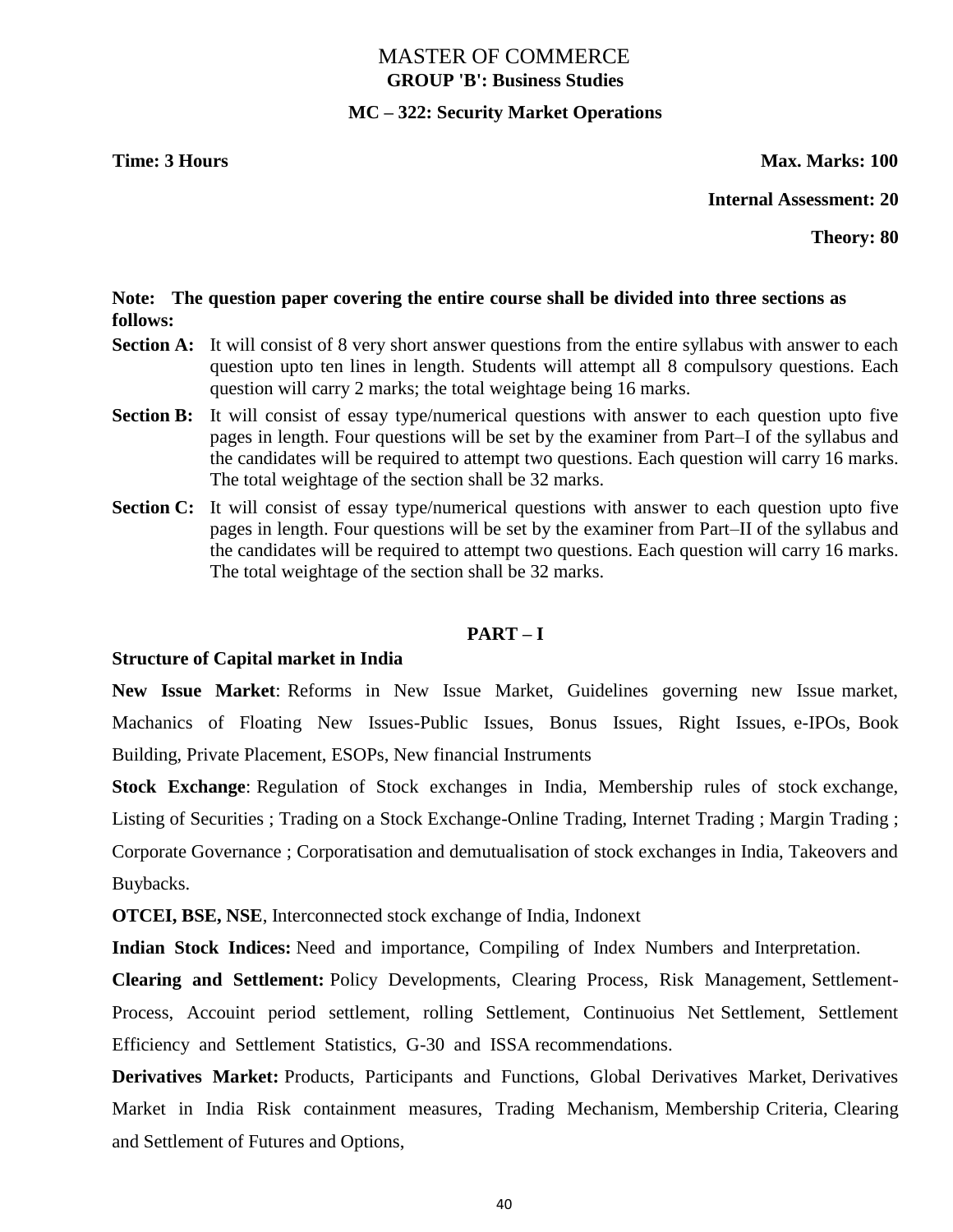**Debt Market:** Policy developments, Segments, Participants, Primary Issuance Process, Secondary Market, Clearing and Settlement, STRIPS, Market Developments

**Mutual Funds:** Evolution of Mutual Funds, Mutual Funds in India, Regulation of Mutual Funds, Mutual Funds Prospectus and Balance Sheet, Management of Mutual Funds, Performance of Mutual Funds, Current Developments, Future Scenario of Mutual Fund

#### **PART – II**

**Euro Issues:** Conceptual framework, Issuing Procedure, Regulatory Framework, Progress

**FIIs:** Registration, Investment conditions and restrictions, General obligations and responsibilities, role of FIIs in Indian capital market.

**Securities and Exchange Board of India:** Objectives, Powers and Functions Investor Protection-Investor education and awareness, Investor protection fund, Investors' complaints and their redressal-mechanism and statistics, Unfair trade practices and Insider Trading, Short selling and its regulation in India, Regulation of Merchant Bankers, Brokers, Custodian, Banker to issue, Registrar to issue, Portfolio manager and Underwriters

**Legal Environment:** SEBI Act, 1992, SCRA, 1956, Companies Act, 1956 (Various provisions relating to securities), RBI rules and guidelines for FIIs

**Depository:** Role and need, Procedure for Dematerialisation and Rematerialisation, The Depositories Act, 1996, SEBI rules, Performance of NSDL and CSDL

**Credit Rating:** Concept, Agencies, Methodology and process, Regulatory framework.

#### **Suggested Readings:**

- 1. Sharpe, William F., Gordon J. Alexander and Jeffrey V. Bailey, Investments (Prentice Hall).
- 2. Fabozzi, Frank Investment Management (Prentice Hall)
- 3. Haugen, Robert A. The Inefficient Stock Market (Prentice Hall)
- 4. Taggart, Robert A., Quantitative Analysis for Investment Management (Prentice Hall)
- 5. Richard Brealey and Steward Myers. Principles of Corporate Finance., McGraw Hill.
- 6. Dimson, E. (ed) : Stock Market Anomalies (Cambridge : Cambridge University Press)
- 7. Khan, M.Y.Financial Services, Tata McGraw Hill Publishing Company, New Delhi.
- 8. Singh, Preeti, Investment Management, Himalaya Publishing House, New Delhi.
- 9. Avadhani, V.A. Investment Management, Himalaya, Himalaya Publishing House, New Delhi.
- 10. Annual Reports of RBI
- 11. Annual Reports of SEBI
- 12. Journals
- 13. SEBI Bulletin
- 14. Capital Market
- 15. NSE News Letter
- 16. The Stock Exchange Review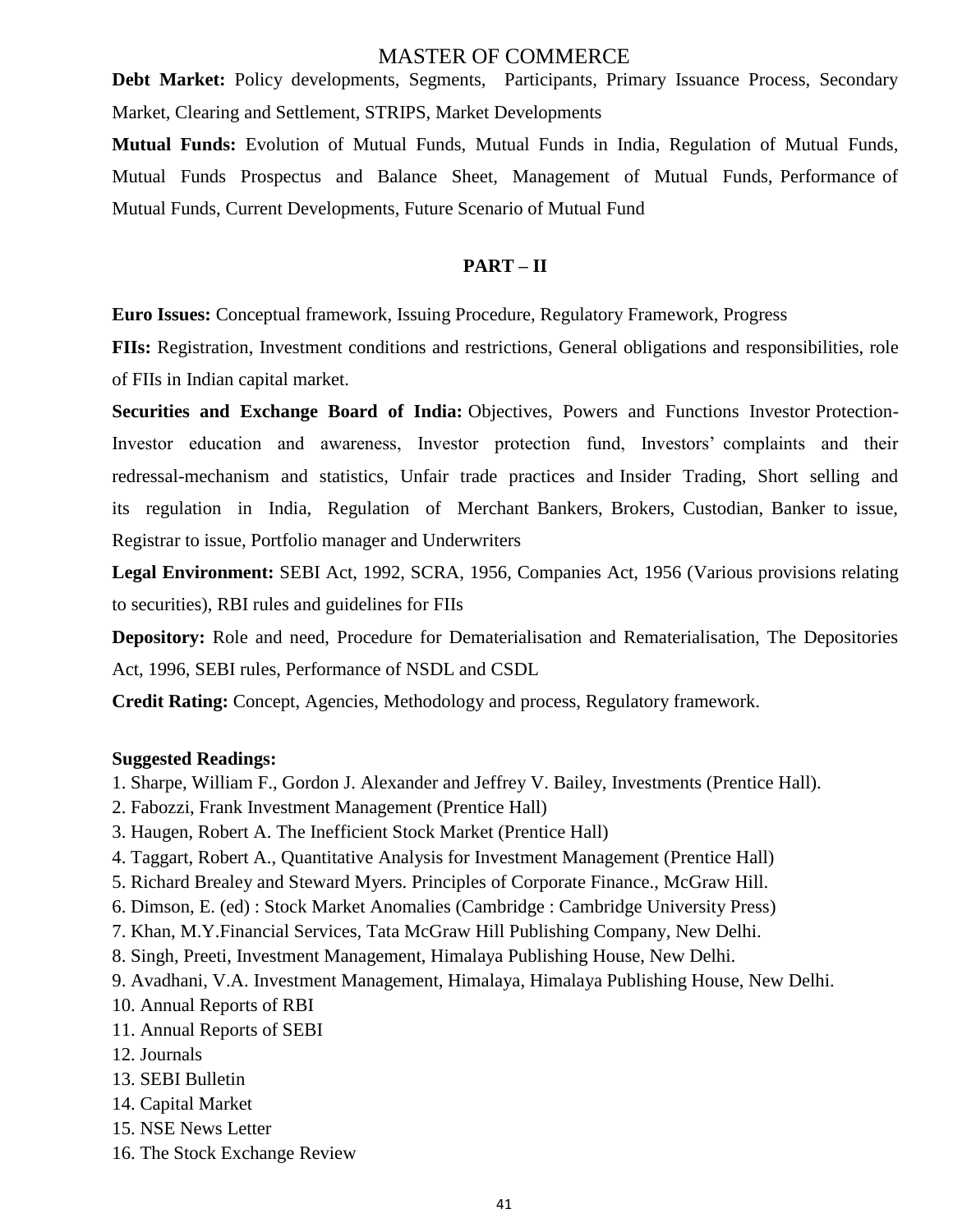17. Capital Market 18. SEBI and Corporate Laws Websites: www.sebi.gov.in www.bseindia.com www.nseindia.com www.iseindia.com www.stockholding.com www.capitalideasonline.com www.indiainfoline.com www.rbi.org.in www.goidirectory.nic.in, www.otcei.net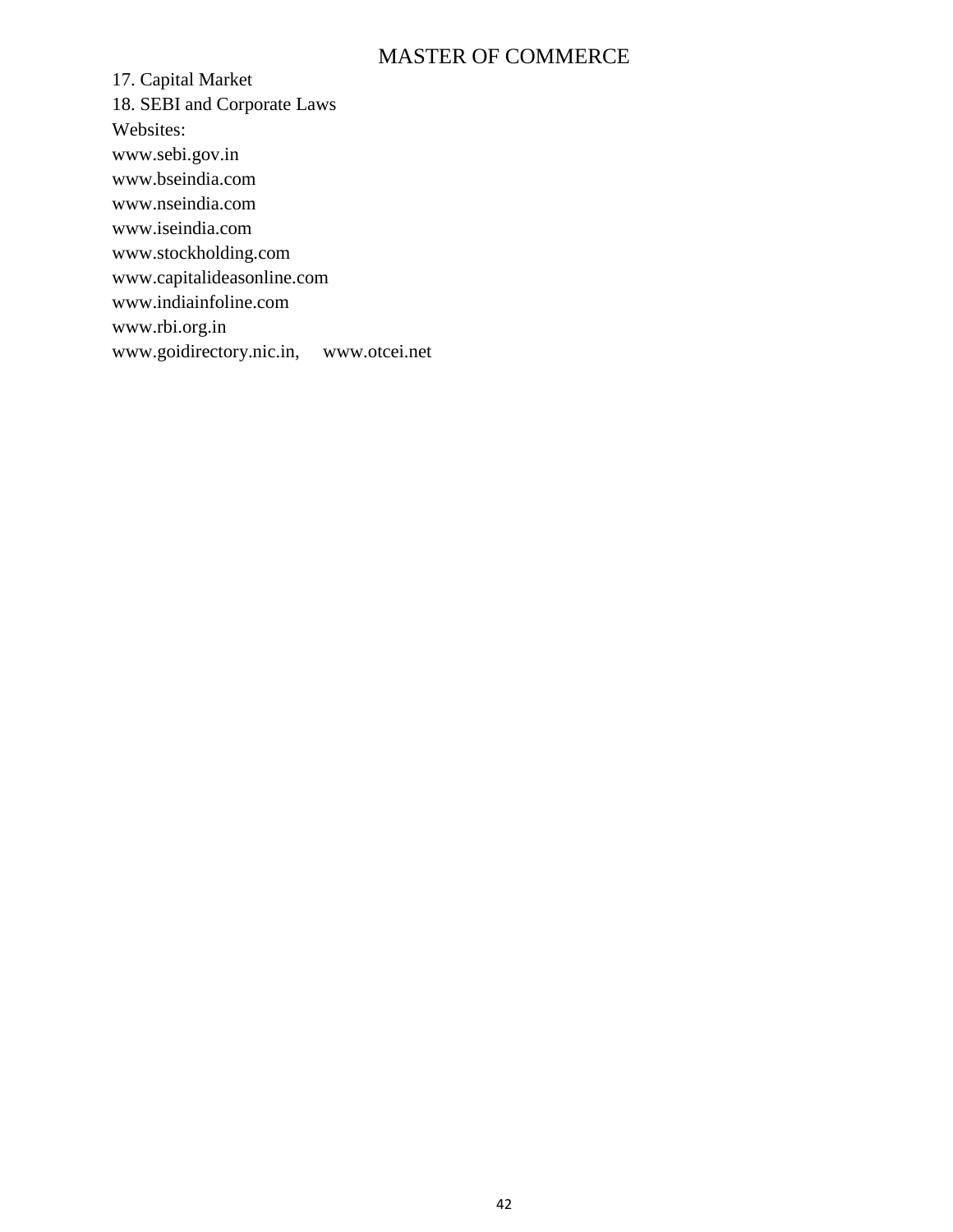# MASTER OF COMMERCE **GROUP 'C': International Business MC – 331: International Economic Organisations**

**Time: 3 Hours Max. Marks: 100** 

**Internal Assessment: 20**

**Theory: 80**

#### **Note: The question paper covering the entire course shall be divided into three sections as follows:**

- **Section A:** It will consist of 8 very short answer questions from the entire syllabus with answer to each question upto ten lines in length. Students will attempt all 8 compulsory questions. Each question will carry 2 marks; the total weightage being 16 marks.
- Section B: It will consist of essay type/numerical questions with answer to each question upto five pages in length. Four questions will be set by the examiner from Part–I of the syllabus and the candidates will be required to attempt two questions. Each question will carry 16 marks. The total weightage of the section shall be 32 marks.
- **Section C:** It will consist of essay type/numerical questions with answer to each question upto five pages in length. Four questions will be set by the examiner from Part–II of the syllabus and the candidates will be required to attempt two questions. Each question will carry 16 marks. The total weightage of the section shall be 32 marks.

#### **Part – I**

**International Political Economy:** Concept; Traditional Schools of International Political Economy; Interests and Institutions in International Political Economy; Emergence of Global Institutions.

**International Monetary Fund (IMF):** Origin, Functions, Purposes, Organizational Set up, Instruments of IMF Lending and their Evolution; Key Features of IMF lending; IMF lending to poor countries; International Liquidity and SDRs.

**World Bank Group:** International Bank for Reconstruction and Development (IBRD): Financing of Development; the Millennium Development Goals; Bank Prescriptions for the Borrowers.

**International Development Association (IDA):** Origin; Functions; Role; Key areas of IDA; Support and Financing framework.

**International Finance Corporation (IFC):** Origin; Functions; Role; Advisory Services; Operations; Monitoring and Evaluation.

**Multilateral Investment Guarantee Agency (MIGA):** Functions; Types of Coverage.

## **Part - II**

**International Center for Settlement of Investment Disputes (ICSID):** Functions and Role.

**International Labour Organization:** Origin, Functions. Role of ILO: Decent Work; Social Dialogue; Standards, Freedom of Association; Forced Labour; Child Labour; Discrimination; Employment and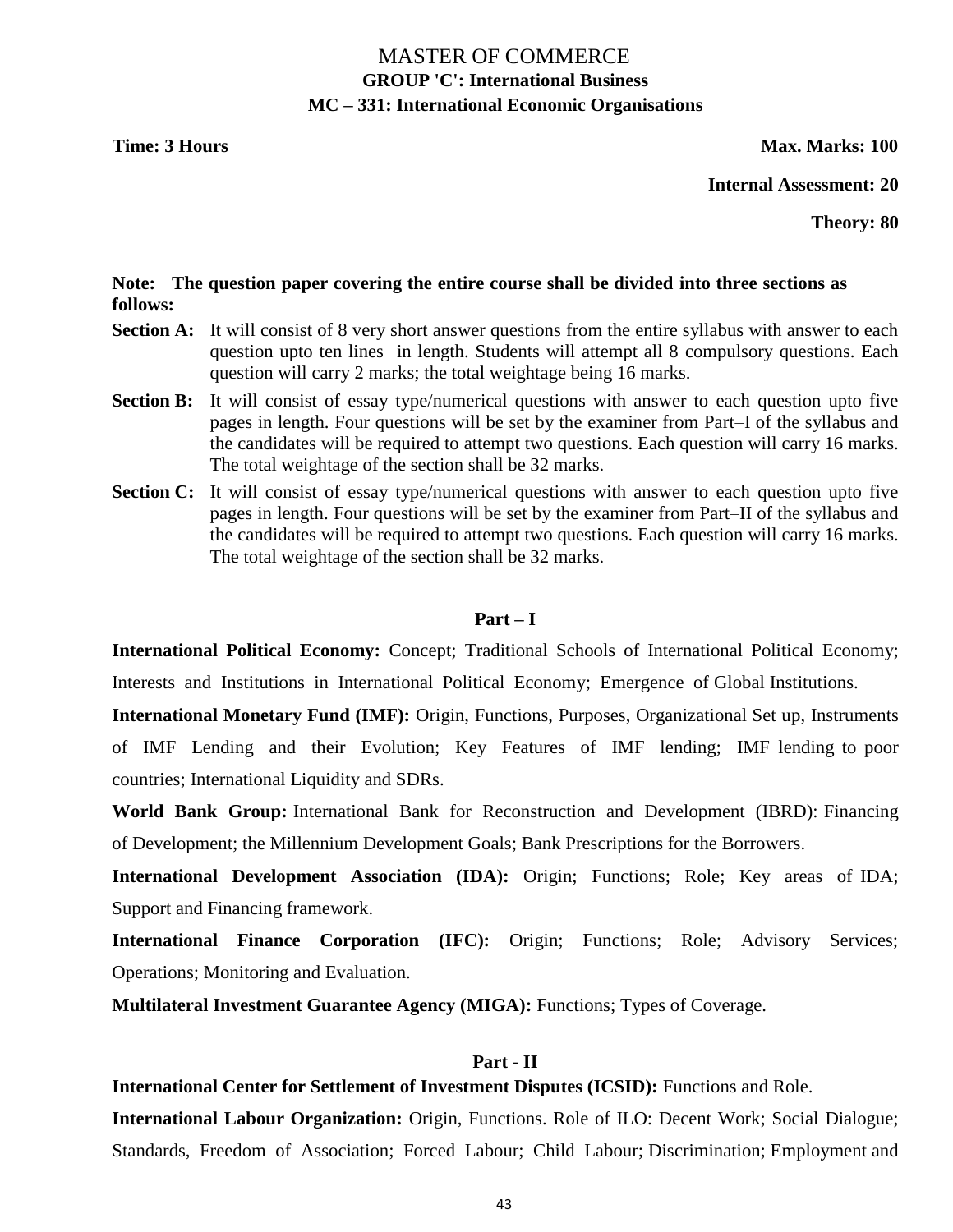Income; Wages and Other Conditions of Employment; Social Protection; Health and Safety and HIV/AIDS.

**Conflicts and Negotiations in International Business:** Factors Causing Conflicts; Conflict between Host Country and the Transnational Country Negotiations; Role of International Agencies in conflict resolutions.

**The Multilateral Trade System: the creation of Postwar Trade System:** General Agreement on Tariffs and Trade (GATT); the Evolution of Multilateral Trade System: the Uruguay Round Package and World Trade Organization (WTO); Organizational Structure of WTO.

**United Nations Conference on Trade and Development (UNCTAD):** Origin; Functions, Sustainable Development and Poverty Reduction; Trade and Development; Approach towards Developing to Least Developed Countries (LDCs).

# **Suggested Readings:**

1. Hunt, Diana Economic Theories of Development: An Analysis of Competing Paradigms, Hemel Hempstead: Harvester Wheatsheaf, 1989.

2. Keohane. Robel'! O. International Institutions and State Power: Essays in International Relations Theory Boulder: Westview, 1989.

3. Krasner. Stephen D. Structural Conflict:The Third World Against Global Liberalism, Berkley, University of California Press, 1985.

4. Simai, Mihaly The Future of Global Governance, Washington, D.C.: United States Institute of Peace Process, 1994.

5. Sidell, Scott The IMF and Third World Political Instability, London Macmillan, 1988.

# **\* Students are required to consult the Annual Reports of the respective institutions.**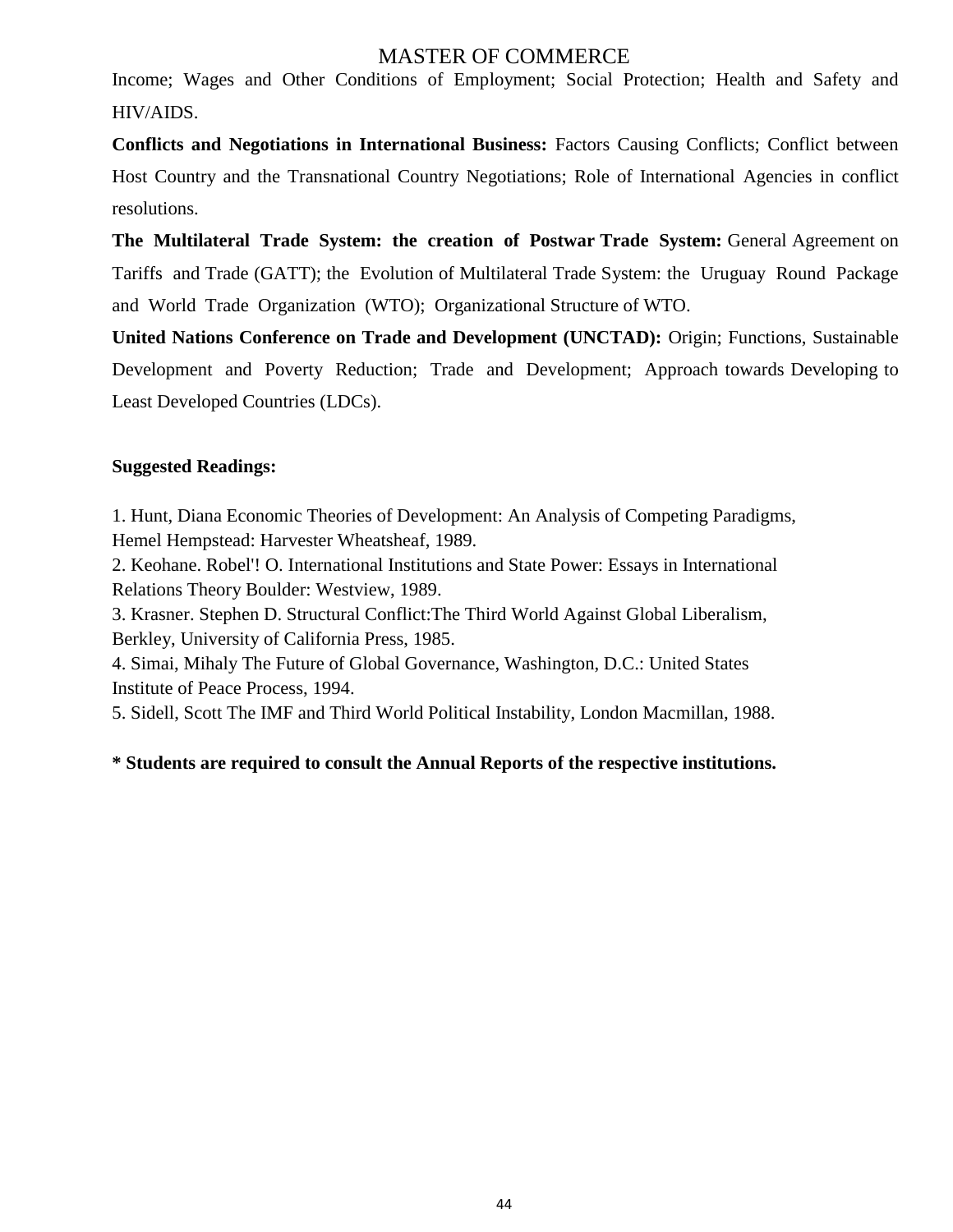# MASTER OF COMMERCE **GROUP 'C': International Business MC – 332: Management of International Business Operations**

#### **Time: 3 Hours Max. Marks: 100**

**Internal Assessment: 20**

**Theory: 80**

### **Note: The question paper covering the entire course shall be divided into three sections as follows:**

- **Section A:** It will consist of 8 very short answer questions from the entire syllabus with answer to each question upto ten lines in length. Students will attempt all 8 compulsory questions. Each question will carry 2 marks; the total weightage being 16 marks.
- **Section B:** It will consist of essay type/numerical questions with answer to each question upto five pages in length. Four questions will be set by the examiner from Part–I of the syllabus and the candidates will be required to attempt two questions. Each question will carry 16 marks. The total weightage of the section shall be 32 marks.
- Section C: It will consist of essay type/numerical questions with answer to each question upto five pages in length. Four questions will be set by the examiner from Part–II of the syllabus and the candidates will be required to attempt two questions. Each question will carry 16 marks. The total weightage of the section shall be 32 marks.

#### **Part – I**

**Multinational Firms:** Nature; Rationale; Goals and Constraints; Orientation of a Multinational: Ethno, Poly, Regio and Geocentric Firms.

**Economic Superpowers:** the Traid.

**Cultural Context for International Management:** Japanese, American, European and Indian Management Values, Cultural Diversity, Perceptions and Stereotypes, Cultural dimension: Power Distance, Uncertainty Avoidance, Individualism and Masculinity.

Global Sourcing, Production and Export Strategies: offshore Manufacture Dimensions of Global Production Strategy, Different Ways of Sourcing Materials and Manufacturing Products. Key elements of Import and Export strategies.

**Strategic Alliances:** Variables affecting Choice, Licensing, Franchising, Management Contracts, Turnkey Operations, Custom Contracts, Access to Foreign Technology, Shared Ownership, and Managing Foreign Arrangements.

#### **Part – II**

**Global Market Opportunities Arrangements:** Overview of Global Market Opportunity assessment; Task One: Analyze Organizational Readiness to Internationalize;

**Task Two:** Assess the Suitability of the Firms and Products and Services for Foreign Markets;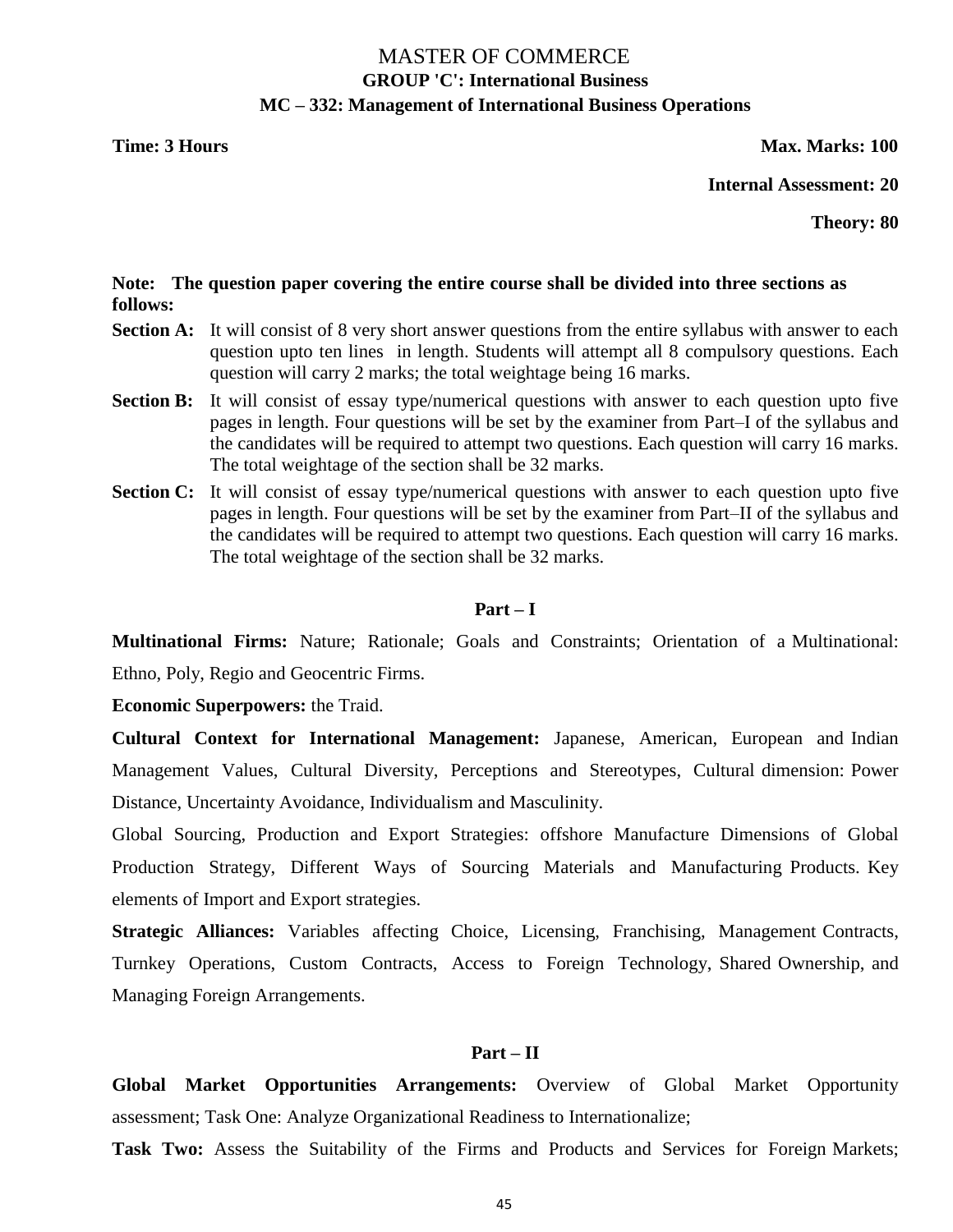Task Three: Screen Commodities to Identify Markets; Task Four: Assess Industry Market Potential; Task Five: Select Foreign Business Partners; Task Six: Estimate Country Sales Potential **Global Strategy and Organization:** Role of Strategy; the Integration- Responsiveness Framework; Distinct Strategies emerging from the Integration-Responsiveness Framework; Organizational Structure; Alternative Organizational Arrangements for International Operations; and Building the Global Firm.

**International Human Resource Strategy:** Assessing Human Resource Requirements, choosing staffing policy, training selected people, compensating employees in host country, impact of host country regulations. American, European & Japanese Practices. Leadership in International contact vs US Leadership Styles.

#### **References:**

1. Cavusgil, S. Knight Gary and Riesenberger, John R., International Business – Strategy Management and the New Realities, Pearson Education, Dorling Kindersley (India) Pvt. Ltd, Delhi, 2009.

2. Daniel, John D., Radebangh, Lee H. and Sulivan Daniel P., International Business Environment and Operations, 10th ed., New Delhi.

3. Czinkota Michael R., Ronbiben Iikka A. Ronkainen A. and Moffet Micheal H.,

International Business, 6th Edition, Thomson, South Western, Bangalore, 2005.

4. C. Paul Hallwood and Ronald Macdonald, International Money and Finance, Blackwell, Oxford U.K., 1995.

5. Sharan Vyuptakesh, International Business – Concept, Environment and Strategy,2nd Edition, Pearson Education, Delhi, 2006.

6. Hill, Charles W.L. and Jain, Arun Kumar, International Business – Competing in the Global Market Place, 5th Edition, The McGraw Hill Publishing Co. Ltd., New Delhi, 2006.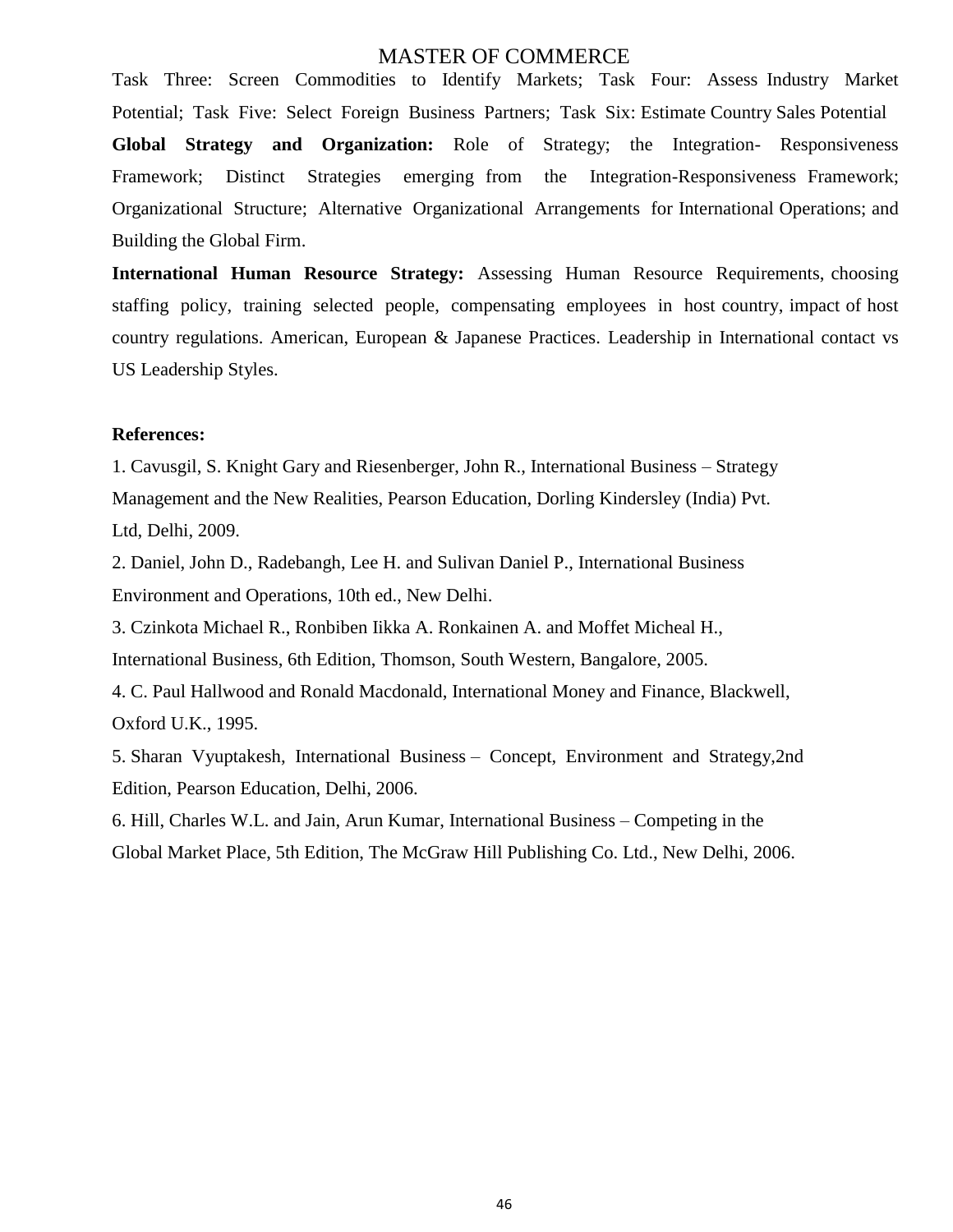# MASTER OF COMMERCE **GROUP 'D': Marketing**

## **MC – 351: Consumer Behaviour**

#### **Time: 3 Hours Max. Marks: 100**

#### **Internal Assessment: 20**

**Theory: 80**

## **Note: The question paper covering the entire course shall be divided into three sections as follows:**

- **Section A:** It will consist of 8 very short answer questions from the entire syllabus with answer to each question upto ten lines in length. Students will attempt all 8 compulsory questions. Each question will carry 2 marks; the total weightage being 16 marks.
- **Section B:** It will consist of essay type/numerical questions with answer to each question upto five pages in length. Four questions will be set by the examiner from Part–I of the syllabus and the candidates will be required to attempt two questions. Each question will carry 16 marks. The total weightage of the section shall be 32 marks.
- **Section C:** It will consist of essay type/numerical questions with answer to each question upto five pages in length. Four questions will be set by the examiner from Part–II of the syllabus and the candidates will be required to attempt two questions. Each question will carry 16 marks. The total weightage of the section shall be 32 marks.

#### **Part – I**

**Introduction to Consumer Behaviour:** Nature, Scope and Importance.

**Consumer Motivation:** Nature of motivation; Types of consumer needs and motives; Dynamics of motivation; Need conflict; Need Hierarchy Theory of Motivation and its applications; Measurement of Motives.

**Personality and Consumer Behaviour:** Definition of personality; Theories of personality; Personality and consumer diversity; Self concept and self image; Life style and psychographics.

**Consumer Perception:** Elements of perception; Dynamics of perception, Perceptual process; Perception and marketing strategy; Perceived risk.

**Consumer Learning:** Elements of consumer learning; Behavioural theories and Cognitive theories of learning.

**Consumer Attitude Formation:** Definition of attitudes; Structural models of attitudes; Attitude Theories; Attitude formation; Strategies of attitude change; Measuring Attitude.

### **Part – II**

**Reference Group and Family Influences:** Power of reference groups; Types of consumer related reference groups; Celebrity and other reference group appeals; Family decision making and consumption related roles; Family life cycle.

**Social Class:** Definition; Measurement of social class; Social class dynamics.

**Cultural and Sub cultural Influences on Consumer Behaviour:** Definition of culture and subculture: Affect of culture on consumer behaviour; Nature of culture; Measurement of culture; Subculture and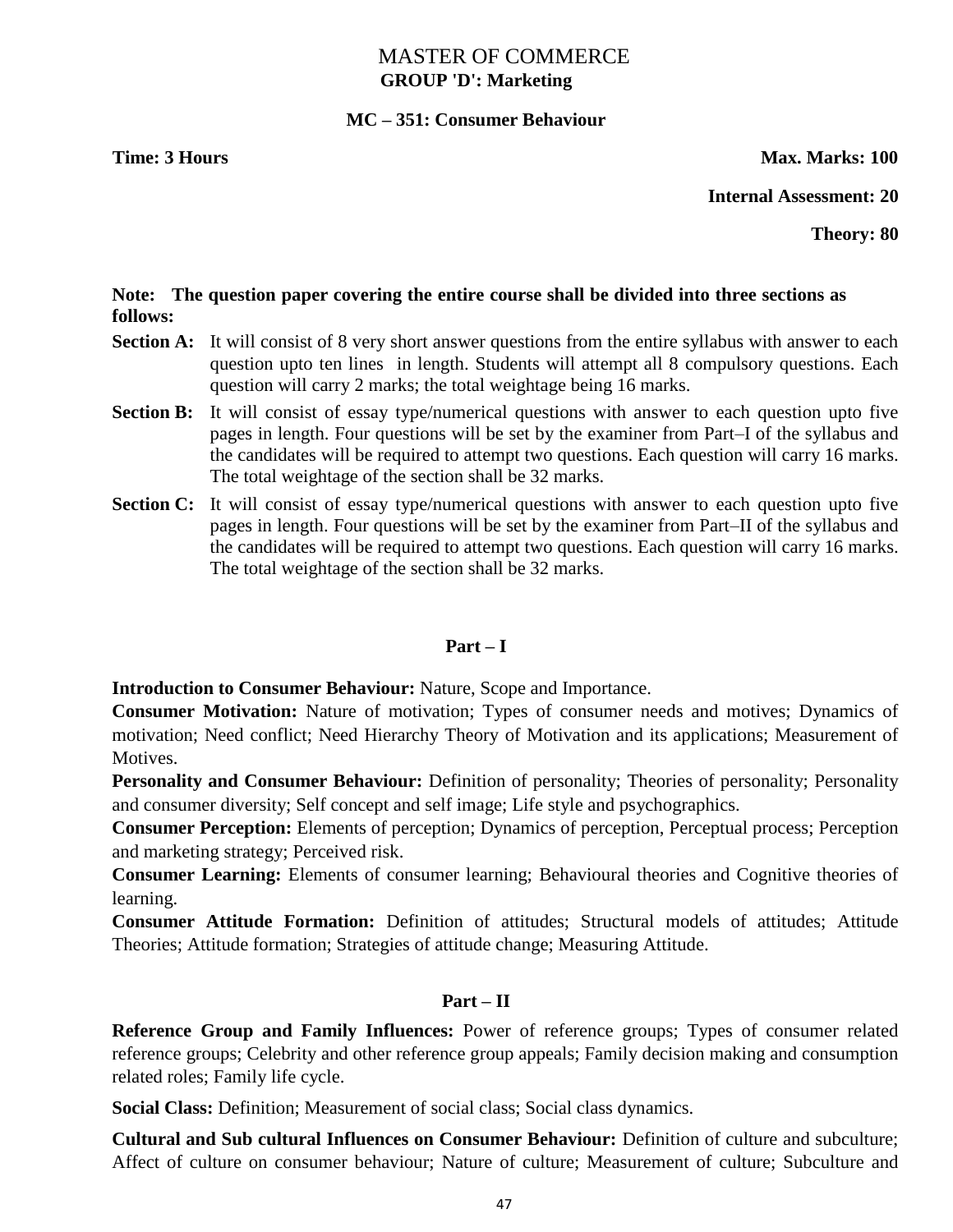consumer behaviour; subcultural categories. Diffusion of Innovation; Diffusion process; Adoption process.

**Opinion Leadership: Definition; Dynamics of the opinion leadership process; Motivation behind opinion leadership** 

**Consumer Decision Making:** Consumer decision process; Types of decisions; Information search process; Alternative evaluation and selection; Decision rules.

**Models of Consumer Behaviour:** E.K.B; Howard and Sheth; Nicosia's Model.

## **Suggested Readings:**

- 1. Schiffman, I. G. and Kanuk, L. L. Consumer Behaviour, New Delhi, Pearson Education, 2007.
- 2. Blackwell, Roger D., Miniard, Paul W., and Engel James F. Consumer Behaviour, Cengage, 2006.
- 3. Solomon, Michael R. Consumer Behaviour, New Delhi, Pearson Education, 2003.
- 4. Assael, Henry Consumer Behaviour and Marketing Action, Cengage, 2006
- 5. Loudon, David L. and Della Bitta, Albert J., Consumer Behavior, Tata McGraw-Hill, Fourteenth Edition, 2002.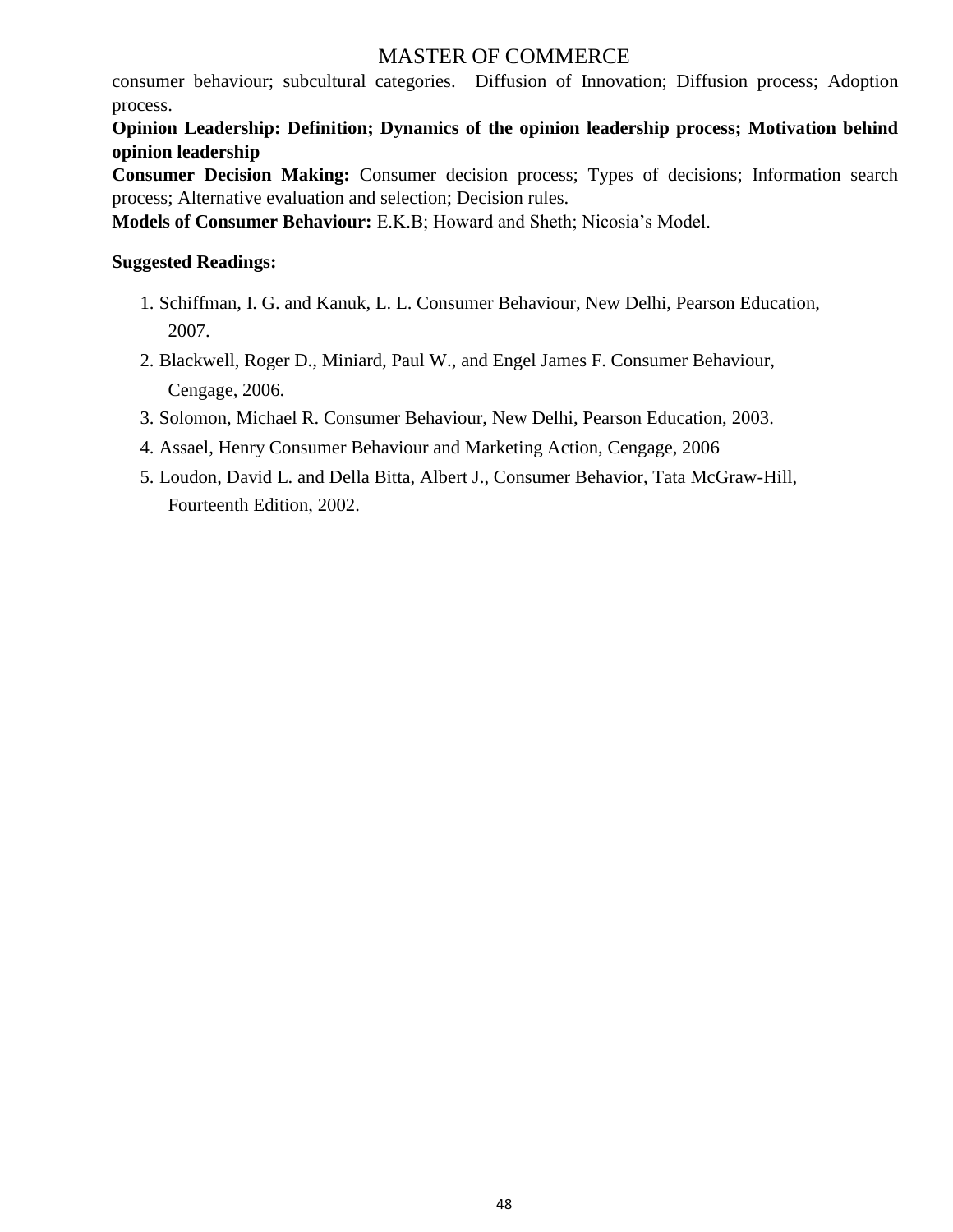# **GROUP 'D': Marketing**

### **MC – 352: Retail Management**

**Time: 3 Hours Max. Marks: 100** 

**Internal Assessment: 20**

**Theory: 80**

# **Note: The question paper covering the entire course shall be divided into three sections as follows:**

- **Section A:** It will consist of 8 very short answer questions from the entire syllabus with answer to each question upto ten lines in length. Students will attempt all 8 compulsory questions. Each question will carry 2 marks; the total weightage being 16 marks.
- **Section B:** It will consist of essay type/numerical questions with answer to each question upto five pages in length. Four questions will be set by the examiner from Part–I of the syllabus and the candidates will be required to attempt two questions. Each question will carry 16 marks. The total weightage of the section shall be 32 marks.
- **Section C:** It will consist of essay type/numerical questions with answer to each question upto five pages in length. Four questions will be set by the examiner from Part–II of the syllabus and the candidates will be required to attempt two questions. Each question will carry 16 marks. The total weightage of the section shall be 32 marks.

#### **Part – I**

**Introduction to Retailing:** Meaning, Nature and Importance.

**Retailing in India:** Evolution of Retail in India, Drivers of Retail Change and Challenges to Retail Development in India.

**Types of Retailers:** Food Retailers, General Merchandise Retailers, Non-Store Retail Formats, Services Retailing, Types of Ownership.

**Understanding the Retail Consumer:** Need for Consumer Behavior, Factors Influencing the Retail Shopper, The Customer Decision Making Process.

**Retail Locations:** Types of Retail Locations; Steps involved in choosing a Retail Location; Methods of Evaluating a Trading Area

**Retail Store Design and Visual Merchandising:** Importance of Store Design; Exterior Store Design; Interior Store Design; Visual Merchandising.

#### **Part II**

**Basics of Retail Merchandising**: What is Merchandising, Factors Affecting the Buying Function, The Merchandiser: Roles and Responsibilities, The Buyer: Roles and Responsibilities, Function of Buying for Different Types of Organisations.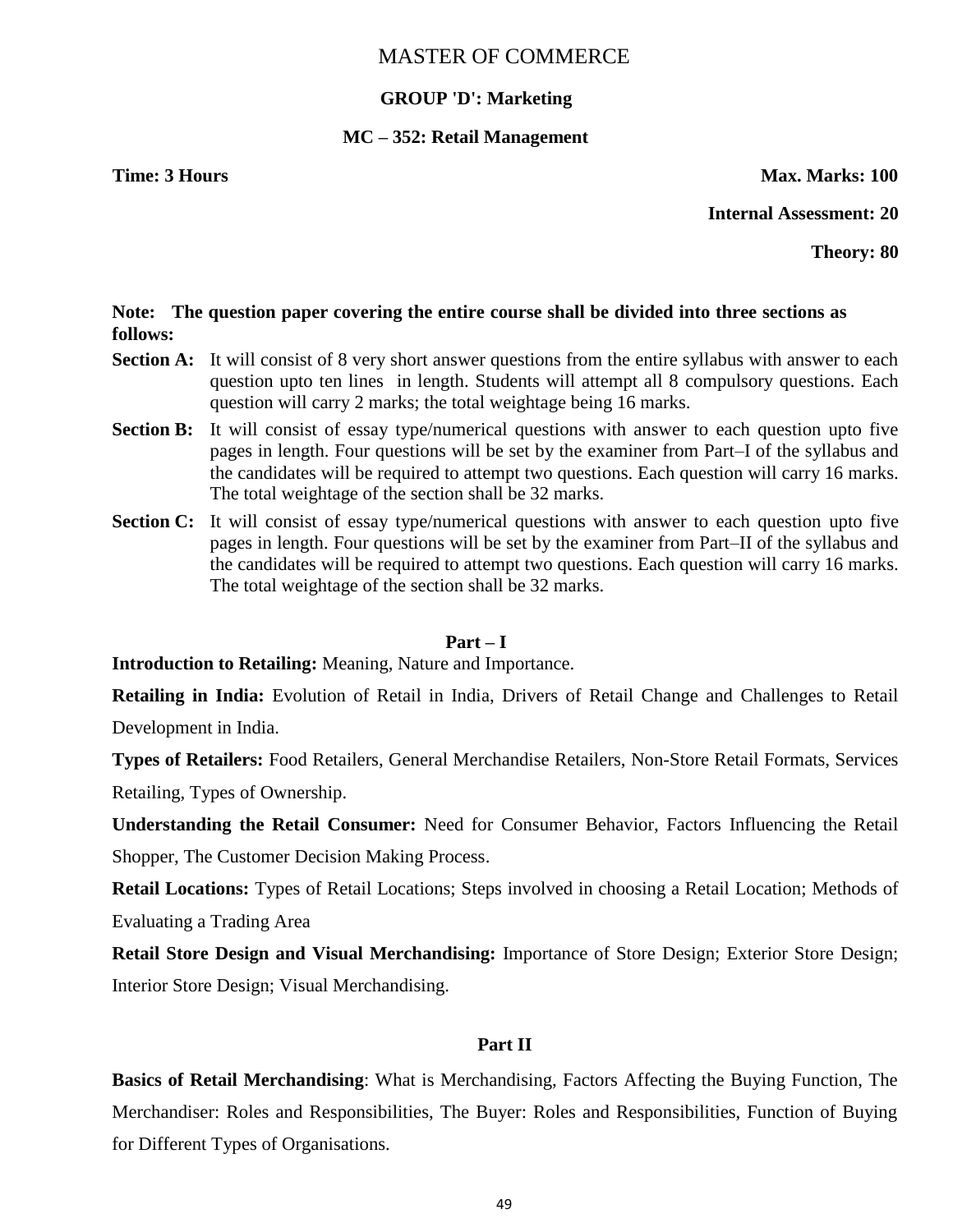**Process of Merchandise Planning:** Concept of Merchandising, Implications of Merchandise Planning, Process of Merchandise Planning.

**Methods of Merchandise Procurement:** Merchandise Sourcing, Age of Global Sourcing. Retail **Pricing:** Concept of Retail Price, Elements of Retail Price, Determining the Price, Retail Pricing Strategies. Category Management: Concept of Category Management, Reasons for Emergence of Category Management, Components of Category Management, Category Management Process. Retail Franchising: Concept, Types, Advantages and Disadvantages.

#### **Suggested Readings:**

1. Pradhan, Swapna (2007), Retail Management – Text and Cases, Tata McGraw Hill, 3rd Edition.

2. Sinha, P. K. and Uniyal, D. P. (2007), Managing Retailing, Oxford, 1st Edition.

3. Levy, Michael and Barton A. Weitz (2003), Retail Management, Tata McGraw Hill, 7th Edition.

4. Berman, Barry and Joel R. Evans (2006), Retail Management – A Strategic Approach, Pearson Education, 11th Edition.

5. Dunne, Patrick M; Lusch, Robert F.; and Griffith David A.: Retailing (Cengage, New Delhi)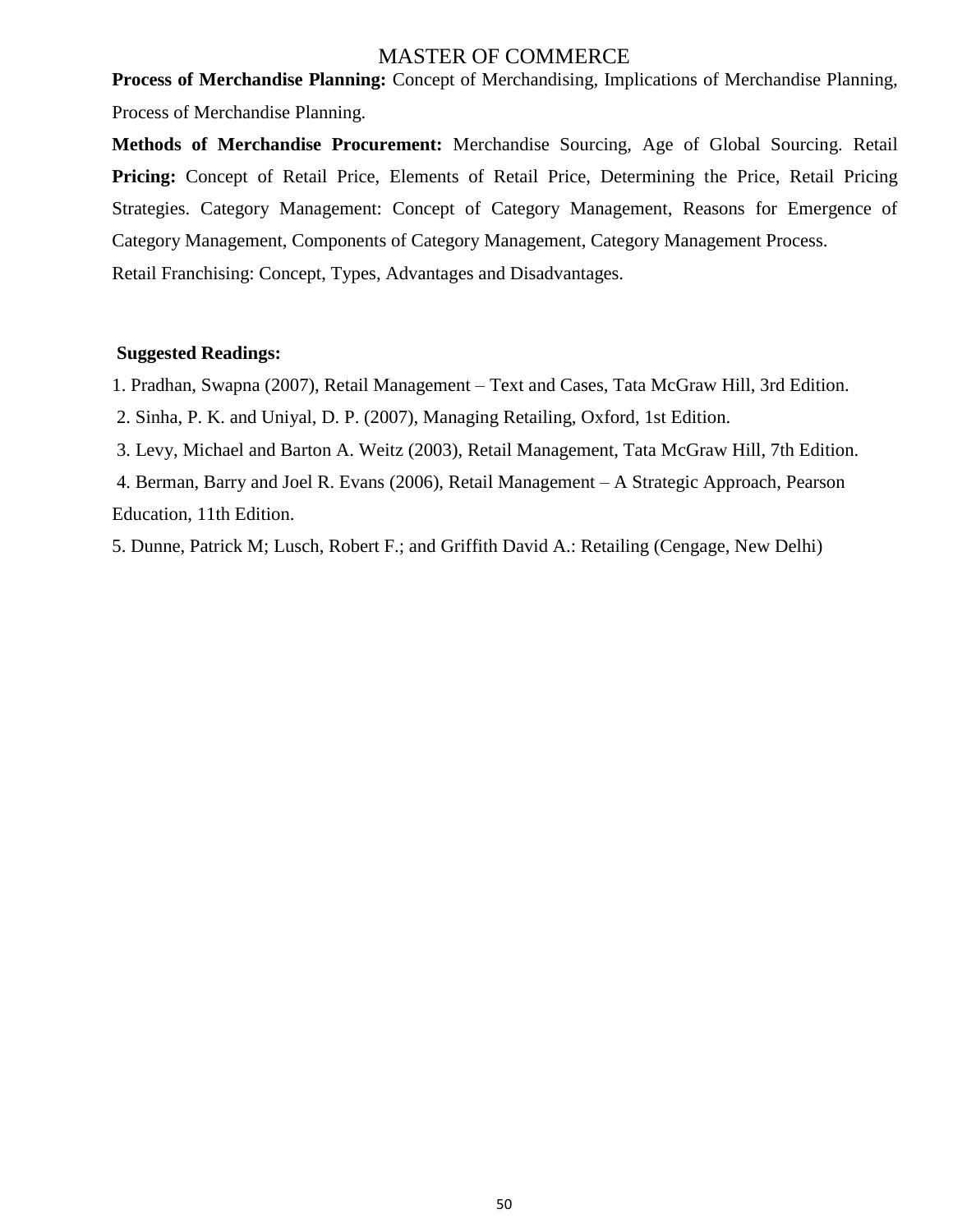#### **MC – 401: International Accounting**

#### **Time: 3 Hours Max. Marks: 100**

**Internal Assessment: 20**

**Theory: 80**

#### **Note: The question paper covering the entire course shall be divided into three sections as follows:**

- **Section A:** It will consist of 8 very short answer questions from the entire syllabus with answer to each question upto ten lines in length. Students will attempt all 8 compulsory questions. Each question will carry 2 marks; the total weightage being 16 marks.
- **Section B:** It will consist of essay type/numerical questions with answer to each question upto five pages in length. Four questions will be set by the examiner from Part–I of the syllabus and the candidates will be required to attempt two questions. Each question will carry 16 marks. The total weightage of the section shall be 32 marks.
- **Section C:** It will consist of essay type/numerical questions with answer to each question upto five pages in length. Four questions will be set by the examiner from Part–II of the syllabus and the candidates will be required to attempt two questions. Each question will carry 16 marks. The total weightage of the section shall be 32 marks.

#### **Part – I**

**Introduction to International Accounting:** Interaction between accounting and its environment. The global economy. Meaning and domain of international accounting.

#### **International classification of financial accounting and reporting.**

**International financial reporting:** concept and differences in international financial reporting. Reporting problems of Multinational Companies.

**International financial analysis:** meaning, need and significance of international financial analysis. Business analysis framework. Problems in international financial analysis.

**Comparative financial reporting in U S, U K, China, Japan and India.** 

**International harmonisation of financial reporting:** Why harmonisation? Role of IASB, OECD, EU and IOSCO( international Organisation of Securities Commissions)

#### **Part – II**

**Convergence of accounting standards.** 

**International transfer pricing:** meaning, objectives, methods and regulation.

**Accounting for foreign currency transactions and translation:** approaches to accounting for foreign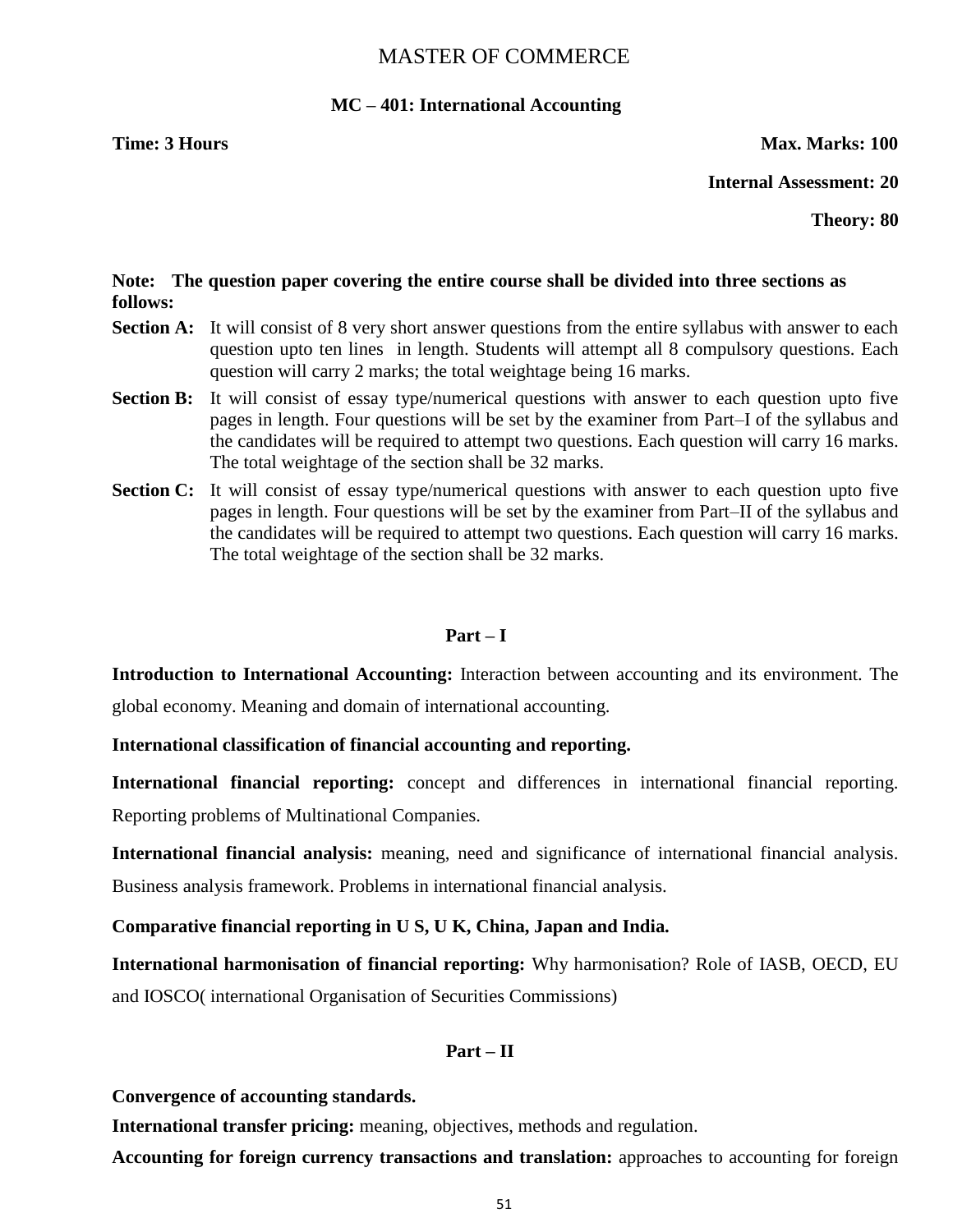currency transactions, methods of foreign currency translation. Practices in various countries.

# **Issues related to consolidation of financial statements of MNCs.**

**International taxation:** diversity of national tax systems, taxation of foreign source income and double taxation.

**Strategic accounting issues in MNCs:** strategy formulation, implementation and control. Evaluating the performance of foreign operations.

## **Suggested Readings:**

- 1. Choi, Frederick D S and Meek, Garry K, "International Accounting", Pearson Education, 5th Edition. 2007.
- 2. Doupnik, Timothy and Perera, Hector, "International Accounting", McGraw Hill international Edition, 2007.
- 3. Saudagaran, Shahrokh M. International Accounting A Users Perspective", Thompson, 2nd Edition, 2007.
- 4. Iqbal, zafar M, Melchar, Trini U, and Elmallah, Amin A, International Accounting: A Global Perspective". International Thomson Publishing.
- 5. Rathore, Shirin, "International Accounting", PHI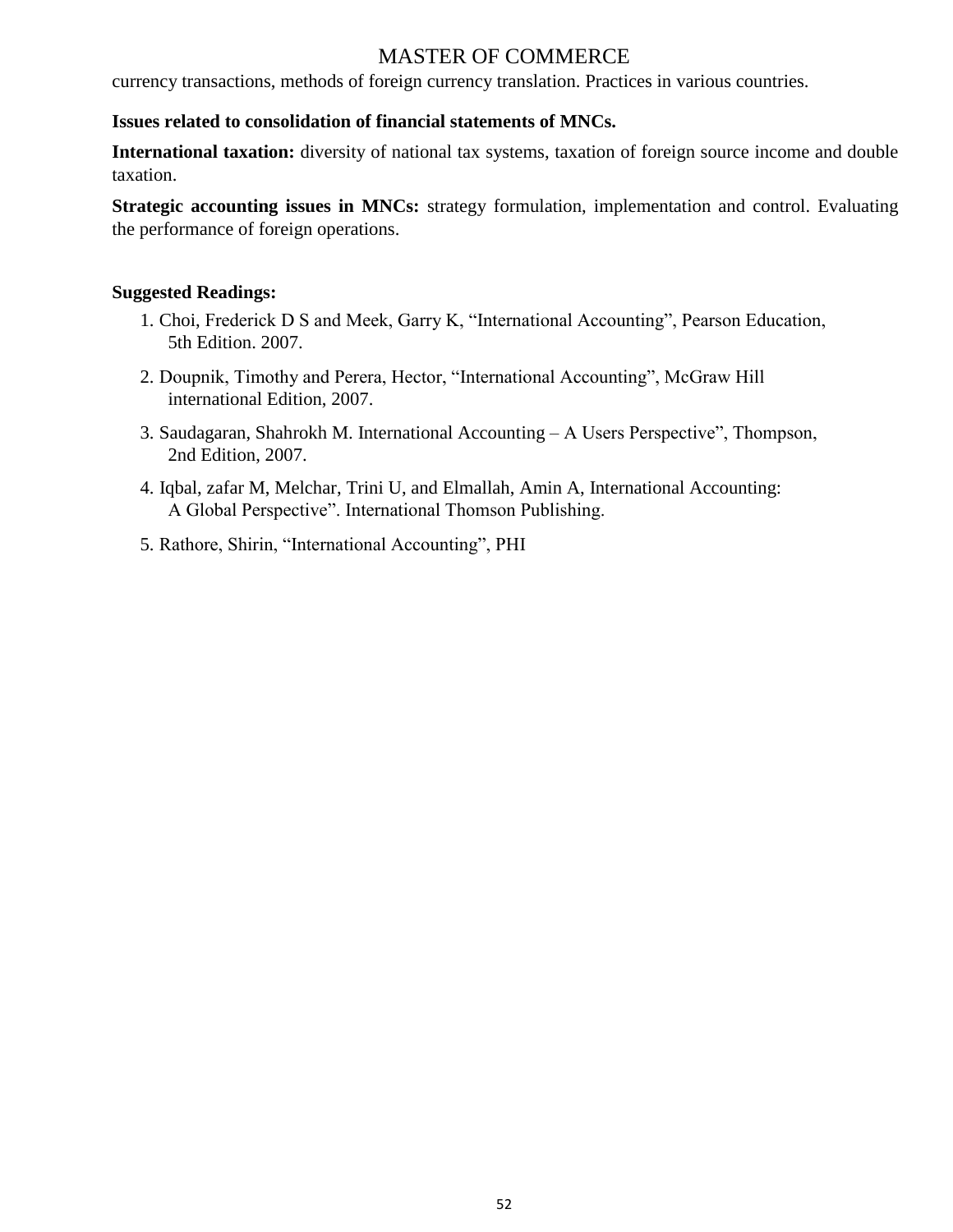# MASTER OF COMMERCE **MC - 402: E-COMMERCE**

## **Time: 3 Hours Max. Marks: 100**

**Internal Assessment: 20**

**Theory: 80**

### **Note: The question paper covering the entire course shall be divided into three sections as follows:**

- **Section A:** It will consist of 8 very short answer questions from the entire syllabus with answer to each question upto ten lines in length. Students will attempt all 8 compulsory questions. Each question will carry 2 marks; the total weightage being 16 marks.
- **Section B:** It will consist of essay type/numerical questions with answer to each question upto five pages in length. Four questions will be set by the examiner from Part–I of the syllabus and the candidates will be required to attempt two questions. Each question will carry 16 marks. The total weightage of the section shall be 32 marks.
- **Section C:** It will consist of essay type/numerical questions with answer to each question upto five pages in length. Four questions will be set by the examiner from Part–II of the syllabus and the candidates will be required to attempt two questions. Each question will carry 16 marks. The total weightage of the section shall be 32 marks.

#### **Part-I**

**Introduction to E Commerce and Definition**, E-Commerce based activities, Goals of E Commerce, Functions, Advantages and disadvantages of E-Commerce, Scope of E Commerce, Framework of E-Commerce, Electronic Commerce and Electronic Business\

**Electronic business models**: B2B, B2C, C2C, C2B. Web sites as market place. Pure online vs. brick and click business; Assessing requirement for an online business designing, developing and deploying the system.

Operations of E Commerce: Online-payment mechanism; Electronic Payment systems; payment Gateways; Visitors to website; Tools for promoting websites; Risk management options for e - payment systems.

#### **Part-II**

Security and Legal Aspects of E-Commerce: Threats in E-Commerce, Security of Clients and Service-Provider; Cyber Laws – Relevant provisions of Information Technology Act 2000, offences, secure electronic records and digital signatures penalties and adjudication.

e-Business Applications & Strategies: Business Models & Revenue Models over Internet, Emerging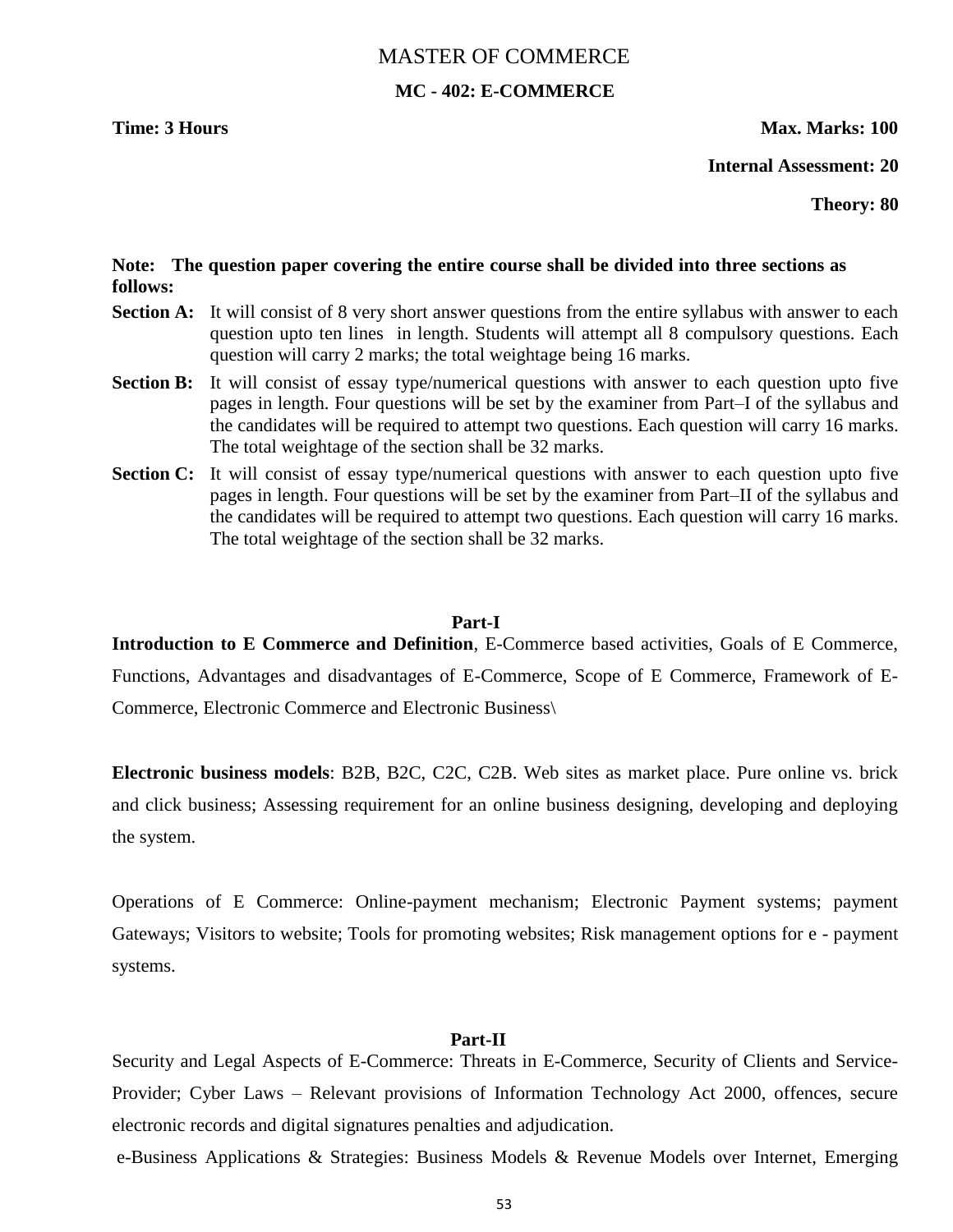Trends in e-Business, e-Governance, Digital Commerce, Mobile Commerce, Strategies for Business over Web, Internet based Business Models. e-Marketing, e-CRM, e-SCM, e-Procurement

#### **Suggested Readings:**

1. Agarwala, Kamlesh N., Amit Lal and Deeksha Agarwala, Business on the Net: An Introduction to the Whats and Hows of E -Commerce, Macmillan India Ltd.

2. Bajaj, Deobyani Nag, E-Commerce, Tata McGraw Hill Company, New Delhi.

3. Turban, E., et. al., Electronic commerce: A Managerial Perspective, Pearson Education Asia.

4. Diwan, Prag and Sunil Sharma, Electronic Commerce -A Manager's Guide to E-Business, Vanity Books International, Delhi.

5. Dietel, Harvey M., Dietel, Paul J., and Kate Steinbuhler, E-business and E-commerce for managers, Pearson Education.

6. Greenstein, M. and T.M. Feinman, Electronic Commerce: Security, Risk Management and Control, Tata McGraw hill.

7. Kosiur, David, Understanding Electronic Commerce, Prentice Hall of India Private Ltd., New Delhi.

8. Whiteley, David, E-commerce, McGraw Hill, New York.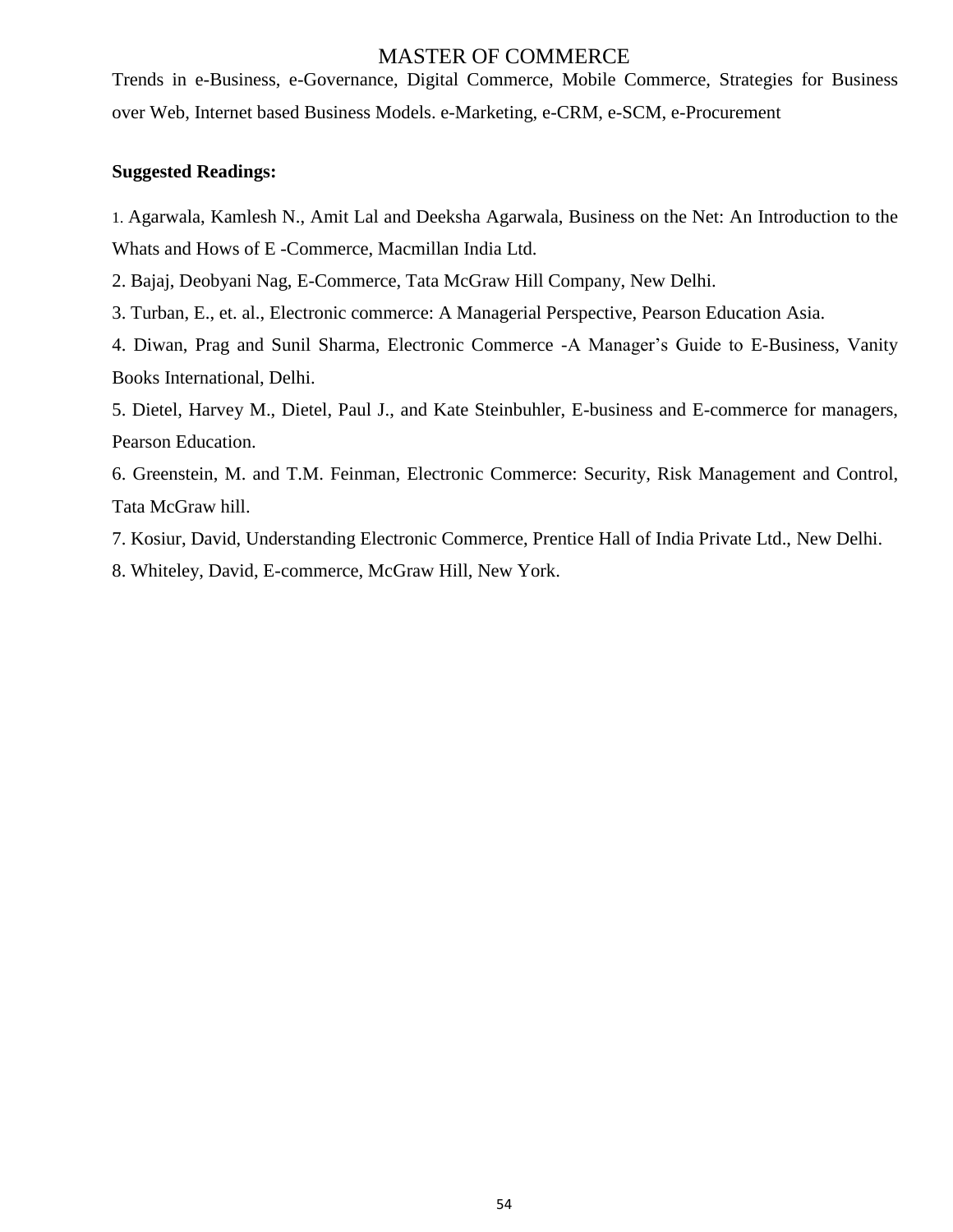**MC** – **403:** Viva-Voce **Max. Marks:** 50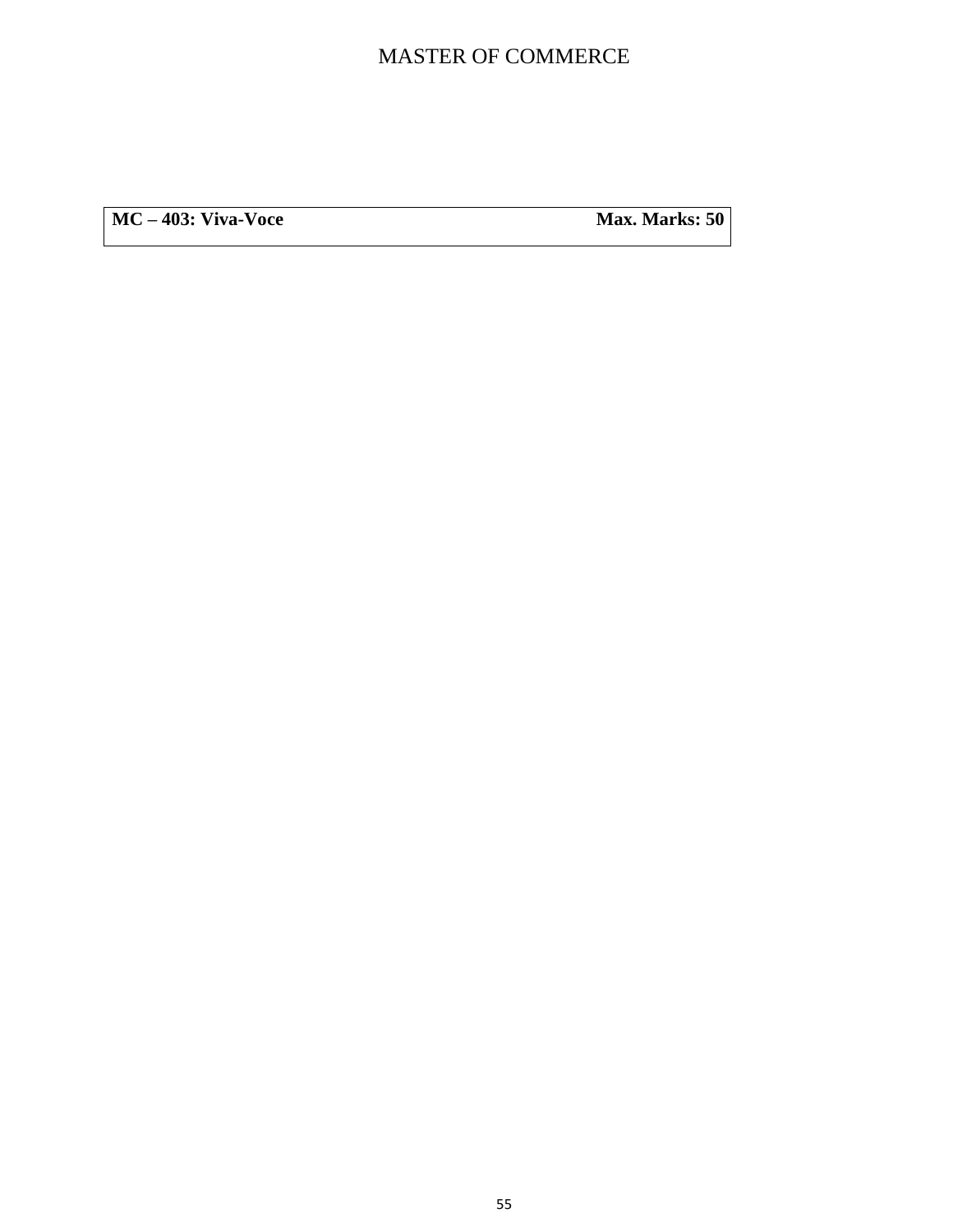#### **GROUP 'A': Accounting & Finance**

### **MC – 411: International Financial Management**

**Time: 3 Hours Max. Marks: 100** 

**Internal Assessment: 20**

**Theory: 80**

#### **Note: The question paper covering the entire course shall be divided into three sections as follows:**

- **Section A:** It will consist of 8 very short answer questions from the entire syllabus with answer to each question upto ten lines in length. Students will attempt all 8 compulsory questions. Each question will carry 2 marks; the total weightage being 16 marks.
- **Section B:** It will consist of essay type/numerical questions with answer to each question upto five pages in length. Four questions will be set by the examiner from Part–I of the syllabus and the candidates will be required to attempt two questions. Each question will carry 16 marks. The total weightage of the section shall be 32 marks.
- **Section C:** It will consist of essay type/numerical questions with answer to each question upto five pages in length. Four questions will be set by the examiner from Part–II of the syllabus and the candidates will be required to attempt two questions. Each question will carry 16 marks. The total weightage of the section shall be 32 marks.

#### **Part – I**

**Foreign Exchange System:** The Internationalization of Business and Finance, Alternative Exchange Rate Systems; International monetary system, The European Monetary System.

**Foreign Exchange Rate Determination:** Introduction to spot market and Forward Market; Setting the Equilibrium Spot Exchange Rate; Factors affecting Currency Value: BOP Approach & Asset Market Approach; Role of Central Bank in Determination of Exchange Rates; Parity conditions in International Finance: Arbitrage and Law of One Price;

**Purchasing Power Parity:** Fisher Effect; Fisher Effect in International Context. Currency Forecasting: Interest Rate Parity Theory, The relationship between forward and future spot rate ,Currency Forecasting;

**Balance of payments:** Balance of Payment Categories: Current Account, Capital Account, Official Reserves Account; Balance of Payment: The International flow of goods, services and capital, Coping with current account deficit.

#### **Part - II**

**Country Risk Analysis:** Country Risk Analysis, Measuring & Managing Political Risk, Firm Specific Risks; Country Risk Analysis: Study of Economic & Political Factors Posing Risk, Country Risk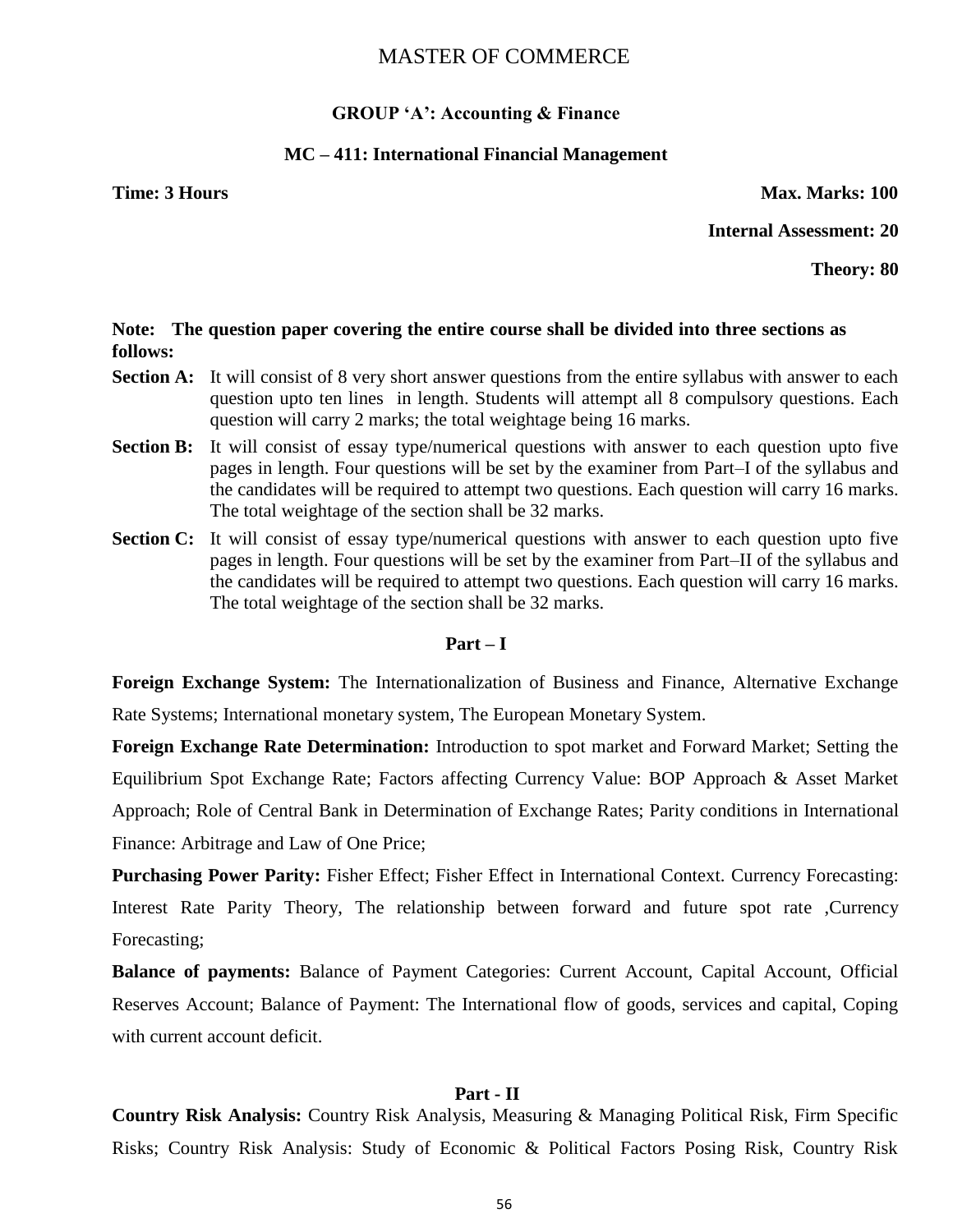Analysis in International Banking.

**Measuring & Managing Various Exposures**: Alternative measures of foreign exchange exposure, Risk Hedging-An Introduction; Measuring & Managing Transaction Exposure. Measuring & Managing Operating Exposure; Measuring & Managing Translation Exposure.

**Foreign Exchange Risk Management:** Foreign Exchange Instruments, Recent developments in derivatives markets in India; Currency Futures & Options Market; Interest Rate & Currency Swaps; Interest rate Forwards & Futures.

# **Suggested Readings:**

- 1. Shapiro Allan C (2003), "Multinational Financial Management", 7th Edition, John Wiley & Sons, Singapore
- 2. Apte P.G. (2009) International financial Management, 5th Edition, Tata McGraw Hill, India
- 3. Bhalla, V. K (2008), "International Financial Management", 7th Edition, Anmol Publications, India
- 4. Eiteman, Stonehill, Moffett(2004), "Multinational Business Finance", 10th Edition, Pearson Education, India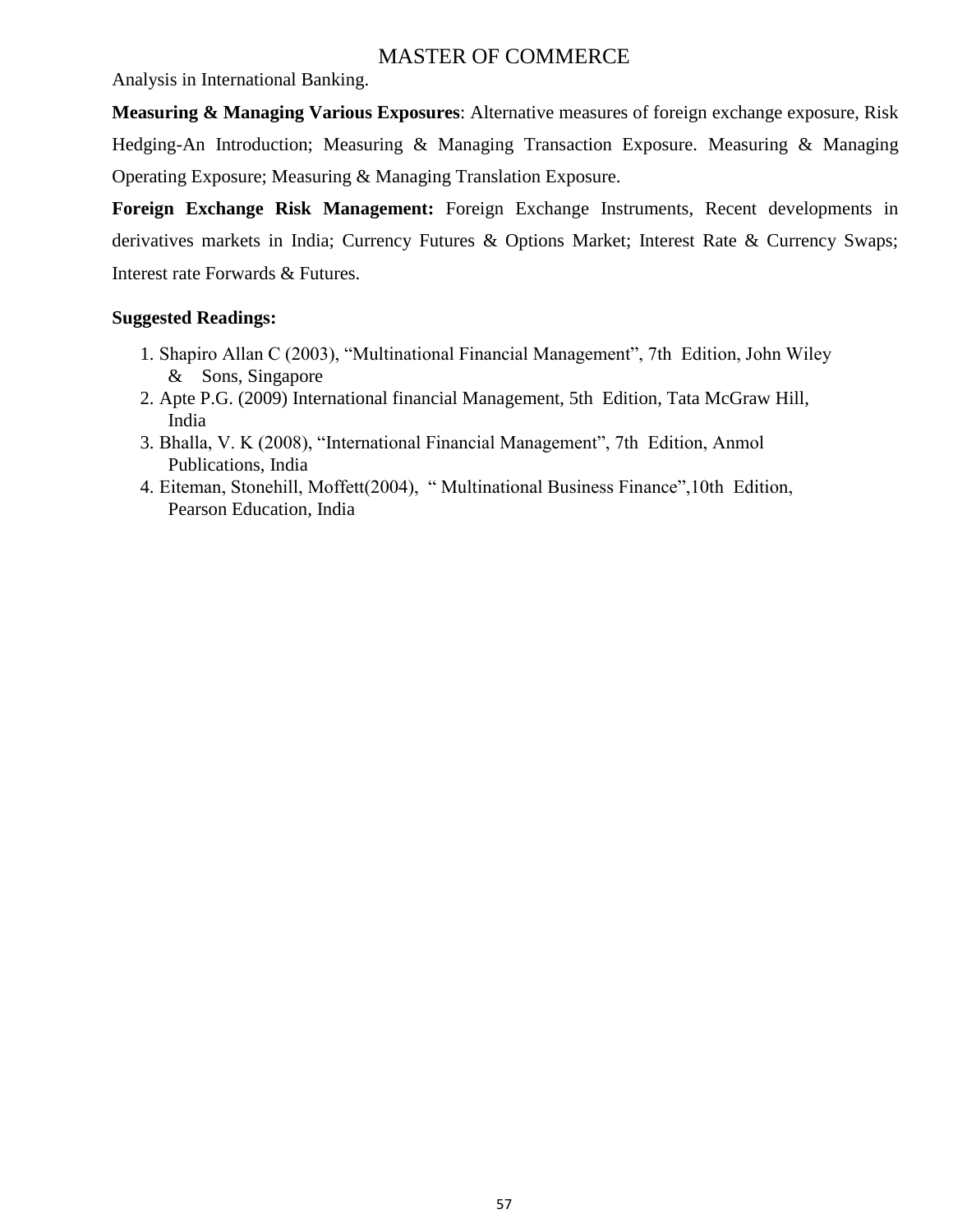# **GROUP 'A': Accounting & Finance**

# **MG – 412: Financial Markets and Financial Services**

**Time: 3 Hours Max. Marks: 100** 

**Internal Assessment: 20**

**Theory: 80**

# **Note: The question paper covering the entire course shall be divided into three sections as follows:**

- **Section A:** It will consist of 8 very short answer questions from the entire syllabus with answer to each question upto ten lines in length. Students will attempt all 8 compulsory questions. Each question will carry 2 marks; the total weightage being 16 marks.
- **Section B:** It will consist of essay type/numerical questions with answer to each question upto five pages in length. Four questions will be set by the examiner from Part–I of the syllabus and the candidates will be required to attempt two questions. Each question will carry 16 marks. The total weightage of the section shall be 32 marks.
- **Section C:** It will consist of essay type/numerical questions with answer to each question upto five pages in length. Four questions will be set by the examiner from Part–II of the syllabus and the candidates will be required to attempt two questions. Each question will carry 16 marks. The total weightage of the section shall be 32 marks.

#### $Part - I$

**Indian Financial System:** Meaning, Structure, Role and Deficiencies

**Development Banking in India:** Evolution, Structure, Promotional Role, Resource Planning and

Mobilisation, Project Evaluation and Follow Up, Performance Evaluation. Recent Developments in Development Banking.

**Reserve Bank of India:** Organization and Management, Monetary Policy, Technique of Monetary control, Liquidity Adjustment Facility.

**NBFCs:** Concepts, RBI Guidelines, Progress, problems and Prospects.

**Banking Sector Reforms in India-Implementation Status.** 

**Factoring Services in India** 

**Venture Capital Financing in India.** 

# **Part - II**

**CCIL:** Role and Functions. **Repos:** Concept, Process and Progress in India **Govt. Securities Market in India Call Money Market in India Treasury Bills Market in India Commercial Paper and Certificate Deposit Market in India.**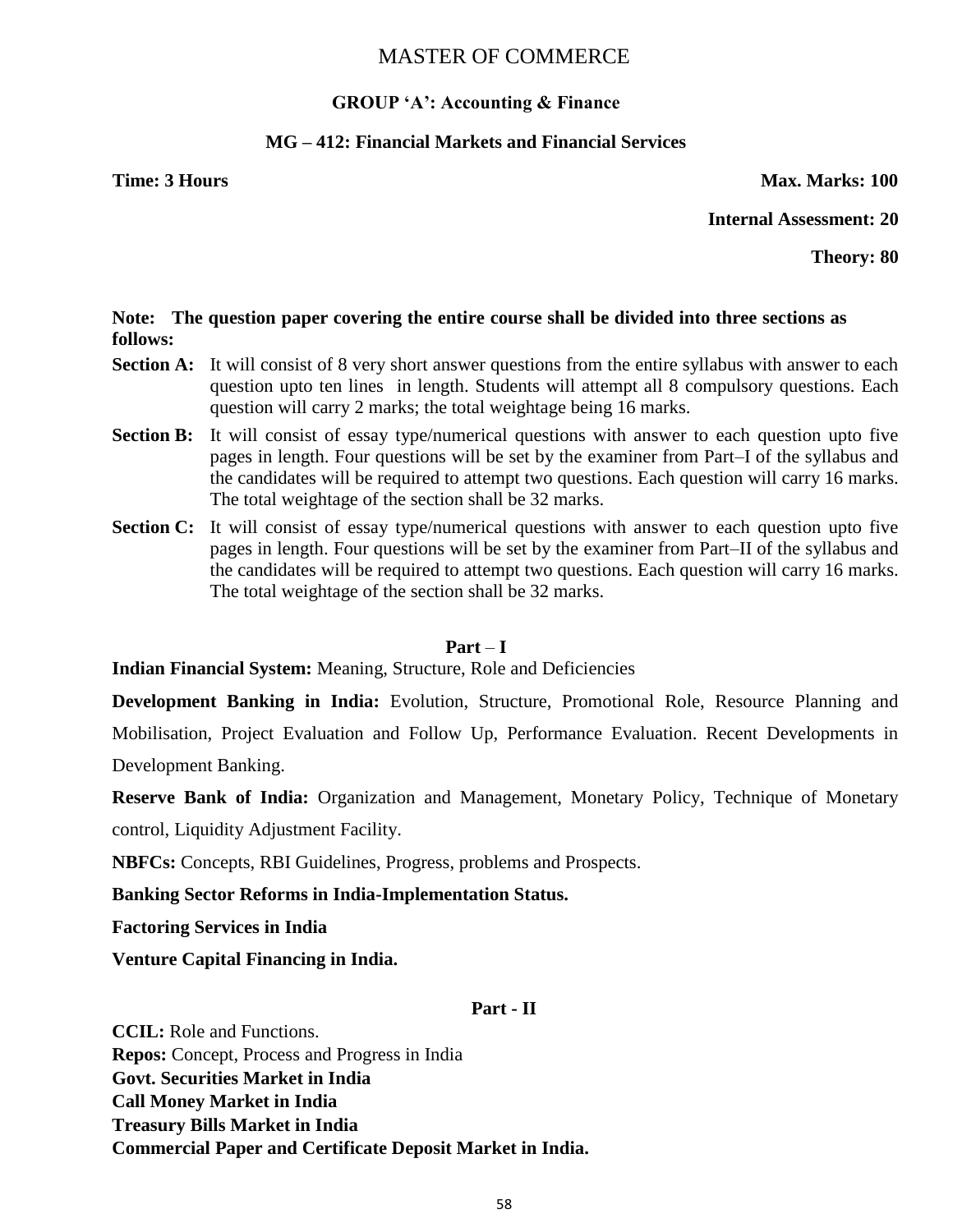# MASTER OF COMMERCE **Securitization: Concept, Process and Progress in India.**

## **Suggested Readings:**

- 1. Indian Financial System by H.R. Machiraju, Vikas Publishing House Pvt. Ltd.
- 2. Indian Financial System by Varshney & Mittal, Sultan Chand & Sons.
- 3. Management of Indian Financial Institutions by R.M.Srivastava Himalya Publishing House.
- 4. Managing Indian Banks by Vasant C. Joshi, Sage Publications.
- 5. Indian Financial System by Vasant Desai, Himalya Publising House.
- 6. Financial Institutions & Markets by L.M.Bhole.
- 7. M.Y. Khan, Financial Services, Tata McGraw Hills, New Delhi, 2007.

# **Web Sites: -**

- 1. www.rbi.org.in
- 2. www.nsdl.com
- 3. www.licindia.com
- 4. www.sebi.gov.in
- 5. www.nabard.org
- **6.** www.ifciltd.com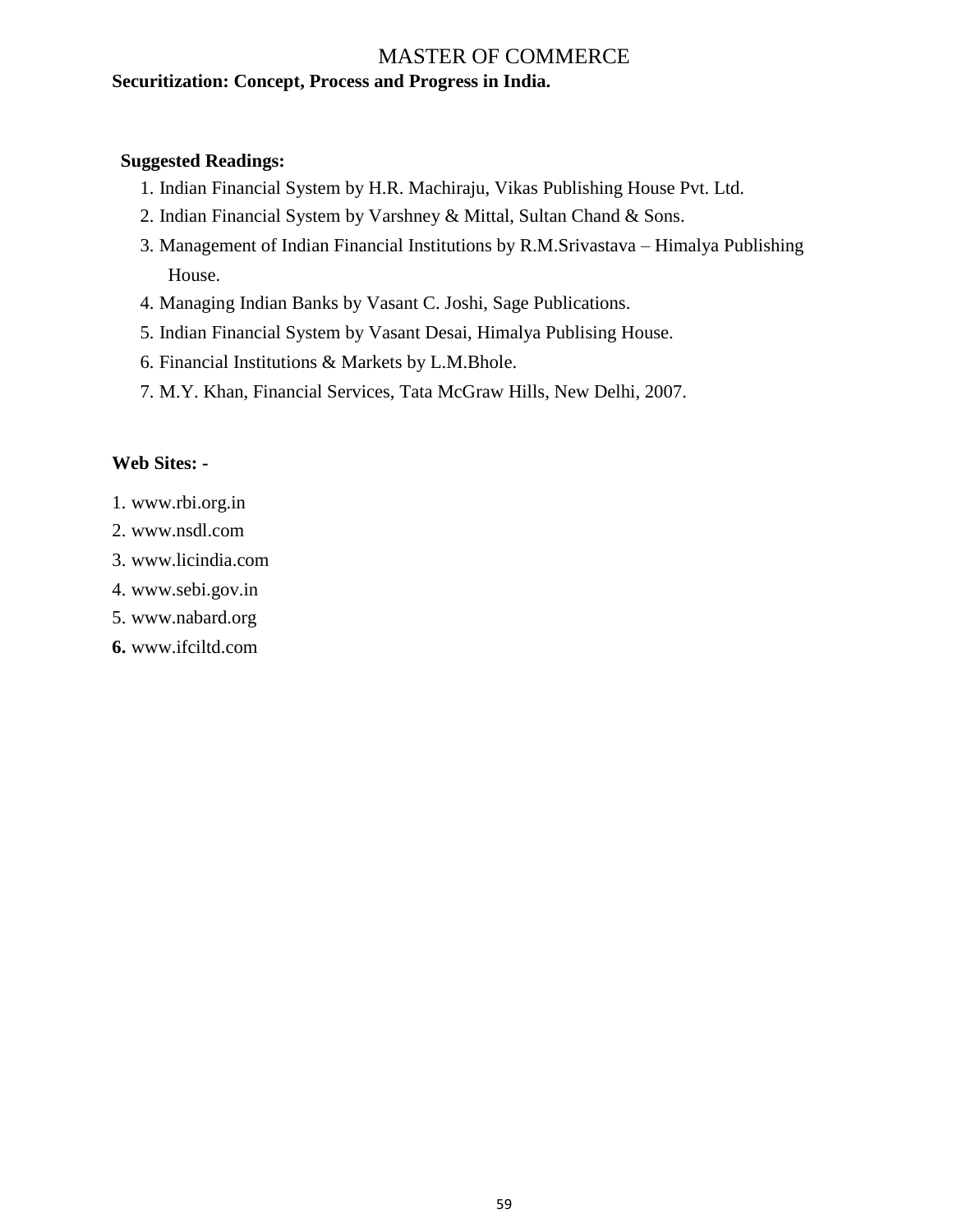#### **GROUP 'A': Accounting & Finance**

#### **MC – 413: Corporate Tax Law and Planning**

**Time: 3 Hours Max. Marks: 100** 

**Internal Assessment: 20**

**Theory: 80**

#### **Note: The question paper covering the entire course shall be divided into three sections as follows:**

- **Section A:** It will consist of 8 very short answer questions from the entire syllabus with answer to each question upto ten lines in length. Students will attempt all 8 compulsory questions. Each question will carry 2 marks; the total weightage being 16 marks.
- **Section B:** It will consist of essay type/numerical questions with answer to each question upto five pages in length. Four questions will be set by the examiner from Part–I of the syllabus and the candidates will be required to attempt two questions. Each question will carry 16 marks. The total weightage of the section shall be 32 marks.
- **Section C:** It will consist of essay type/numerical questions with answer to each question upto five pages in length. Four questions will be set by the examiner from Part–II of the syllabus and the candidates will be required to attempt two questions. Each question will carry 16 marks. The total weightage of the section shall be 32 marks.

#### **Part – I**

**Tax Planning, Tax Avoidance & Tax Evasion:** Meaning, features and basic differences between tax planning, avoidance and evasion; various tools of tax evasion; Tax Management and its scope. Tax havens.

**Corporate Tax:** Residential status of a company, Computation of total income and tax liability of companies, Minimum alternate tax.

**Deductions from Gross Total Income u/s 80 related to company assesse.** 

**Tax deduction or collection at source, Advance payment of tax.** 

**Tax Planning for New Business with reference to location and type of business.** 

**Tax Planning in relation to Forms of Organisation:** Sole Proprietary; Partnership and Company form of Organisation from tax planning point of view.

#### **Part - II**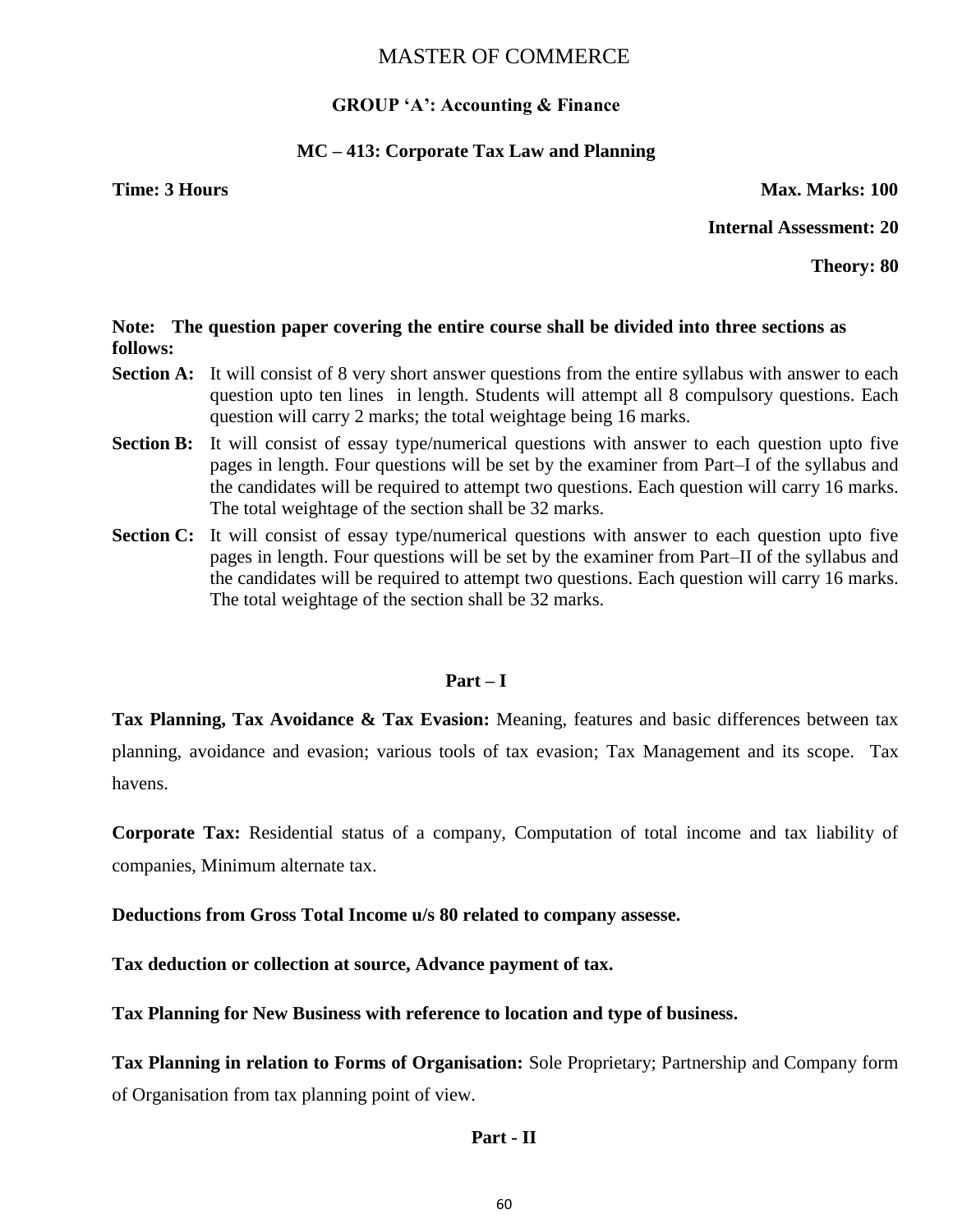**Tax incentives to Newly Established Industrial Undertakings:** In Special Economic Zones u/s 10 AA and for exporters.

**Tax planning in respect of Amalgamation or Demerger:** Tax Planning and Financial Management Decisions: Tax Planning relating to Capital structure decisions, Dividend Policy, Inter-Corporate Dividend and Bonus shares.

**Tax Planning and Management Decisions:** Own or Lease Decision, Make or Buy Decision, Sale of Asset used for Scientific Research, Decision relating to Repair, Replace, Renovation of an Asset, Shutdown or Continue Decision.

**Taxability of Dividend from Company and investors point of view.**

# **Avoidance of Double Taxation**

# **Suggested Readings:**

1. Ahuja Girish, "Systematic Approach to Income Tax", Bharat Law House, New Delhi

2. Gaur, Narang & Puri, "Corporate Tax Planning and Management", Kalyani Publishers, Ludhiana

3. Mehrotra H.C., "Income Tax Law & Practice", Sahitya Bhawan Publications, Agra

4. Singhania . K. Vinod, "Direct Tax Theory & Practice", Taxman Publications (P) Ltd.

Website: www.incometaxindia.gov.in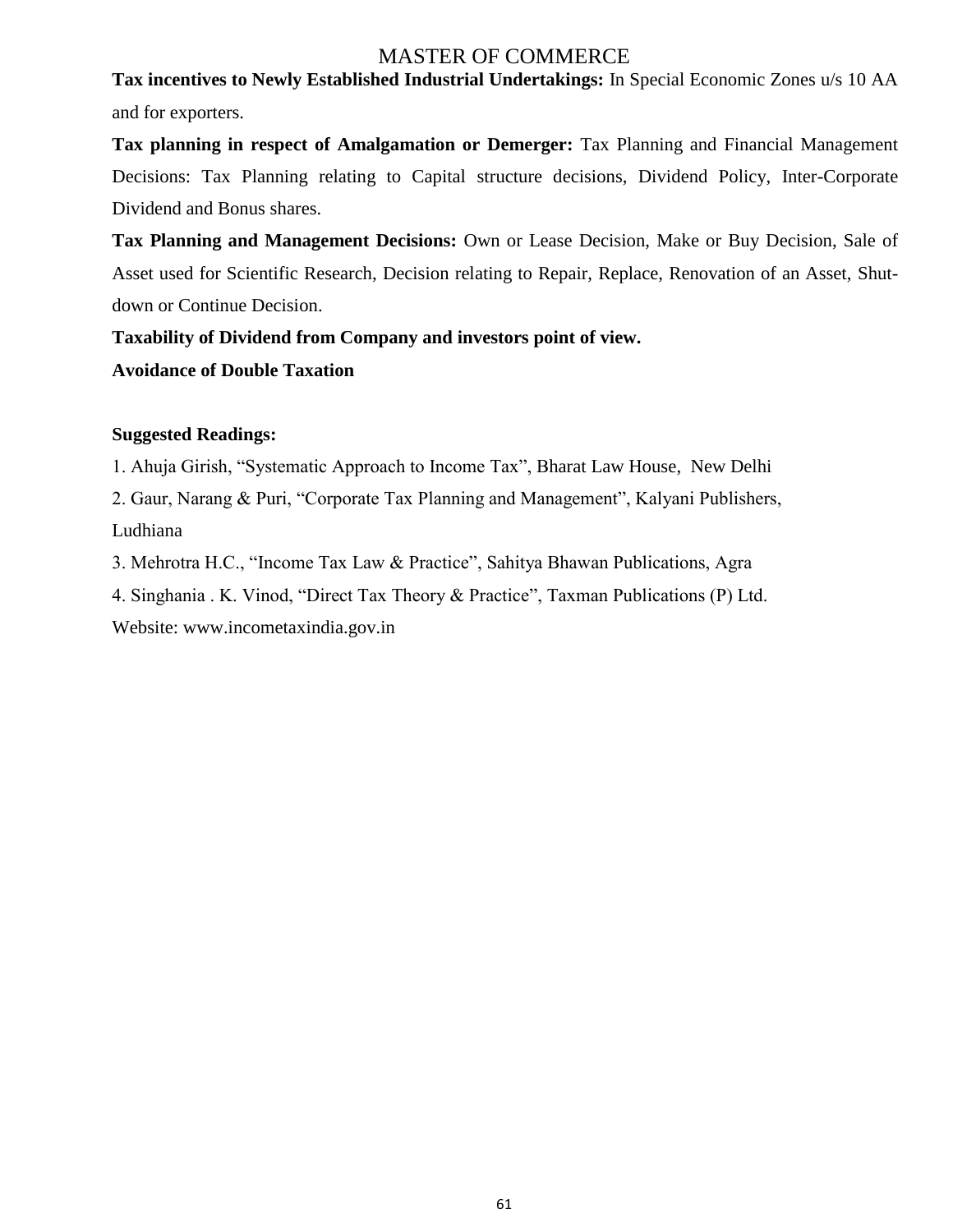# **GROUP 'B': Business Studies MC – 421: GOODS AND SERVICES TAX (GST)**

**Time: 3 Hours Max. Marks: 100** 

**Internal Assessment: 20**

**Theory: 80**

#### **Note: The question paper covering the entire course shall be divided into three sections as follows:**

- **Section A:** It will consist of 8 very short answer questions from the entire syllabus with answer to each question upto ten lines in length. Students will attempt all 8 compulsory questions. Each question will carry 2 marks; the total weightage being 16 marks.
- **Section B:** It will consist of essay type/numerical questions with answer to each question upto five pages in length. Four questions will be set by the examiner from Part–I of the syllabus and the candidates will be required to attempt two questions. Each question will carry 16 marks. The total weightage of the section shall be 32 marks.
- **Section C:** It will consist of essay type/numerical questions with answer to each question upto five pages in length. Four questions will be set by the examiner from Part–II of the syllabus and the candidates will be required to attempt two questions. Each question will carry 16 marks. The total weightage of the section shall be 32 marks.

#### **Part – I**

**GST Act 2017:** Overview, Constitutional aspects, Implementation, Liability of Tax Payer, GST Council, Brief Introduction to IGST, CGST, SGST and UGST. Concept of IGST, CGST, SGST and UGST with its practical application. Levy and collection.

**Exemption from GST:** Introduction, Composition Scheme and remission of Tax.

**Registration:** Introduction, Registration Procedure, Special Persons, Amendments / Cancellation.

**Supply**: Concept, including composite supply, mixed supply, interstate supply, intra-state supply, supply in territorial waters, place and time of supply.

#### **Part – II**

**Input Tax Credit**: Introduction, Tax Invoice Credit & Debit notes, e-way bill. Computation of GST Liability and Payment including time, method of making payment, challan generation, CPIN, TDS &TCS. Reverse charge.

**Returns:** various returns to be filed by the assesses.

**GST Portal**: Introduction, GST Eco-system, GST Suvidha Provider (GSP), Uploading Invoices.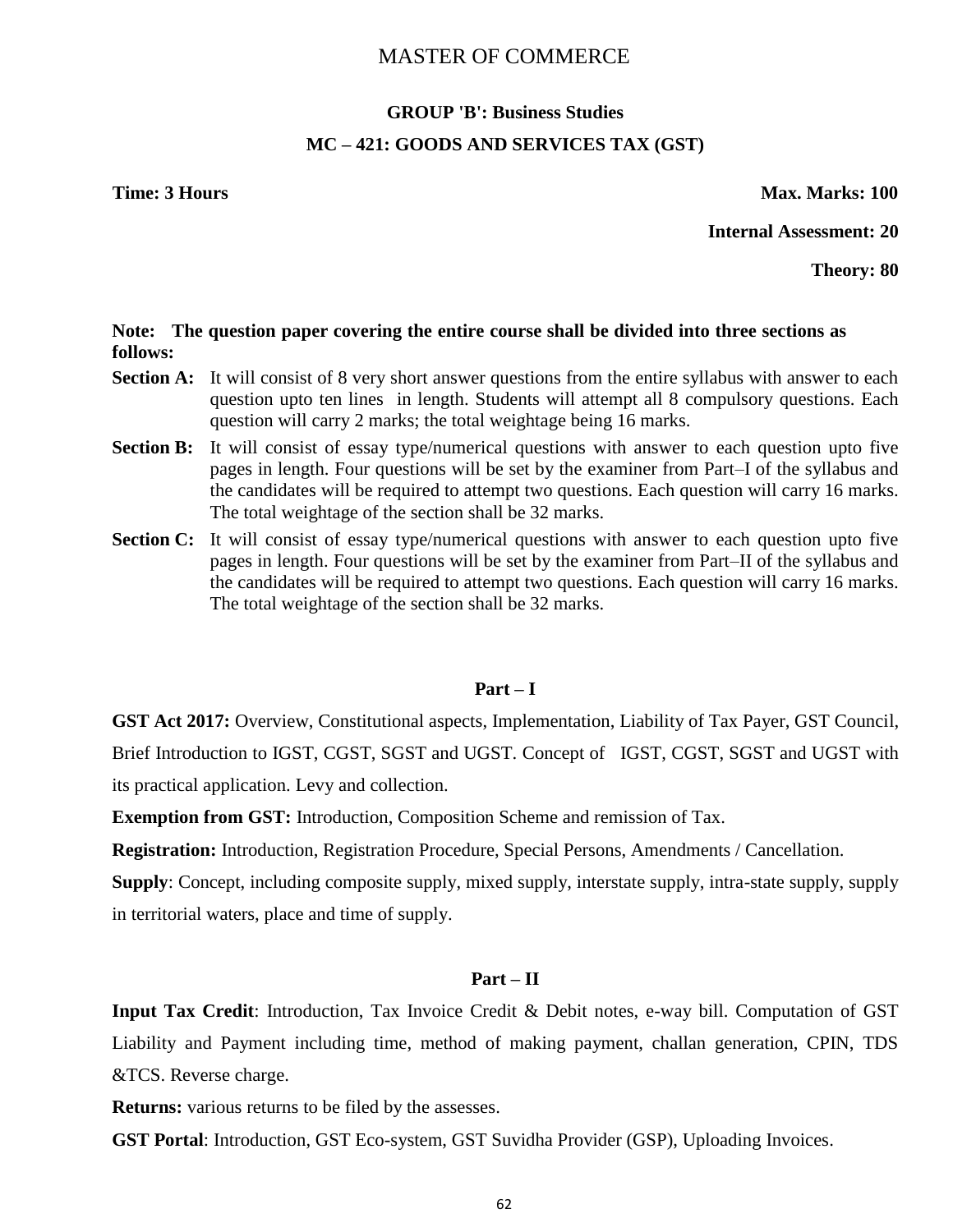Comparison of GST with earlier indirect taxes (CST, VAT, Excise duty, Custom Duty).

### **Suggested Readings:**

1. Taxmann: Taxmann's GST Manual 2017. Taxman, Publications (P) Ltd.

- 2. Datey V.S., Taxmann's GST Ready Reckoner Taxman, Publications (P) Ltd.
- 3. Gupta S.S., GST-How to meet your obligations 2017. Taxman, Publications (P) Ltd.

4. Rakesh Garg and Sandeep Garg, "GST Laws Manual: Acts, Rules and Forms" Bloomsbury India Professional.

- 5. Ashok Gupta CA " Gst Acts, Rules and Forms" Wolters Kluwer.
- 6. Rakesh Garg and Sandeep Garg, "Handbook of GST in India" Bloomsbury India Professional.
- 7. www.idtc.icai.org>gst
- 8. [www.cbec.gov.in](http://www.cbec.gov.in/)
- 9. idtc.icai.org>publications

10. Dr. Awdesh Singh, "GST made simple- A Complete Guide to Goods and Service Tax in India" Centax publications.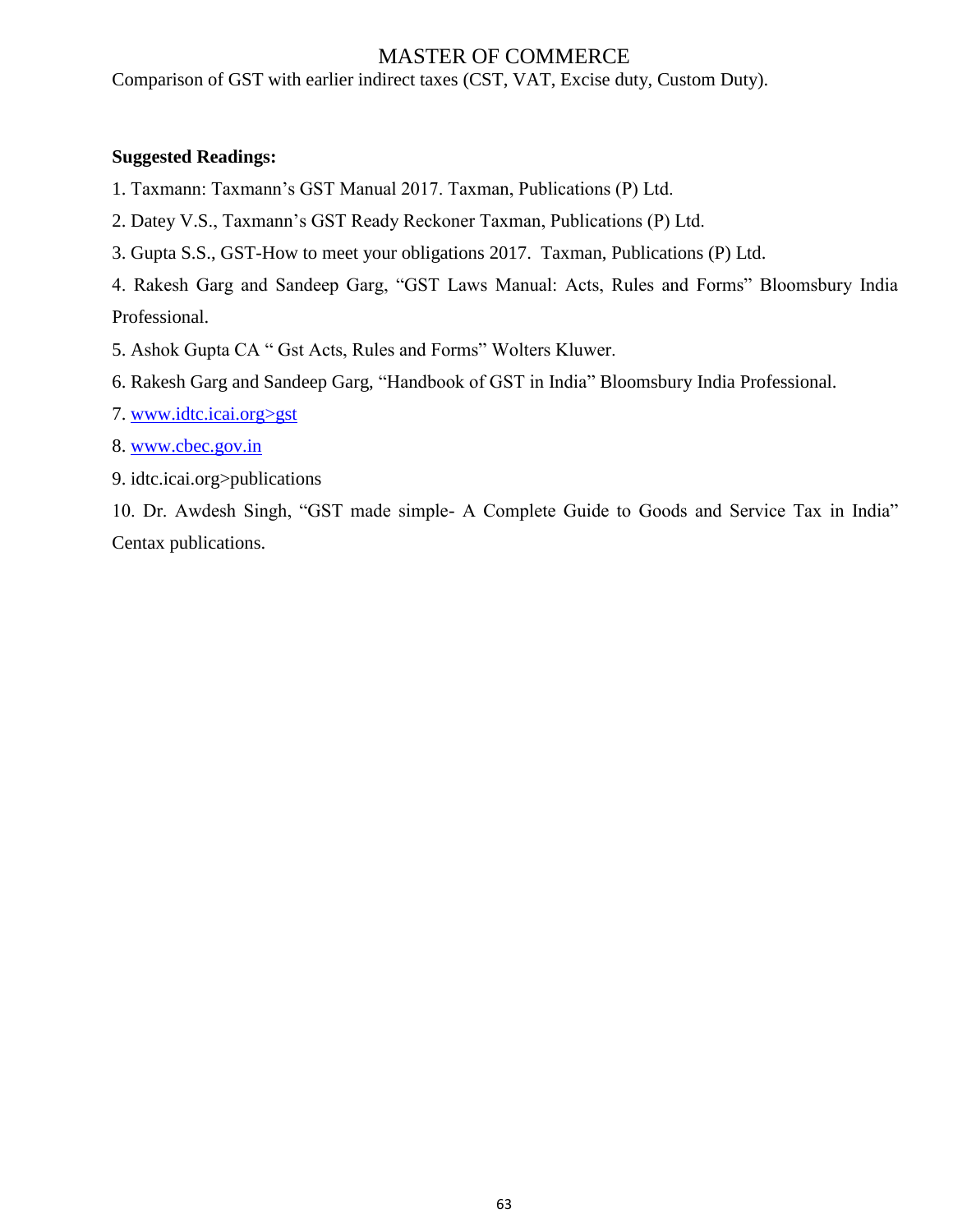# **GROUP 'B': Business Studies MC – 422: Entrepreneurship Development and Project Management**

**Time: 3 Hours Max. Marks: 100** 

**Internal Assessment: 20**

**Theory: 80**

## **Note: The question paper covering the entire course shall be divided into three sections as follows:**

- **Section A:** It will consist of 8 very short answer questions from the entire syllabus with answer to each question upto ten lines in length. Students will attempt all 8 compulsory questions. Each question will carry 2 marks; the total weightage being 16 marks.
- **Section B:** It will consist of essay type/numerical questions with answer to each question upto five pages in length. Four questions will be set by the examiner from Part–I of the syllabus and the candidates will be required to attempt two questions. Each question will carry 16 marks. The total weightage of the section shall be 32 marks.
- **Section C:** It will consist of essay type/numerical questions with answer to each question upto five pages in length. Four questions will be set by the examiner from Part–II of the syllabus and the candidates will be required to attempt two questions. Each question will carry 16 marks. The total weightage of the section shall be 32 marks.

# **Part – I**

**Entrepreneurship:** Concepts, Traits, types, characteristics, classification and types, nature and functions. Theory of Entrepreneurship.

**Entrepreneurship:** Developing corporate entrepreneurship.

**Understanding Entrepreneurship perspective**: Entrepreneurship motivation. Developing Creativity and Understanding Innovation. Ethics and Social Responsibility of an Entrepreneur. Entrepreneurial Skills.

**Role of Entrepreneurship in Economic Development.**

**Entrepreneurial Decision Process.**

# **Part - II**

**Environmental Assessment:** Macro and Micro View.

**Project Management Concept:** Generation and screening of project ideas: Sources and Methods. Feasibility Study. Managing Risk in Project Network Technique for Project Management, Time and Cost Overrun.

**Market and Demand Analysis**: Technical Analysis. Financial Analysis, Local Cost Benefit Analysis, Developing an Effective Business Plan.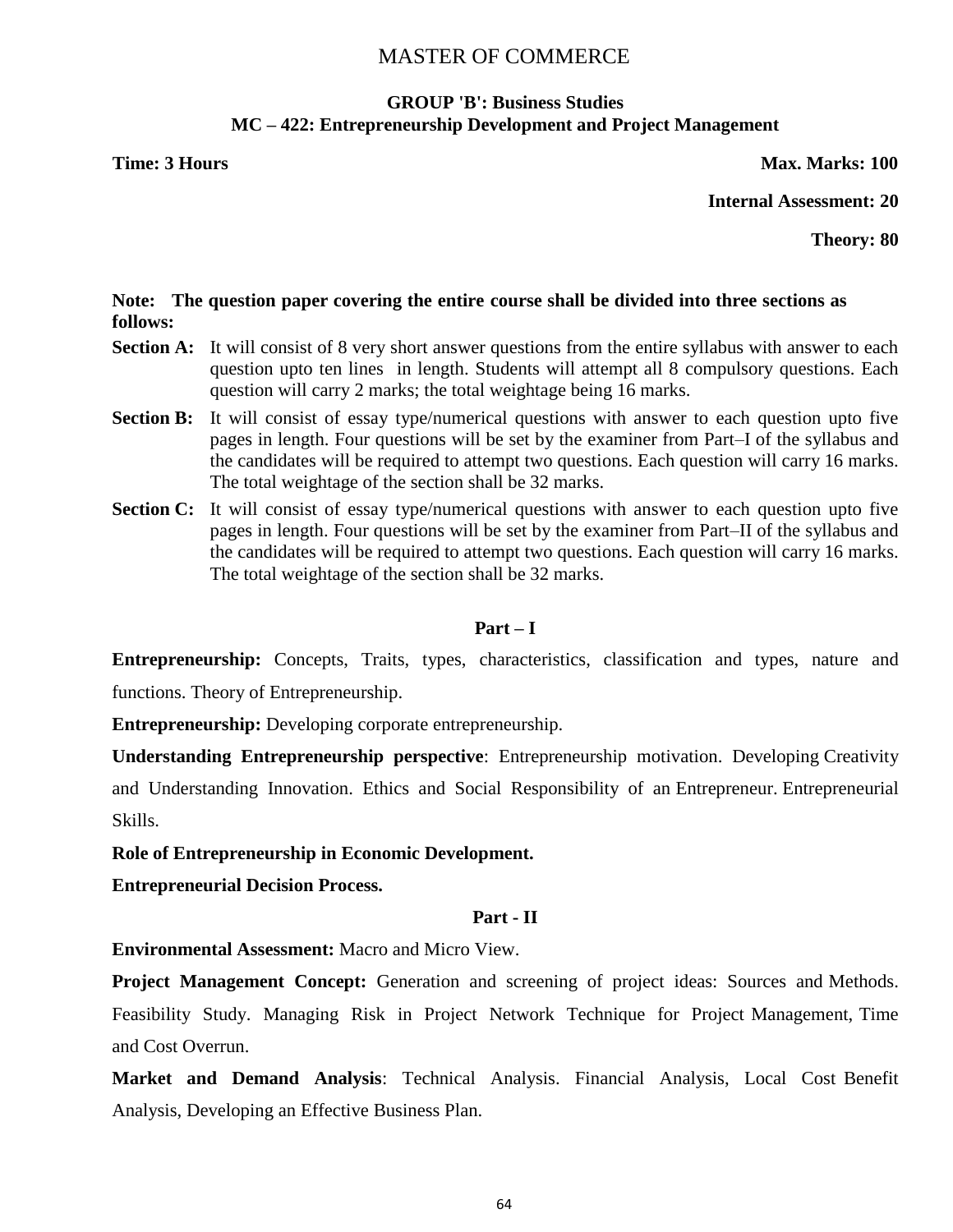## **Suggested Readings:**

1. Hisrich, Robert D and Peters, Michael P, Entrepreneurship, Delhi, Tata McGraw Hill, 2002.

2. Holt, David H, Entrepreneurship: New Venture Creation, Delhi, Prentice Hall of India, 2001

3. Cliffton, Davis S. and Syflie, David E, "Project Feasibility Analysis", 1977 John Wiley,

New York.

4. Chandra, Prasanna, Projects : Preparation, Appraisal, Budgeting and Implementation., New Delhi Tata McGraw Hill.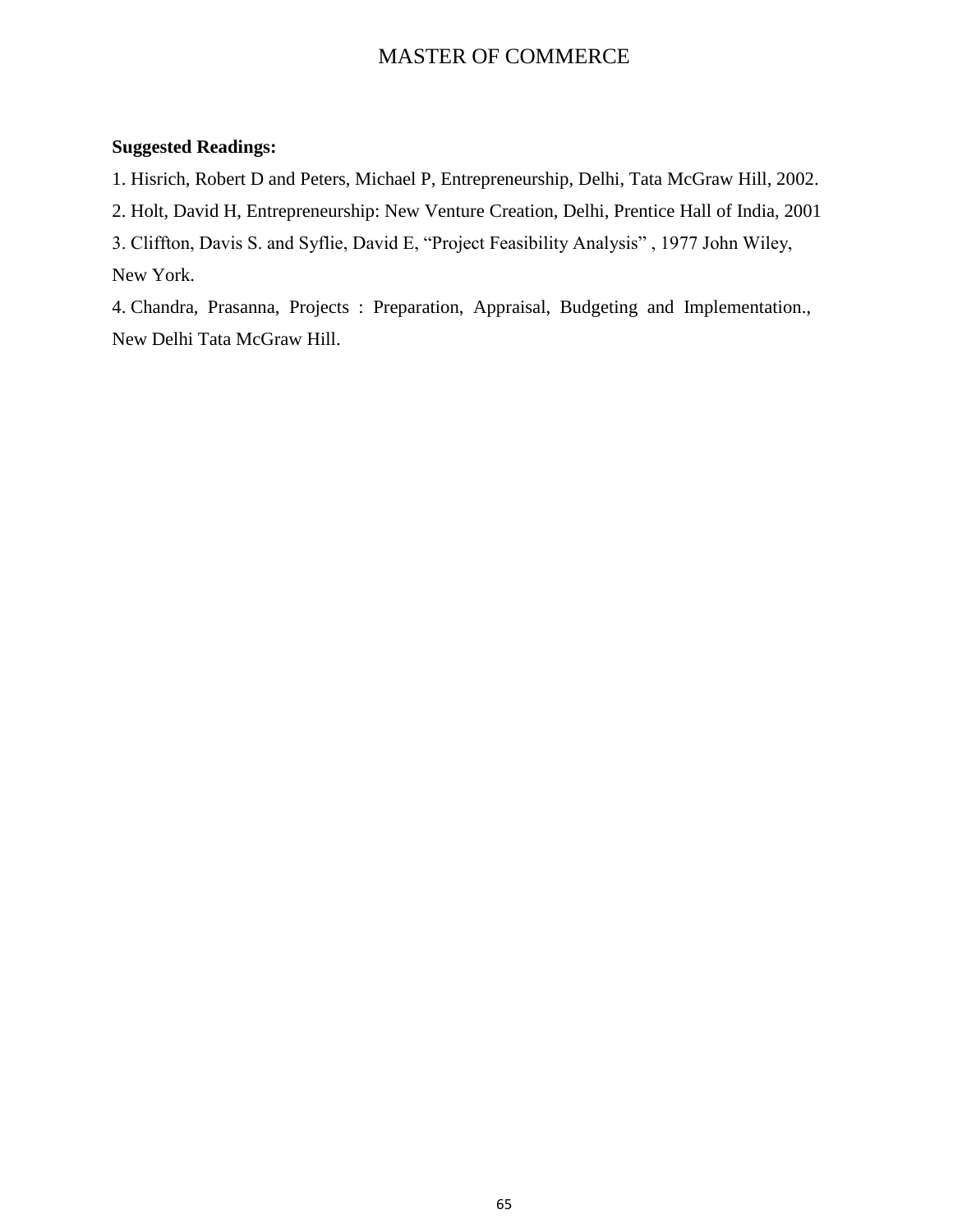# **GROUP 'B': Business Studies MC – 423: Business Ethics & Environment Management**

**Time: 3 Hours Max. Marks: 100** 

**Internal Assessment: 20**

**Theory: 80**

#### **Note: The question paper covering the entire course shall be divided into three sections as follows:**

- **Section A:** It will consist of 8 very short answer questions from the entire syllabus with answer to each question upto ten lines in length. Students will attempt all 8 compulsory questions. Each question will carry 2 marks; the total weightage being 16 marks.
- **Section B:** It will consist of essay type/numerical questions with answer to each question upto five pages in length. Four questions will be set by the examiner from Part–I of the syllabus and the candidates will be required to attempt two questions. Each question will carry 16 marks. The total weightage of the section shall be 32 marks.
- **Section C:** It will consist of essay type/numerical questions with answer to each question upto five pages in length. Four questions will be set by the examiner from Part–II of the syllabus and the candidates will be required to attempt two questions. Each question will carry 16 marks. The total weightage of the section shall be 32 marks.

#### **Part – I**

**Model of Management in the Indian Socio-Political Environment:** Work Ethos, Indian Heritage in Production and Consumption; Indian Insight into TQM ; Problems Relating to Stress in Corporate Management-Indian Perspective, Teaching Ethics.

**Environment Management:** Fundamentals-Sustainable Development, Implications of human population growth, Limits to growth, Environmental and Business Schools.

**Trans-cultural Human Values in Management Education**, Relevance of Values in Management, Need for Values in Global Change-Indian Perspective, Values for Managers, Holistic Approach for Managers in Decision Making, Secular Versus Spiritual Values in Management, Personal Growth and Lessons from Ancient Indian Educational System, Science and Human Values.

#### **Part - II**

**Energy Management:** Fundamentals-Fossil Fuels use, Energy production and trade, Energy, Balance ; Ecosystem Concepts, Basic Concepts and their application in Business, Industry Ecology and Recycling Industry, Environmental Management System, EMS Standards, ISO 14000

**Environmental Auditing:** Clearance / Permissions for establishing industry, Environmental Management & Valuation. Environmental Accounting, Economics-Environmental Taxes Shifts, Green Funding, Corporate Mergers, Environmental Ethics, Environmental Management Trade and Environmental Management, Debt and Environment, GATT/WTO Provisions, Environmental Laws.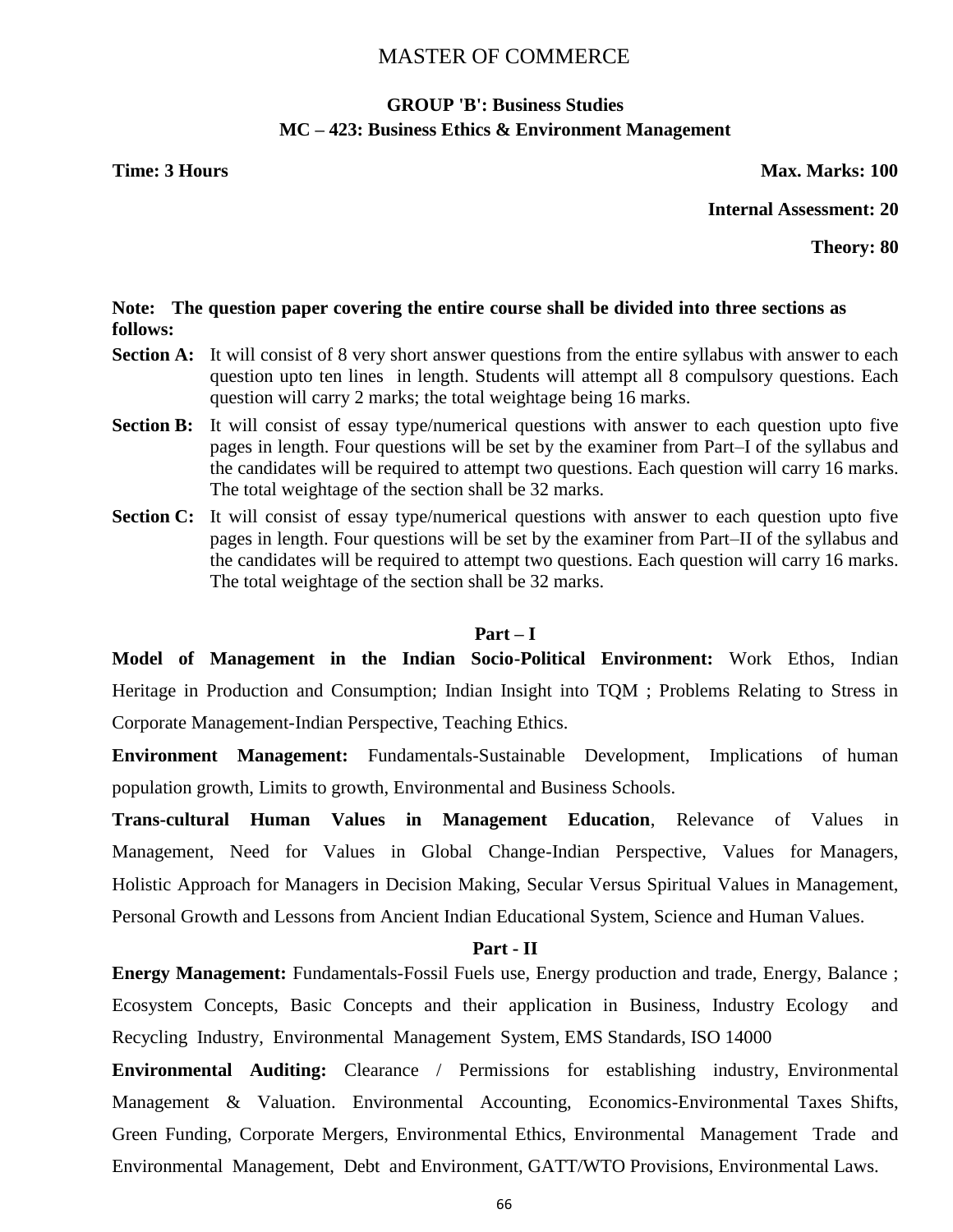Acts, Patents, IPRS, Role of NGO'S PIL ; Pollution & Waste Management-Air, Water, Dams and their role ; Forest products and Trade, Role of Biodiversity in International Trade, Approaches to Corporate Ethics, Bio-ethics.

# **Suggested Readings :**

1. Uberoi, N.K.; Environmental Management, Excel Books, A-5, Naraina Phase-I, New Delhi, 2000.

2. Pandey, G.N.: Environmental Management, Vikas Publishing House, New Delhi, 1997.

3. Gupta, N. Dass: Environmental Accounting, Wheeler Publishing, 19, K.G.Marg, New Delhi, 1997.

4. Mohanty, S.K.: Environment & Pollution Law Manual, Universal Law Publishing, G.T.Karnal Road, New Delhi, 1996.

5. Harley, Nick: Environmental Economics, MacMillan India Ltd., Ansari Road, New Delhi, 1997.

6. Kolstad, Charles D.: Environmental Economics, Oxford University Press 2000.

7. Chakraborty, S.K.: Foundations of Managerial Work-Contributions from Indian Thought, Himalaya Publishing House, Delhi, 1998.

8. Management Effectiveness and Quality of Work-life-Indian Insights, Tata McGraw Hill Publishing Company, New Delhi, 1987.

9. Management by Values, Oxford University Press, 1991.

10. Drucker, P: Managing in Turbulent Times, Pan Books London, 1983.

11. Kumar, S and N.K. Uneroi: Managing Secularism in the New Millennium, Excel Books 2000.

12. Grifths, B. The Marriage of East and West, Colling, London 1985.

13. Gandhi, M.K.: The Story of My Experience with Truth, Navjivan Publishing House, Ahmedabad, 1972.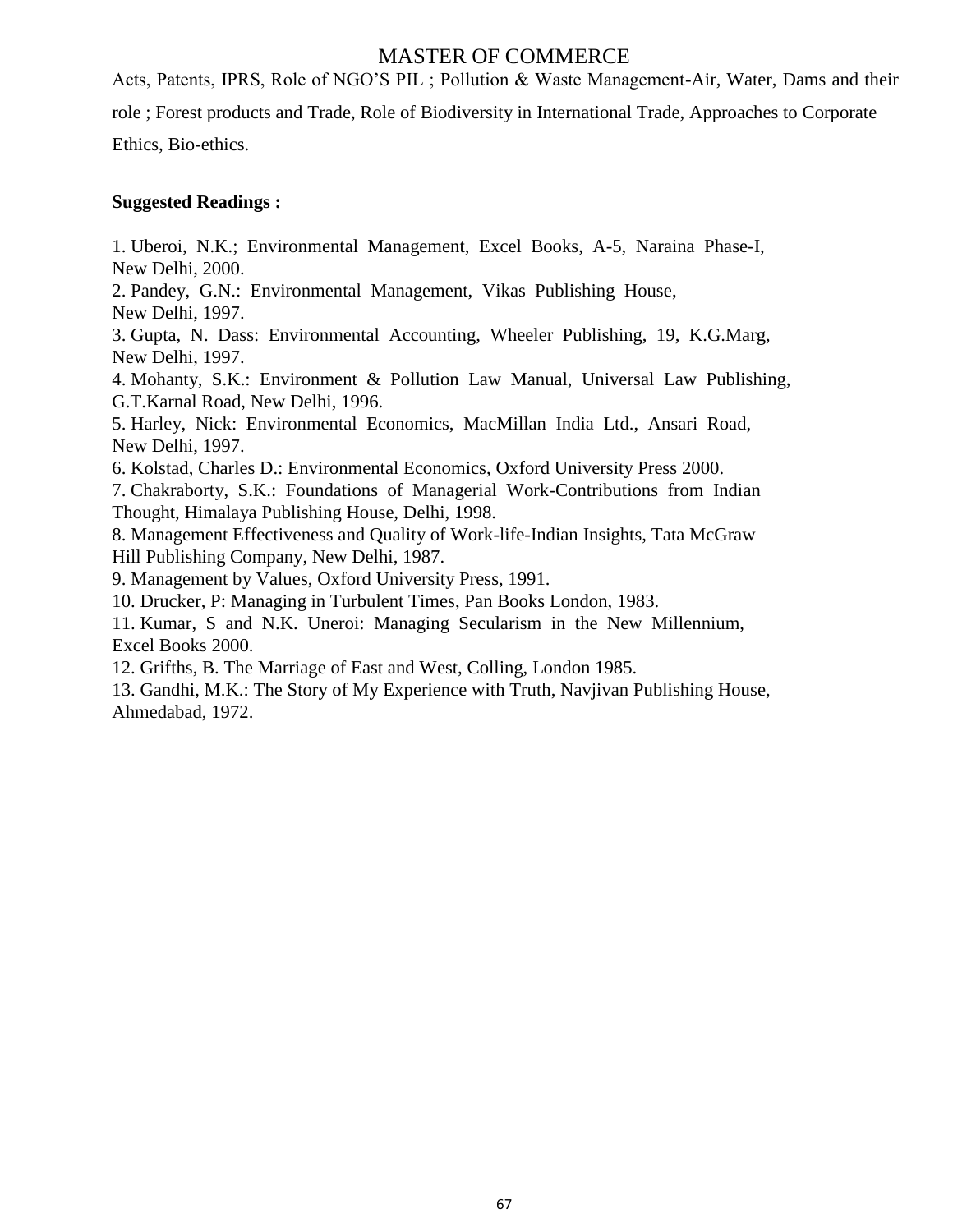# **GROUP 'C': International Business MC – 431: International Financial Markets and Foreign Exchange**

**Time: 3 Hours Max. Marks: 100** 

**Internal Assessment: 20**

**Theory: 80**

#### **Note: The question paper covering the entire course shall be divided into three sections as follows:**

- **Section A:** It will consist of 8 very short answer questions from the entire syllabus with answer to each question upto ten lines in length. Students will attempt all 8 compulsory questions. Each question will carry 2 marks; the total weightage being 16 marks.
- **Section B:** It will consist of essay type/numerical questions with answer to each question upto five pages in length. Four questions will be set by the examiner from Part–I of the syllabus and the candidates will be required to attempt two questions. Each question will carry 16 marks. The total weightage of the section shall be 32 marks.
- **Section C:** It will consist of essay type/numerical questions with answer to each question upto five pages in length. Four questions will be set by the examiner from Part–II of the syllabus and the candidates will be required to attempt two questions. Each question will carry 16 marks. The total weightage of the section shall be 32 marks.

#### **Part – I**

**History of the International Financial System** -The rise and Fall of Bretton Woods, Globalisation and the Growth of Derivatives, The Crash of 1994-96 and Beyond, Euro-currency Market , Euro-banking and Euro-currency Centers, Deposit Dealing and the Term Structure of Eurocurrency Rates, Euro-currency Futures and Options, Syndicated Euro-credits, International Bond Markets-Introduction, New Issue Procedures in the Eurobond Markets, Eurobond Valuation and Hedging, Interest Rates and Currency Swaps, Pricing Option, Features of International Bonds, Forecasting and the Image of the Future-Central Banks and the Balance of Payments,

**The European Monetary System and Other Regional Artificial Currency Areas**, New Instruments in International Capital Markets, International Banking and Country RISK ,International Portfolio Diversification, International Transfer Pricing.

#### **Part – II**

**Types of Foreign Exchange Markets and Transactions:** Quoting Foreign Exchange Rates, Spread, Official and Free Market Rates, Cross Rates, Forward Rates, Quoting Forward Rates; Organisation of the Foreign Exchange Markets; Currency Futures; Currency Options; Currency Swaps; Corporate Exposure Management: Alternative Definitions of Foreign Exchange Risk, Exposure Information System, Alternative Strategies for Exposure Management.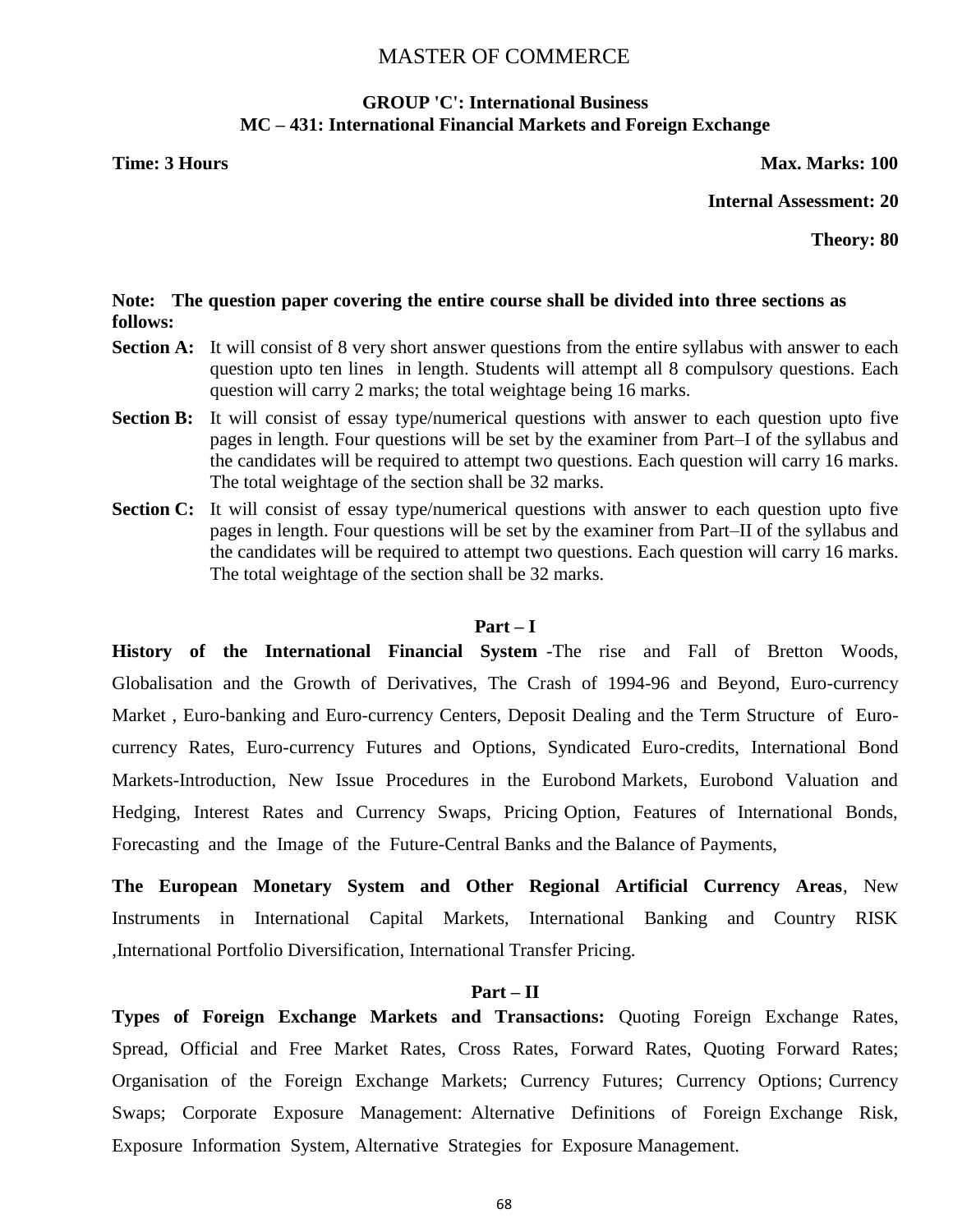**Exposure Management Techniques:** Organisation of the Exposure Management Function; Parameters and Constraints on Exposure Management: Theory and practice of Forecasting Exchange Rates-Economic Fundamentals, Financial and Socio-Political Factors, Technical Analysis; Tax Treatment of Foreign Exchange Gains and Losses; FEMA.

#### **Suggested Readings:**

- 1. Aliber, R.Z., Exchange Risk and Corporate International Finance, London. Macmillan,1978
- 2. Bhalla,V.K., International Financial Management. 2nd Ed., New Delhi, Anmol, 2001.
- 3. Luca Cornelius, Trading in the Global Currency Markets. NJ, Prentice Hall,1995
- 4. Shapiro, A.C. International Financial Management. Boston.Allyn and Bacon.1979
- 5. Sutton.W.H., Trading in Currency Options, New York Institute of Finance.1987
- 6. Buckley, Adrian. Multinational Finance. 3rd Ed., Englewood Cliffs, Prentice Hall Inc., 1996.
- 7 Eiteman. David K and Stonehill. Arthur I., Multinational Business Finance. California, Addiso- Wesley. 1988.
- 8. Johnson and Giaccotto, Options and Futures. St. Paul. West, 1995
- 9. Kim, Suk and Kim. Seung, Global Corporate Finance: Text and Cases. 2nd Ed. Miami, Florida. 1993.

10 Shapiro, Alan C, Multinational Financial Management. New Delhi, Prentice Hall of India. 1995.65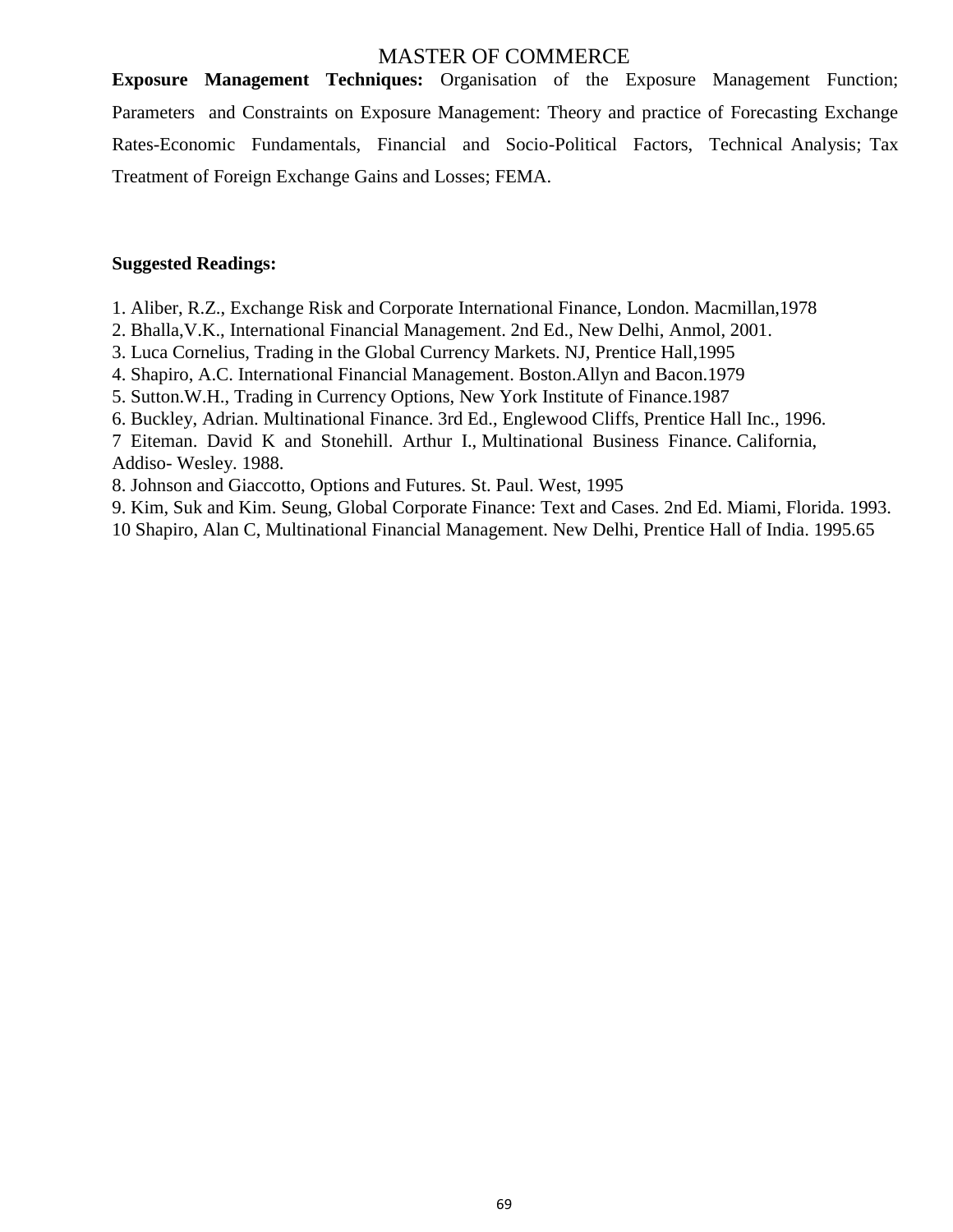# **GROUP 'C': International Business MC – 432: International Financial Management**

**Time: 3 Hours Max. Marks: 100** 

**Internal Assessment: 20**

**Theory: 80**

#### **Note: The question paper covering the entire course shall be divided into three sections as follows:**

- **Section A:** It will consist of 8 very short answer questions from the entire syllabus with answer to each question upto ten lines in length. Students will attempt all 8 compulsory questions. Each question will carry 2 marks; the total weightage being 16 marks.
- **Section B:** It will consist of essay type/numerical questions with answer to each question upto five pages in length. Four questions will be set by the examiner from Part–I of the syllabus and the candidates will be required to attempt two questions. Each question will carry 16 marks. The total weightage of the section shall be 32 marks.
- **Section C:** It will consist of essay type/numerical questions with answer to each question upto five pages in length. Four questions will be set by the examiner from Part–II of the syllabus and the candidates will be required to attempt two questions. Each question will carry 16 marks. The total weightage of the section shall be 32 marks.

#### **Part – I**

**Foreign Exchange System:** The Internationalization of Business and Finance, Alternative Exchange Rate Systems; International monetary system, The European Monetary System.

**Foreign Exchange Rate Determination:** Introduction to spot market and Forward Market; Setting the Equilibrium Spot Exchange Rate; Factors affecting Currency Value: BOP Approach & Asset Market Approach; Role of Central Bank in Determination of Exchange Rates; Parity conditions in International Finance: Arbitrage and Law of One Price; Purchasing Power Parity; Fisher Effect; Fisher Effect in International Context.

**Currency Forecasting:** Interest Rate Parity Theory, The relationship between forward and future spot rate ,Currency Forecasting;

**Balance of payments:** Balance of Payment Categories: Current Account, Capital Account, Official Reserves Account; Balance of Payment: The International flow of goods, services and capital, Coping with current account deficit.

#### **Part – II**

**Country Risk Analysis:** Country Risk Analysis, Measuring & Managing Political Risk, Firm Specific Risks; Country Risk Analysis: Study of Economic & Political Factors Posing Risk, Country Risk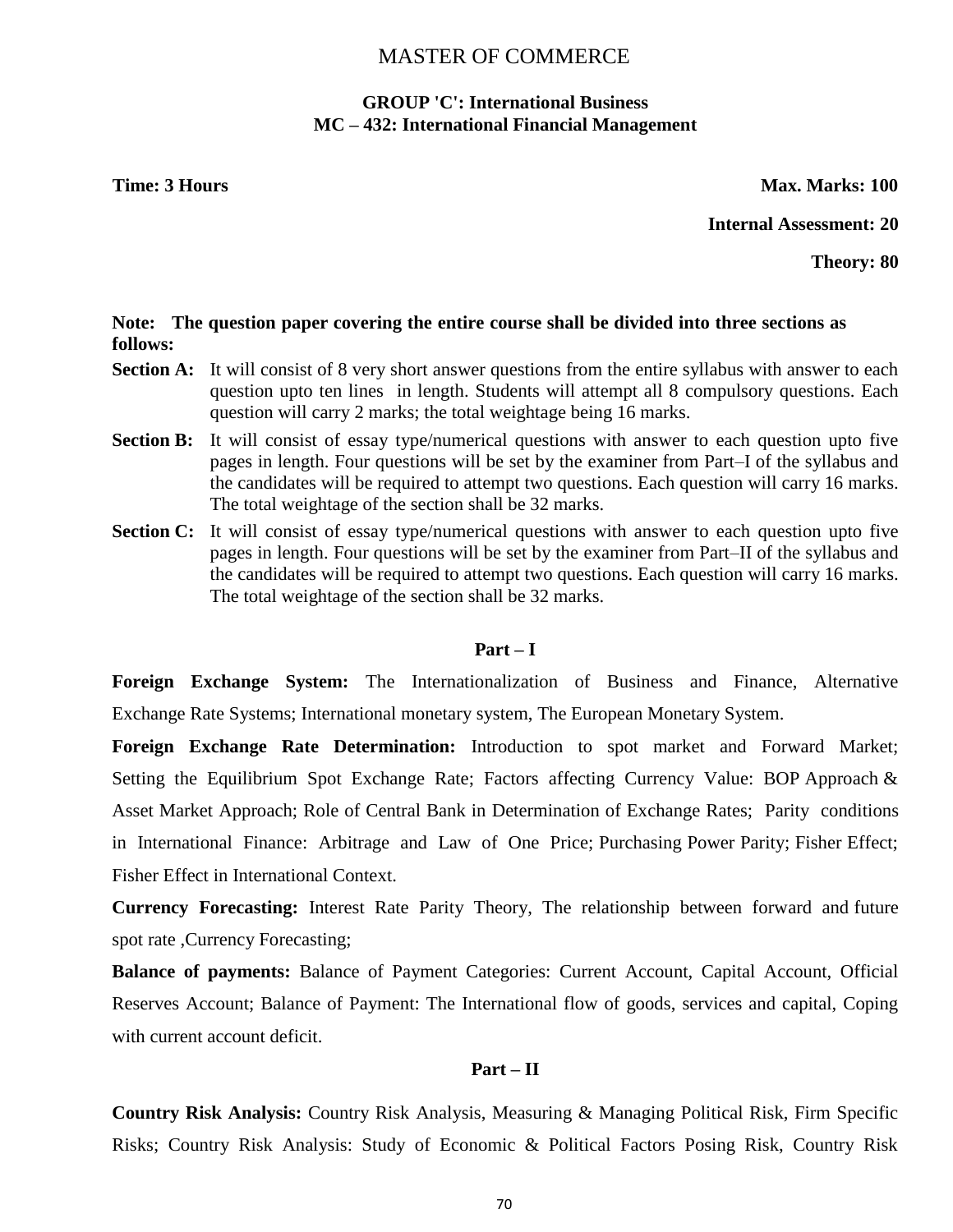Analysis in International Banking.

**Measuring & Managing Various Exposures:** Alternative measures of foreign exchange exposure, Risk Hedging-An Introduction; Measuring & Managing Transaction Exposure

**Measuring & Managing Operating Exposure:** Measuring & Managing Translation Exposure.

**Foreign Exchange Risk Management:** Foreign Exchange Instruments, Recent developments in derivatives markets in India; Currency Futures & Options Market; Interest Rate & Currency Swaps; Interest rate Forwards & Futures.

#### **Suggested Readings:**

1. Shapiro Allan C (2003), "Multinational Financial Management", 7 th Edition, John Wiley  $\&$ Sons, Singapore

2. Apte P.G. (2009) International Financial Management, 5 th Edition, Tata McGraw Hill, India

3. Bhalla, V. K (2008), "International Financial Management", 7 th Edition, Anmol Publications, India

4. Eiteman, Stonehill, Moffett(2004), " Multinational Business Finance",10 th Edition, Pearson Education, India67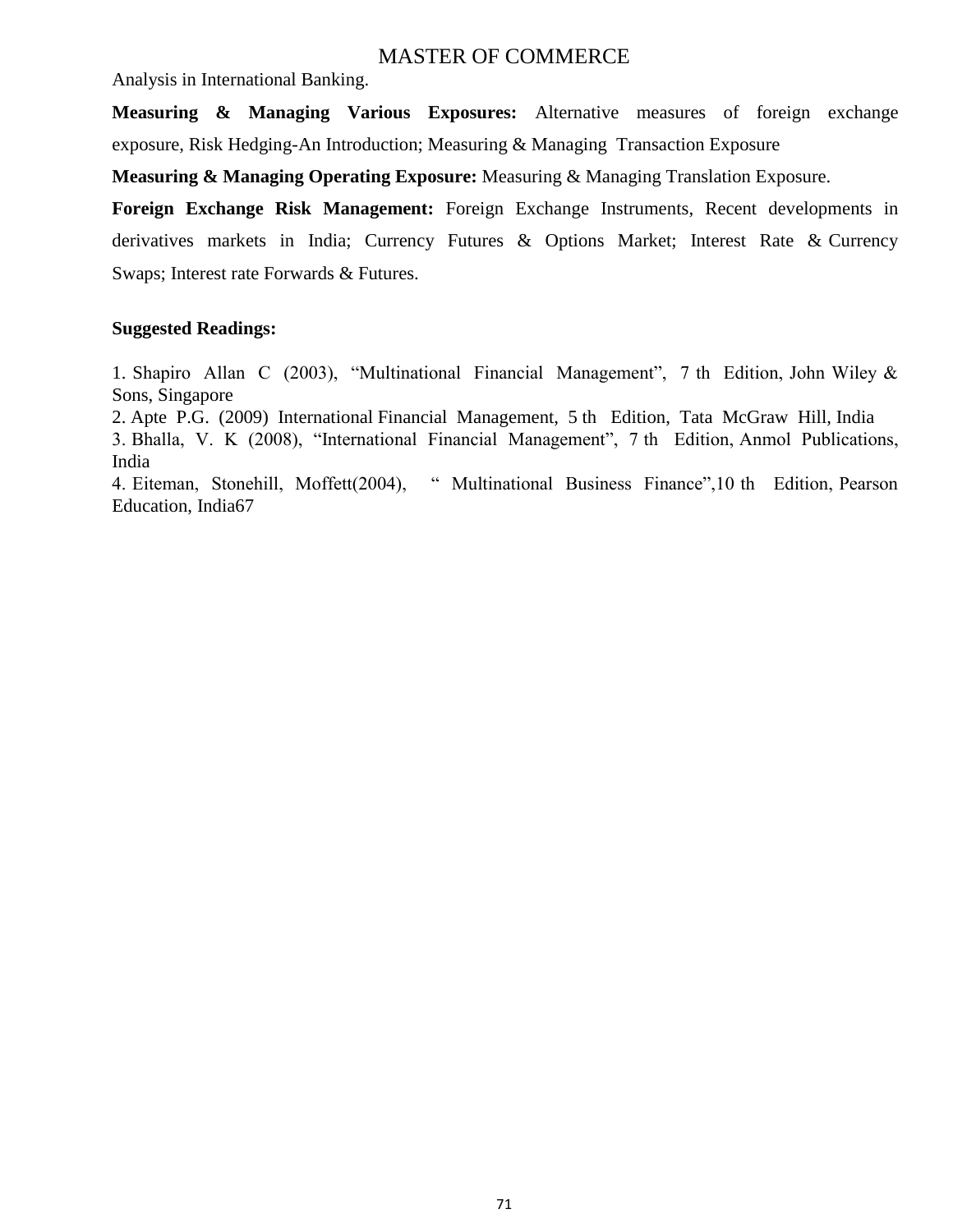# **GROUP 'C': International Business MC – 433: International Marketing**

**Time: 3 Hours Max. Marks: 100** 

**Internal Assessment: 20**

**Theory: 80**

#### **Note: The question paper covering the entire course shall be divided into three sections as follows:**

- **Section A:** It will consist of 8 very short answer questions from the entire syllabus with answer to each question upto ten lines in length. Students will attempt all 8 compulsory questions. Each question will carry 2 marks; the total weightage being 16 marks.
- **Section B:** It will consist of essay type/numerical questions with answer to each question upto five pages in length. Four questions will be set by the examiner from Part–I of the syllabus and the candidates will be required to attempt two questions. Each question will carry 16 marks. The total weightage of the section shall be 32 marks.
- **Section C:** It will consist of essay type/numerical questions with answer to each question upto five pages in length. Four questions will be set by the examiner from Part–II of the syllabus and the candidates will be required to attempt two questions. Each question will carry 16 marks. The total weightage of the section shall be 32 marks.

#### **Part – I**

**International Marketing**-Definition, Concept And Setting; Distinctions between International Trade, Marketing and Business; Economic Environment of International Marketing; International Institutions-World Bank, IMF, UNCTAD, GATT, Customs Union, Common Markets, Free Trade Zones, Economic Communities; Constraints on International Marketing -Fiscal and Non-fiscal Barriers, Non-tariff Barriers; Trading Partners.

**Bilateral Trade Agreements**, Commodity Agreements and GSP; India and World Trade, Import And Export Policy, Direction and Quantum of India's Exports; Institutional Infrastructure for Export Promotion; Export Promotion Councils.

#### **Part – II**

**Public Sector Trading Agencies**, ECGC, Commodity Boards etc.; Procedure and Documents-Registration of Exporters, Export Quotations, Production and Clearance of Goods for Exports.

**Shipping and Transportation**, Insurance, Negotiation of Documents; Instruments of Payments-Open Account, Bills of Exchange; Letter of Credit -Export Finance; International Marketing Mix-Identification of Markets, Product Policy, International Product Life Cycle, Promotion Strategy, Pricing Strategy and Distribution Strategy; Various Forms of International Business; Marketing of Joint Ventures and Turnkey Projects.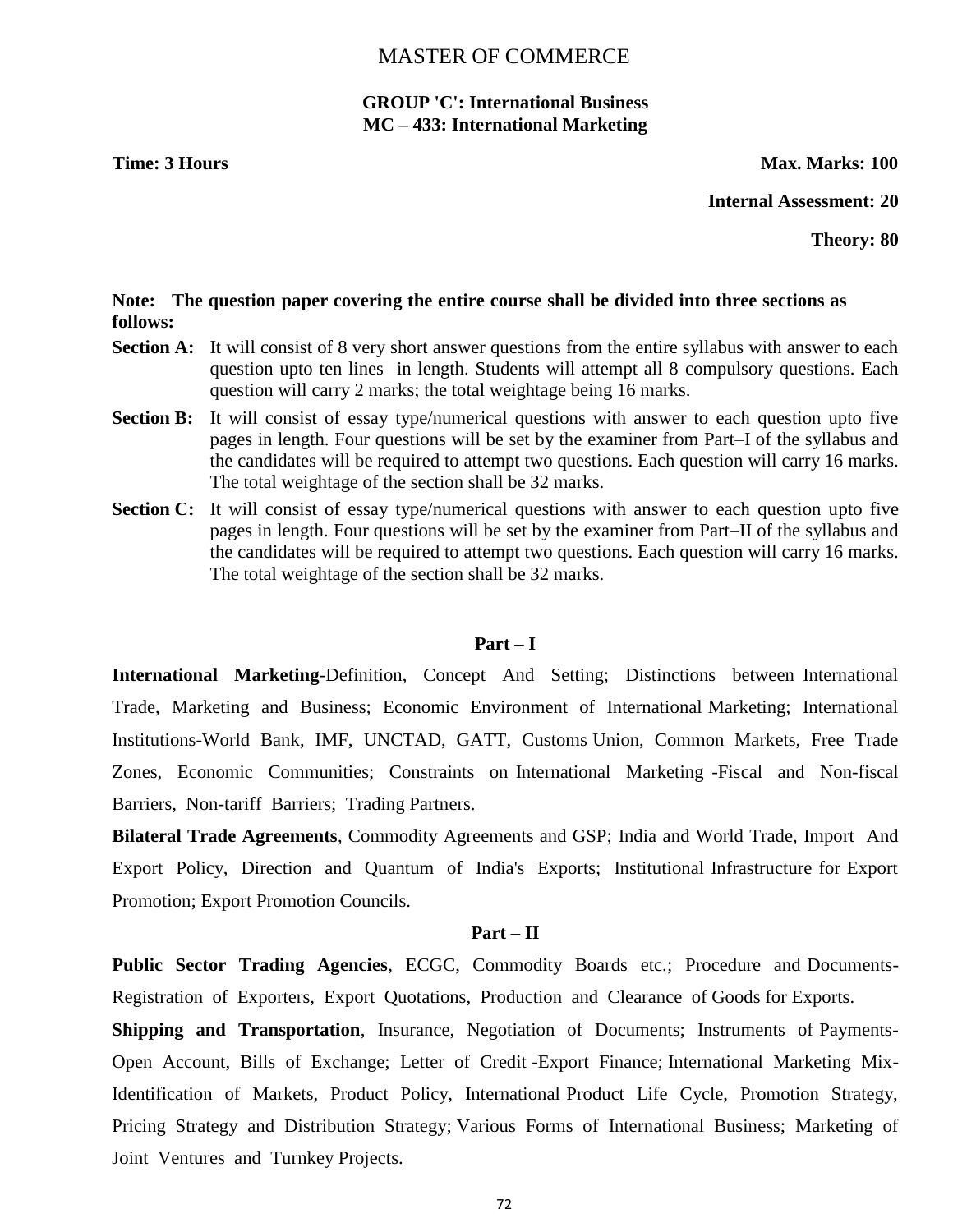### **Suggested Readings:**

1. Bhattacharya, B., Export Marketing: Strategies for Success. New Delhi, Global Business Press, 1991.

2. Johri. Lalit M., International Marketing: Strategies for Success. University of Delhi, Faculty of Management Studies, 1980.

3. Keegan, Warren, Global Marketing Management, Englewood Cliffs, New Jersey, Prentice Hall Inc., 1995.

4. Onkvisit, Sak and Shaw, J J. International Marketing: Analysis and Strategy. New Delhi, Prentice Hall of India, 1995.

5. Terpstra, Vern and Sarathy. R., International Marketing. Orlando, Dryden Press, 1991.

6. Walter, I and Murray, T., Handbook of International Business. New York, John Wiley, 1988.

The list of cases and specific references including recent articles and reports will be announced in the class at the time of launching of the course.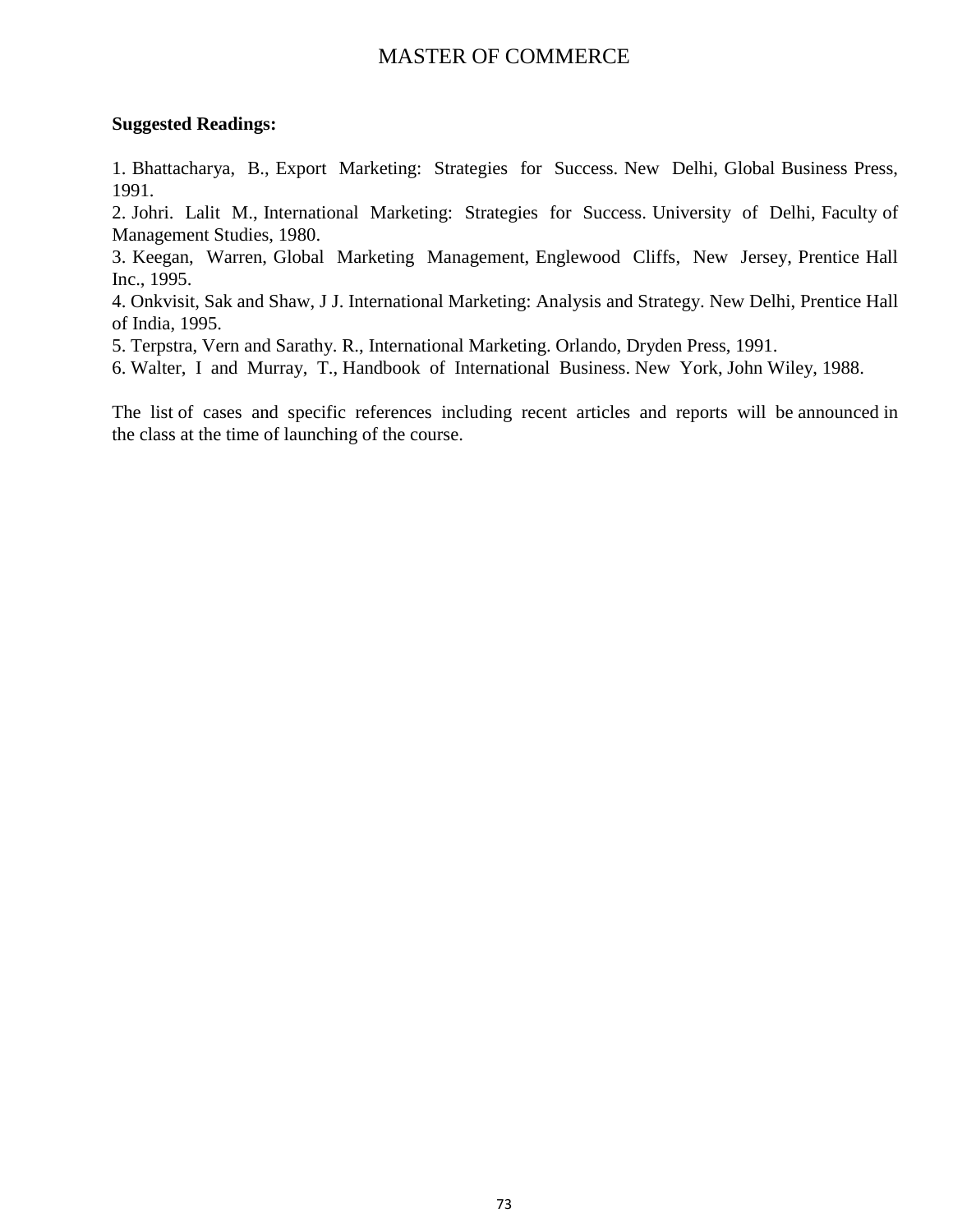### MASTER OF COMMERCE **GROUP 'D': Marketing Management**

## **MC** *–* **451: Advertising and Sales Managements**

**Time: 3 Hours Max. Marks: 100** 

**Internal Assessment: 20**

**Theory: 80**

## **Note: The question paper covering the entire course shall be divided into three sections as follows:**

- **Section A:** It will consist of 8 very short answer questions from the entire syllabus with answer to each question upto ten lines in length. Students will attempt all 8 compulsory questions. Each question will carry 2 marks; the total weightage being 16 marks.
- **Section B:** It will consist of essay type/numerical questions with answer to each question upto five pages in length. Four questions will be set by the examiner from Part–I of the syllabus and the candidates will be required to attempt two questions. Each question will carry 16 marks. The total weightage of the section shall be 32 marks.
- **Section C:** It will consist of essay type/numerical questions with answer to each question upto five pages in length. Four questions will be set by the examiner from Part–II of the syllabus and the candidates will be required to attempt two questions. Each question will carry 16 marks. The total weightage of the section shall be 32 marks.

#### **Part – I**

#### **Introduction to Advertising**

**Nature and scope and functions of Advertising:** Classification of Advertising**,** Advertising as an element of Marketing Mix, Advertising as a Tool of Communication, Setting Advertising Objectives

**Behavioral Dynamics**: The DAGMAR Approach, Hierarchy of Effects Model, New Adopter Model, AIDA Model

**Developing Segmentation and Positioning Strategies for Advertising**: Segmenting on the Basis of Usage Patterns and Commitment Level, Segmenting Business Markets, Formulating Positioning Strategy, Benefit Positioning, User Positioning and Competitive Positioning; Advertising and Product Life Cycle.

**Ethical Aspects of Advertising:** Misleading Advertising, Deceptive Advertising and Shock Advertising; **Economic** Effects and Legal Aspects of Advertising;

#### **Part – II**

#### **Managing an Advertising Program:**

Message Structure: Appeals, Copy, Layout; Advertising Media – Media Planning, Media Selection and Scheduling; Measuring Advertising Effectiveness – Pre-testing and Post-testing copy;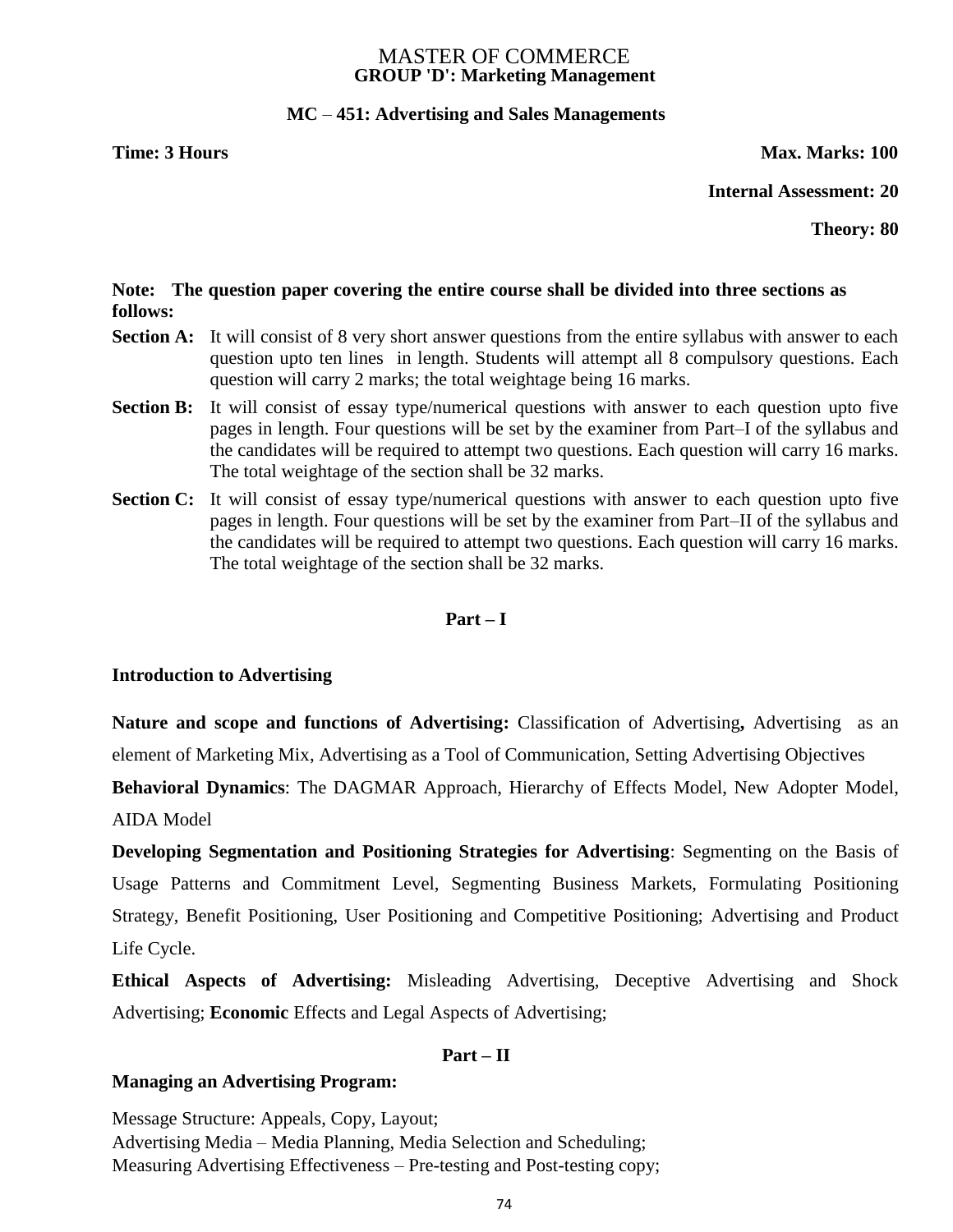Advertising Budget – Top Down Methods: Affordable Method, Percentage of Sales Method, Competitive Parity Method; Build-up Approach: Objective and Task Method; Advertising Agencies – Types, Role and Functions; Social and Cultural Consequences of Advertising – Advertising and Stereotyping;

## **Sales Management:**

Nature and Scope of Sales Management, Personal Selling Objectives;

Sales Force Organization – Nature and Types; Sales Force Recruitment – Process and Sources; Sales Force Selection Process; Managing Sales Training Programs – Need and Objectives; Motivating Sales Personnel – Significance, Financial and Non-Financial Reward System, Sales Meetings and Sales Contests; Designing Sales Territories and Sales Quotas – Objectives and Types; Developing and Managing Sales Evaluation Program.

## **Suggested Readings:**

- 1. Belch, George E. and Belch, Michael A. "Advertising and Promotion", Tata McGraw Hill, 6th Edition
- 2. Guinn, Allen, Chris T., Semenik, Richard J. "Advertising & Integrated Brand Promotion", Thomson – South Western, 4th Edition.
- 3. Batra, Rajeev, Mayers, John G., and Aaker, David A. "Advertising Management", Pearson Education, 5th Edition
- 4. Spiro, Stanton and Rich "Management of a Salesforce", Tata McGraw Hill; 11th Edition
- 5. Richard R Still, Cundiff W Edward Govoni A P Norman, "Sales Management: Decision Strategy and Cases", Pearson Education; 5th Edition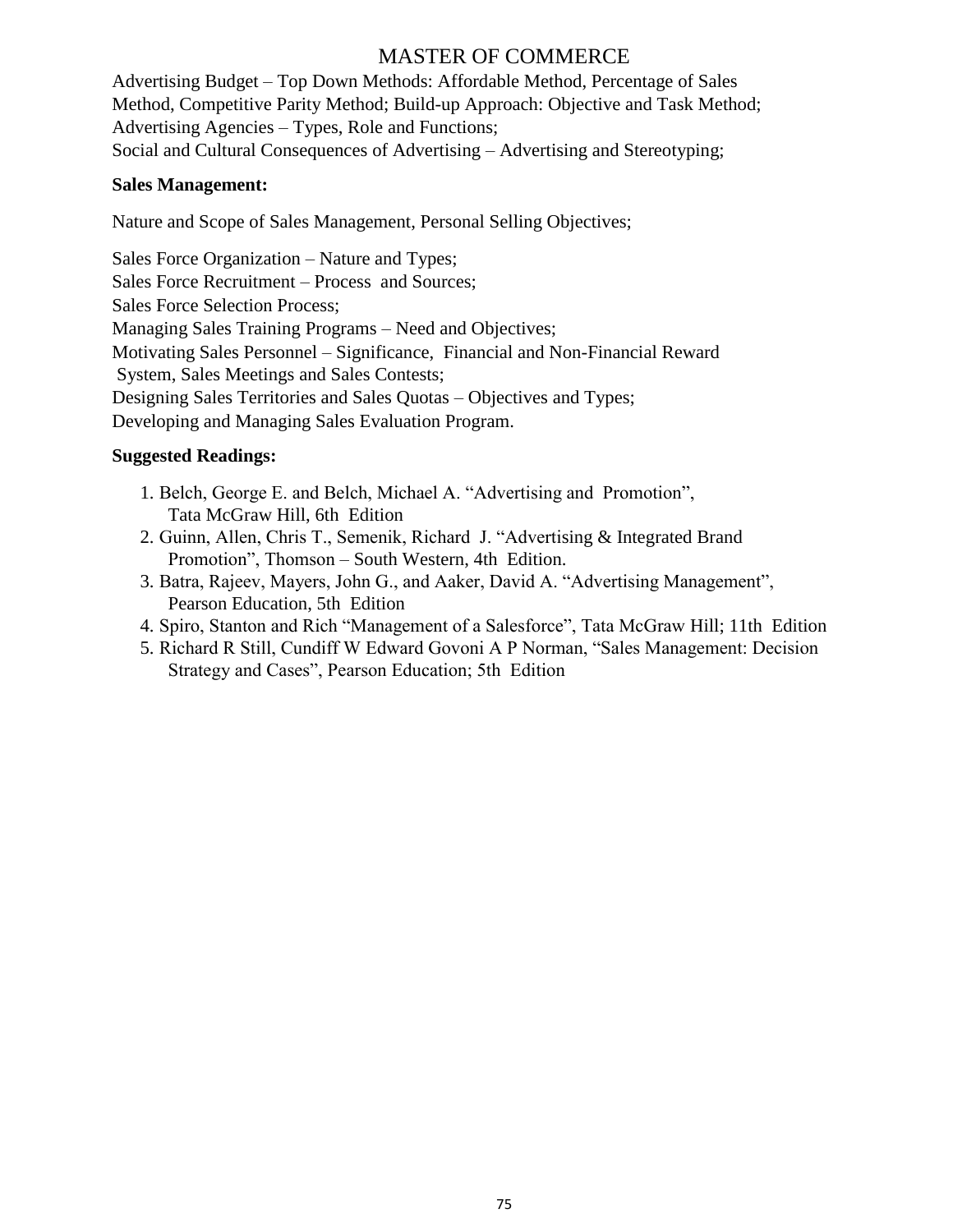## **GROUP 'D': Marketing Management**

## **MC – 452: Brand and Distribution Management**

**Time: 3 Hours Max. Marks: 100** 

**Internal Assessment: 20**

**Theory: 80**

## **Note: The question paper covering the entire course shall be divided into three sections as follows:**

- **Section A:** It will consist of 8 very short answer questions from the entire syllabus with answer to each question upto ten lines in length. Students will attempt all 8 compulsory questions. Each question will carry 2 marks; the total weightage being 16 marks.
- **Section B:** It will consist of essay type/numerical questions with answer to each question upto five pages in length. Four questions will be set by the examiner from Part–I of the syllabus and the candidates will be required to attempt two questions. Each question will carry 16 marks. The total weightage of the section shall be 32 marks.
- **Section C:** It will consist of essay type/numerical questions with answer to each question upto five pages in length. Four questions will be set by the examiner from Part–II of the syllabus and the candidates will be required to attempt two questions. Each question will carry 16 marks. The total weightage of the section shall be 32 marks.

#### **Part – I**

#### **Brand Management:**

**Brands and Brand Management:** Meaning, Importance of brands; Concept of Brand Equity. **Brand Loyalty:** Meaning and Measuring, Brand Loyalty; Strategic Value of Brand Loyalty; Maintaining and Enhancing Brand Loyalty.

**Customer Based Brand Equity:** Defining Customer based Brand Equity; Brand Knowledge; Sources of Brand Equity – Brand Awareness, Brand Image; Building a Strong Brand – Brand Building Blocks, Brand Salience, Brand Performance, Brand Imagery, Brand Judgments, Brand Feelings, Brand Resonance.

**Brand Positioning:** Identifying and Establishing Brand Positioning; Concept of brand personality

**Brand Associations:** Product Attributes, Intangibles, Customer Benefits, Relative Price,Use/Application, User/Customer Leveraging Secondary Brand Association: Country of Origin, Co-branding, Licensing Celebrity Endorsement.

**Designing and Implementing Branding Strategies:** Brand-Product Matrix; Brand Hierarchy; Brand Extensions.

**Measuring and Interpreting Brand Performance:** Measuring sources of brand equity; Qualitative Research Techniques: Free association, Projective Techniques; Quantitative Research Techniques: Awareness, Image.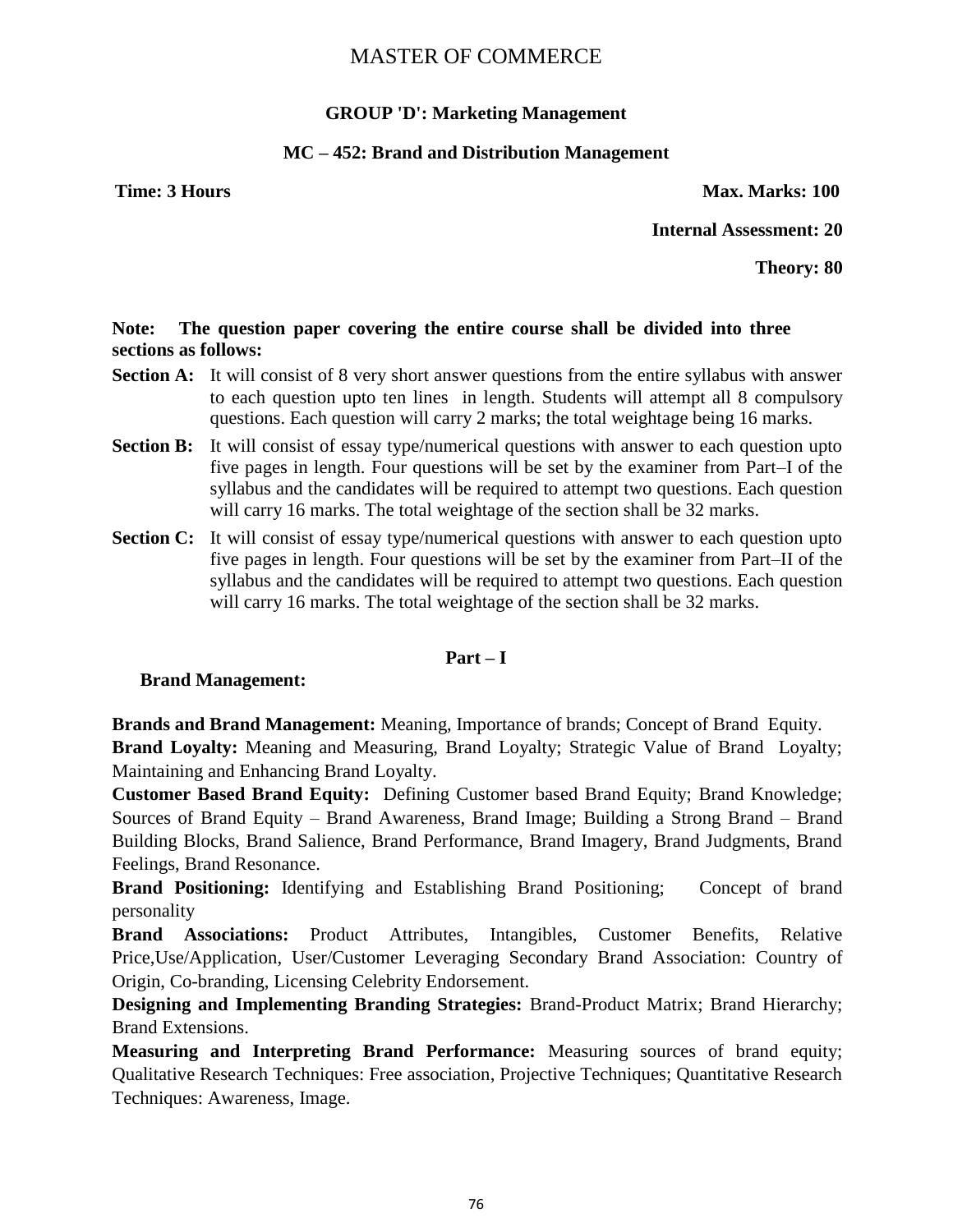## **Brand Valuation Methods.**

## **Part – II**

## **Retail Management:**

**Introduction to Retailing:** Nature and Scope of Retailing, Types of Retail Formats, Retail Franchising: Concept, Types, Advantages and Disadvantages.

**Retail Locations**: Types of Retail Locations; Steps involved in choosing a Retail Location; Methods of Evaluating a Trading Area.

**Retail Merchandising:** Concept of Merchandising; Planning Merchandising assortments.

**Servicing the Retail Customer:** Concept of Customer Service; Importance of Service in Retail; Customer Service as a part of Retail Strategy;

**Retail Store Design and Visual Merchandising:** Importance of Store Design; Exterior Store Design; Interior Store Design; Visual Merchandising.

**Supply Chain Management:** Concept of Supply Chain Management with reference to Retailing; Supply Chain Integration.

## **Suggested Readings:**

- 1. Keller, Kevin Lane: Strategic Brand Management: Building, Measuring and Managing Brand Equity (Prentice Hall India: New Delhi), Third Edition (2008).
- 2. Aaker, David: Managing Brand Equity (Free Press: New York) (1991)
- 3. Swapna Pradhan: Retailing Management (Tata McGraw Hill: New Delhi) Third Edition, (2009)
- 4. Levy, Michael and Weitz, Barton A.: Retailing Management (Tata McGraw Hill: New Delhi)
- 5. Dunne, Patrick M; Lusch, Robert F. and Griffith David A.: Retailing (Cengage, New Delhi)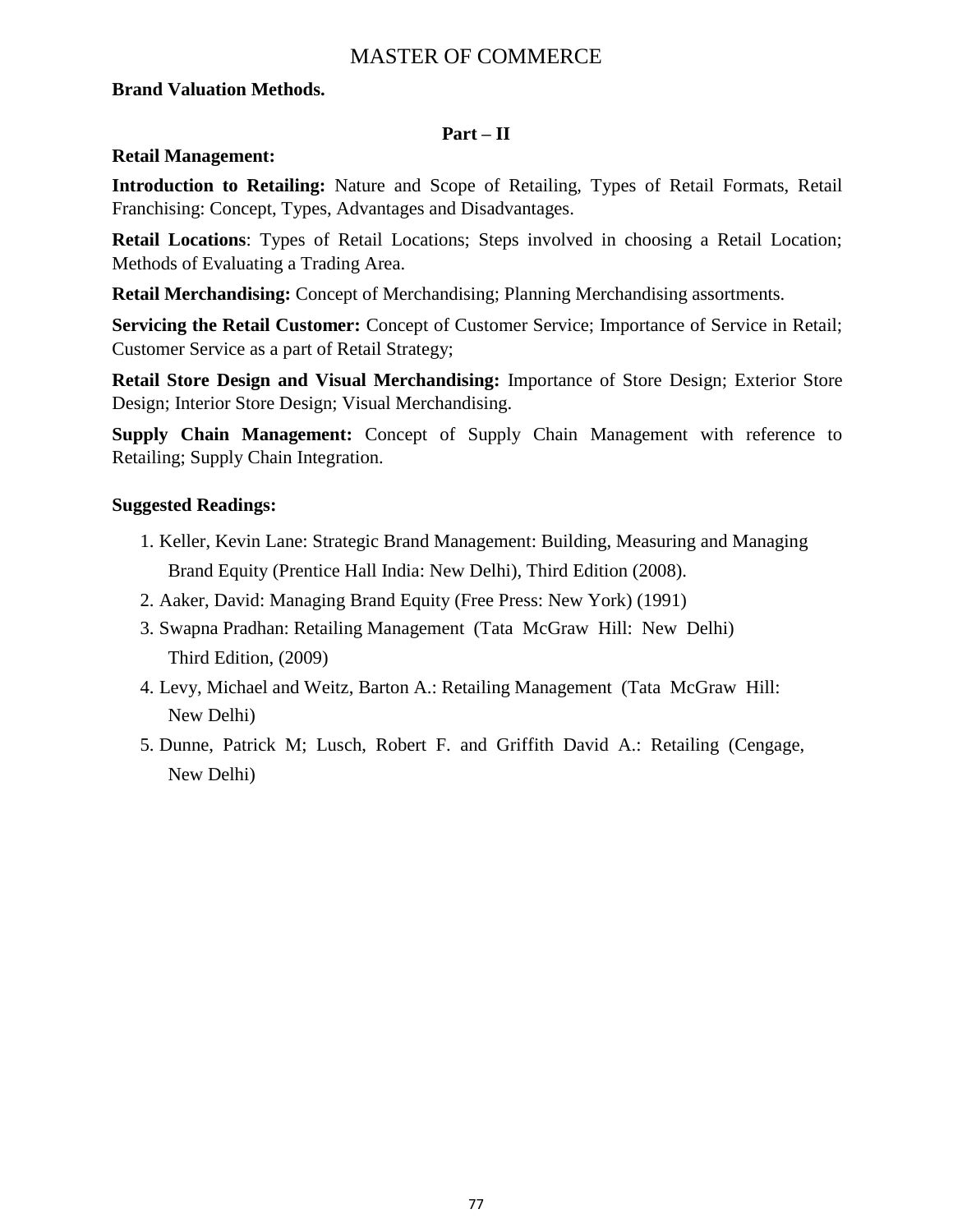# MASTER OF COMMERCE **GROUP 'D': Marketing Management**

## **MC – 453: Services Marketing**

**Time: 3 Hours Max. Marks: 100** 

**Internal Assessment: 20**

**Theory: 80**

## **Note: The question paper covering the entire course shall be divided into three sections as follows:**

- **Section A:** It will consist of 8 very short answer questions from the entire syllabus with answer to each question upto ten lines in length. Students will attempt all 8 compulsory questions. Each question will carry 2 marks; the total weightage being 16 marks.
- **Section B:** It will consist of essay type/numerical questions with answer to each question upto five pages in length. Four questions will be set by the examiner from Part–I of the syllabus and the candidates will be required to attempt two questions. Each question will carry 16 marks. The total weightage of the section shall be 32 marks.
- **Section C:** It will consist of essay type/numerical questions with answer to each question upto five pages in length. Four questions will be set by the examiner from Part–II of the syllabus and the candidates will be required to attempt two questions. Each question will carry 16 marks. The total weightage of the section shall be 32 marks.

### **Part – I**

**Introduction to services:** Meaning and need for services marketing, Service and technology, Differences in goods versus services marketing, Service marketing mix.

**Customer Expectations of Services:** Meaning and types of services expectations, Factors that influence customer expectations of services, Model of customer service.

**Customer Perceptions of Services:** Customer satisfaction, Service quality, Service encounters, Strategies for influencing Customer perceptions.

**Understanding customer Expectations & Perceptions through Marketing Research:** Using marketing research to understand customer expectation, Elements in effective services marketing research program, Analyzing and interpreting marketing research findings, using marketing research information.

**Service Recovery:** Impact of service failure and recovery, Service recovery paradox, How customer respond to service failures? Why do/don't people complain, Customer expectation after complain, Switching versus staying post service recovery, Service recovery strategies.

**Service Development & Design:** Challenges of service design, Service redesign, Stages in new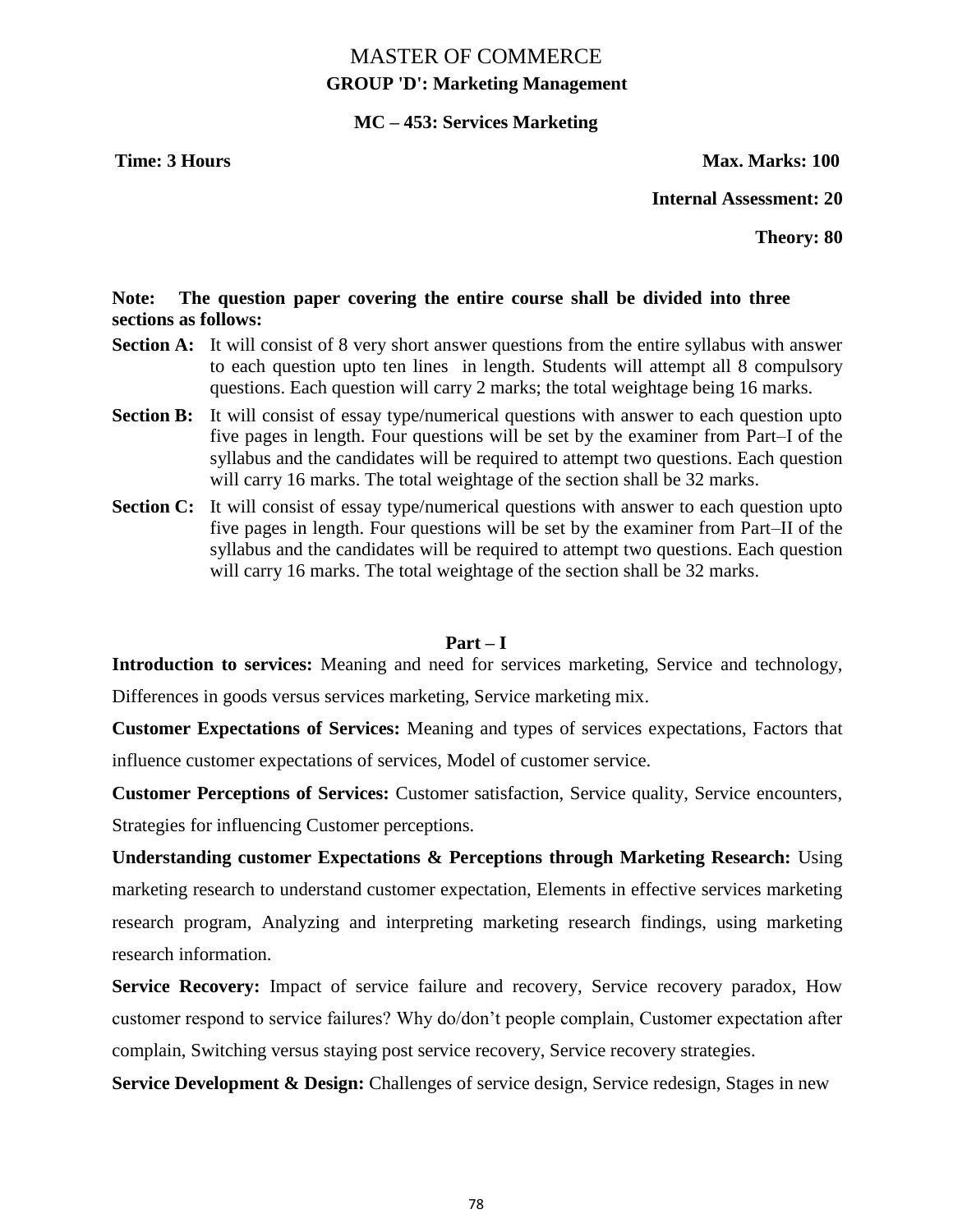service development, Service blueprinting, High performance service innovations.

**Physical Evidences and Servicescape:** Types of servicescapes, Role of servicescape, Framework for understanding servicescape effects on behavior, Approaches for understanding servicescape effects, Guidelines for physical evidence strategy.

#### **Part – II**

**Employees' Role in Service Delivery:** The critical importance of service employees, Boundary/spanning roles, Hire the right people, Develop people to deliver service quality, Retain the best people.

**Customers' Role in Service Delivery:** importance of customers' in service delivery, customers' roles, Self-service technologies, Strategies for enhancing customers' participation, Managing the customer-mix

**Delivery Service through Intermediaries & Electronic Channels:** service Intermediaries, Direct or company owned channels, Common issues involving intermediaries, Key intermediaries for service delivery, Strategies for effective service delivery through intermediaries

**Integrated Service Marketing Communications**: Need for co-ordinate in marketing communication, Reasons for service communication problems, Matching service promises with delivery, exceeding customer expectations.

Pricing of Services: Services prices for consumers, cost-based pricings, Competition- based pricing, Demand-based pricing, discounting odd pricings, Synchro-pricing, Penetrating pricing, Prestige pricing, Skimming pricing, Value pricing, Marketing segmentation pricing, Price framing, Price bundling, Complimentary pricing, result-based pricing, Contingency pricing, Sealed bid contingency pricing, Money-back guarantees, commissions.

**Financial & Economic Effects of Service:** Service & profitability, Offensive marketing effects of service, Defensive marketing effects of service, customers' perceptions of service & purchase intentions, Drivers of service quality, Customer retention & profits.

Integrated Gaps Model of Service Models of Service Quality: Gaps model of service quality, Gronroos' perceived service quality model, SERQUAL, Zeithamal's RATER model, Kano's two factor model.

**Organizing for Change Management & Service Leadership**: Service-profit chain, Qualities associated with service leaders, Reducing inter-functional conflicts, Change management, Evolution versus turnaround, Valuating leadership potential, Leadership culture & climate.